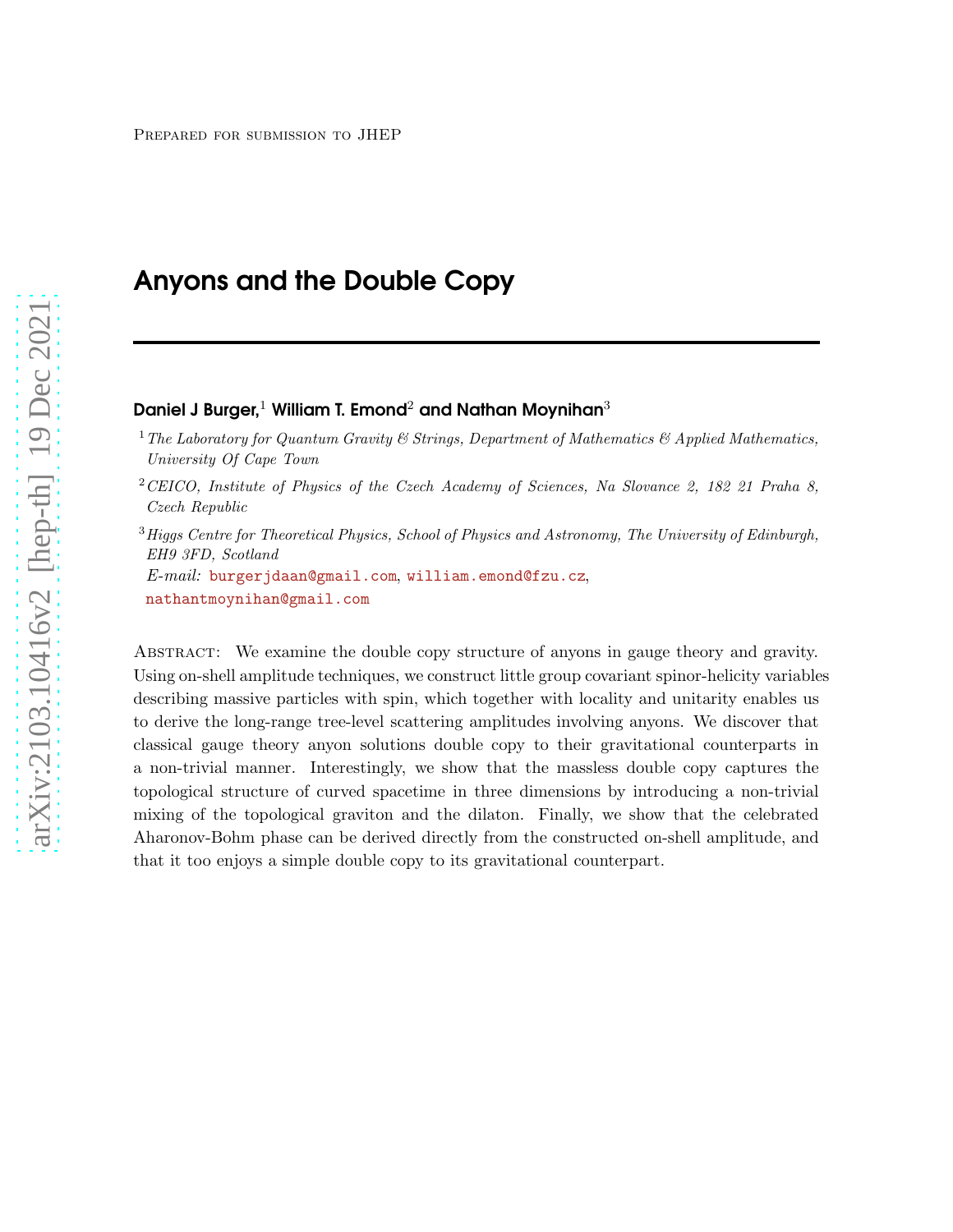# Contents

| 1                | Introduction                                                           | $\mathbf{1}$ |
|------------------|------------------------------------------------------------------------|--------------|
| $\boldsymbol{2}$ | Anyons in Gauge Theory and Gravity                                     | 3            |
| 3                | The Classical Anyon Impulse                                            | 8            |
|                  | Electromagnetic Scalar Impulse<br>3.1                                  | 8            |
|                  | Electromagnetic Anyon Impulse<br>3.2                                   | 9            |
|                  | 3.3<br>Gravitational Scalar Impulse                                    | 10           |
|                  | Gravitational Anyon Impulse<br>3.4                                     | 12           |
| 4                | <b>Scattering Amplitudes</b>                                           | <b>16</b>    |
|                  | Spin Deformations in Three Dimensions<br>4.1                           | 16           |
|                  | 4.2<br>Electromagnetic Anyon Impulse from Amplitudes                   | 17           |
|                  | Gravitational Anyon Impulse from Amplitudes<br>4.3                     | 19           |
| 5                | Aharonov-Bohm Effect                                                   | 21           |
|                  | The Anyon Aharonov-Bohm Phase and its Double Copy<br>5.1               | 23           |
| 6                | <b>Discussion</b>                                                      | 24           |
|                  | A Conventions and Identities                                           | 27           |
|                  | B Lorentz Covariant Massive Particle Spinor Helicity in 2+1 Dimensions | 29           |
|                  | $C$ <i>x</i> -ratio expansion                                          | 34           |
|                  | D Spin Deformations of Three-Particle Amplitudes                       | 36           |
|                  | <b>E</b> Fourier Transforms                                            | 38           |
| F                | Scalar Amplitudes in $\mathcal{N}=0$ Supergravity in D-Dimensions      | 38           |
|                  | G Ghost Contributions in 3D Massive Gravity                            | 41           |

# <span id="page-1-0"></span>1 Introduction

Particles with fractional statistics — anyons — are a peculiarity unique to planar physics, where we restrict our attention to an effective 2+1 dimensional world. Anyons are pervasive in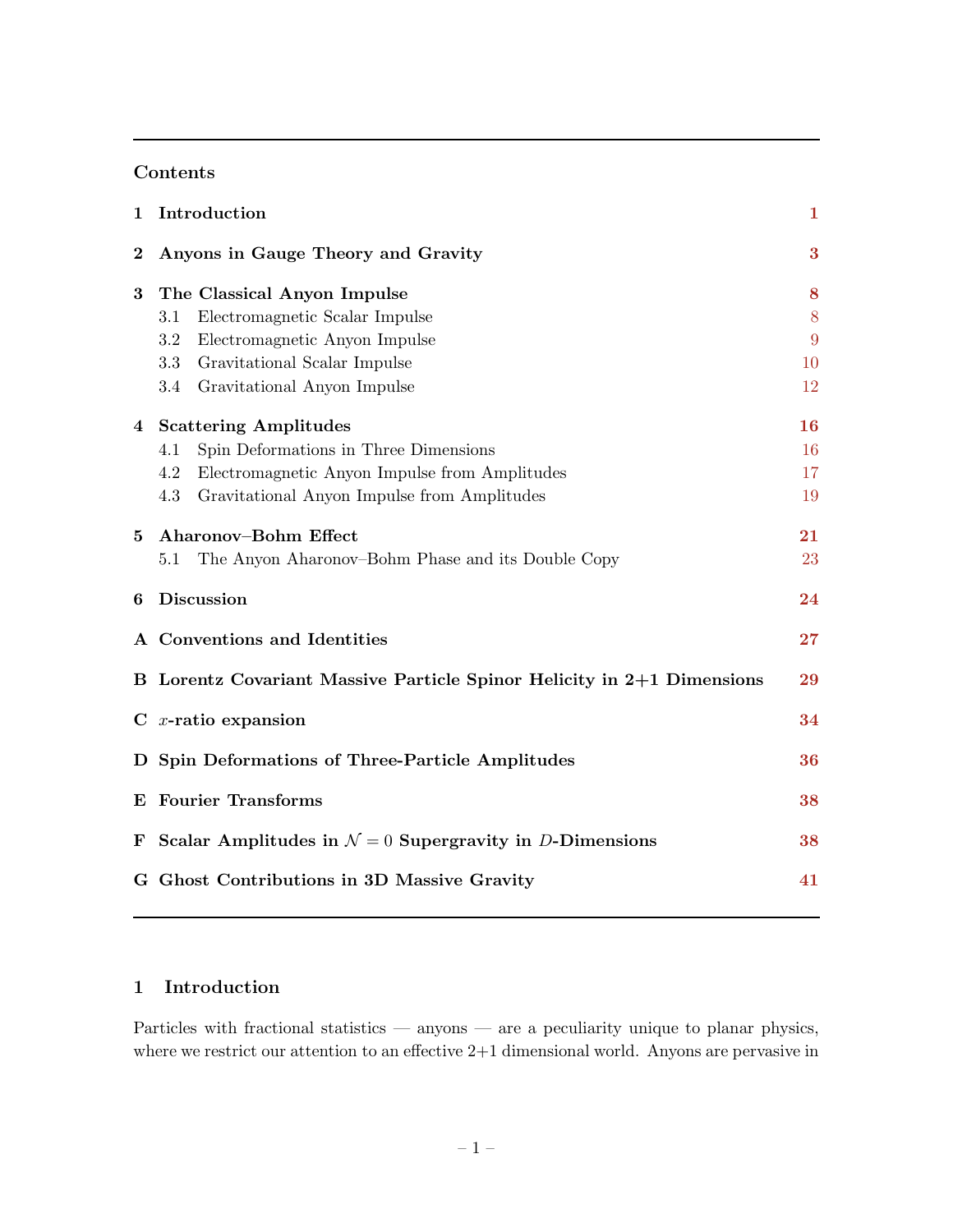condensed matter physics [\[1\]](#page-43-0), naturally explaining the (experimentally observed) fractional quantum hall effect [\[2\]](#page-43-1), high temperature superconductivity [\[3](#page-43-2)] and the physics of cosmic strings [\[4\]](#page-43-3). Recently, they are of renewed interest due to them being the central component in topological quantum computing, a leading candidate for building a functioning quantum computer. Anyons carry both electric charge and magnetic flux, and can be thought of as the  $2+1$  dimensional cousin of the *dyon*, which carry both electric and magnetic charges and have been recently studied using on-shell amplitudes [\[5](#page-43-4)[–10\]](#page-44-0). Over the last two decades, on-shell scattering amplitude techniques have been highly successful in enhancing our understanding of gravitational physics, becoming standard tools to understand the two-body problem [\[11](#page-44-1)[–21](#page-44-2)], utilising many of the simplifications that on-shell philosophy has to offer, such as the double copy [\[22](#page-44-3)] (including in massive gravity [\[23](#page-44-4)[–25\]](#page-44-5)). In this paper, we would like to apply on-shell techniques to systems usually associated with condensed matter physics, although, as we will see, this will also have a direct implications for gravitational systems via the double copy.

Anyons are induced by minimally coupling point particles to a 'statistical' gauge boson  $A_{\mu}$ , whose dynamics is governed by the Chern-Simons action. Among other things, this means that anyons are solutions to topologically massive gauge theories, which were recently conjectured by one of us to double copy to topologically massive gravity (TMG) [\[26](#page-44-6)]. If this is true, then anyon solutions ought to double copy as well, and in this paper we will investigate whether or not this is the case.

We find that the double copy does indeed hold, but in a fairly non-trivial way: at tree-level, the double copy of a topologically massive gauge boson leads to a combination of the entirely topological solution from Einstein gravity and the topologically massive graviton. This is perhaps not too surprising, since the spectrum of TMG contains a massless ghost graviton in addition to a massive graviton, but what is surprising is that the double copy contains an *extra* ghost graviton. The full structure of the massive and massless double copy is summarised in Fig. [1.](#page-1-0) We note that massless gravitons in 2+1 dimensions are entirely topological, so we are not gaining any extra degrees of freedom by adding additional massless gravitons via the double copy.

What is perhaps more surprising is that in the massless limit we find that the extra topological graviton is crucial to ensuring that the classical double copy is obtained, as found in Ref. [\[27](#page-44-7)] using a Kerr-Schild construction. We find that the classical double copy solution discovered there is a mixture of this topological graviton and the dilaton.

At tree-level, then, the massless 3D double copy appears to hold in the standard way, in the sense that we can schematically write

$$
A_{\mu} \otimes A_{\nu} \sim h_{\mu\nu} \oplus \phi , \qquad (1.1)
$$

which holds even when there are no propagating gravitons. We note that on-shell, massive gravitons and massive/massless vectors both have one degree of freedom, whereas the massless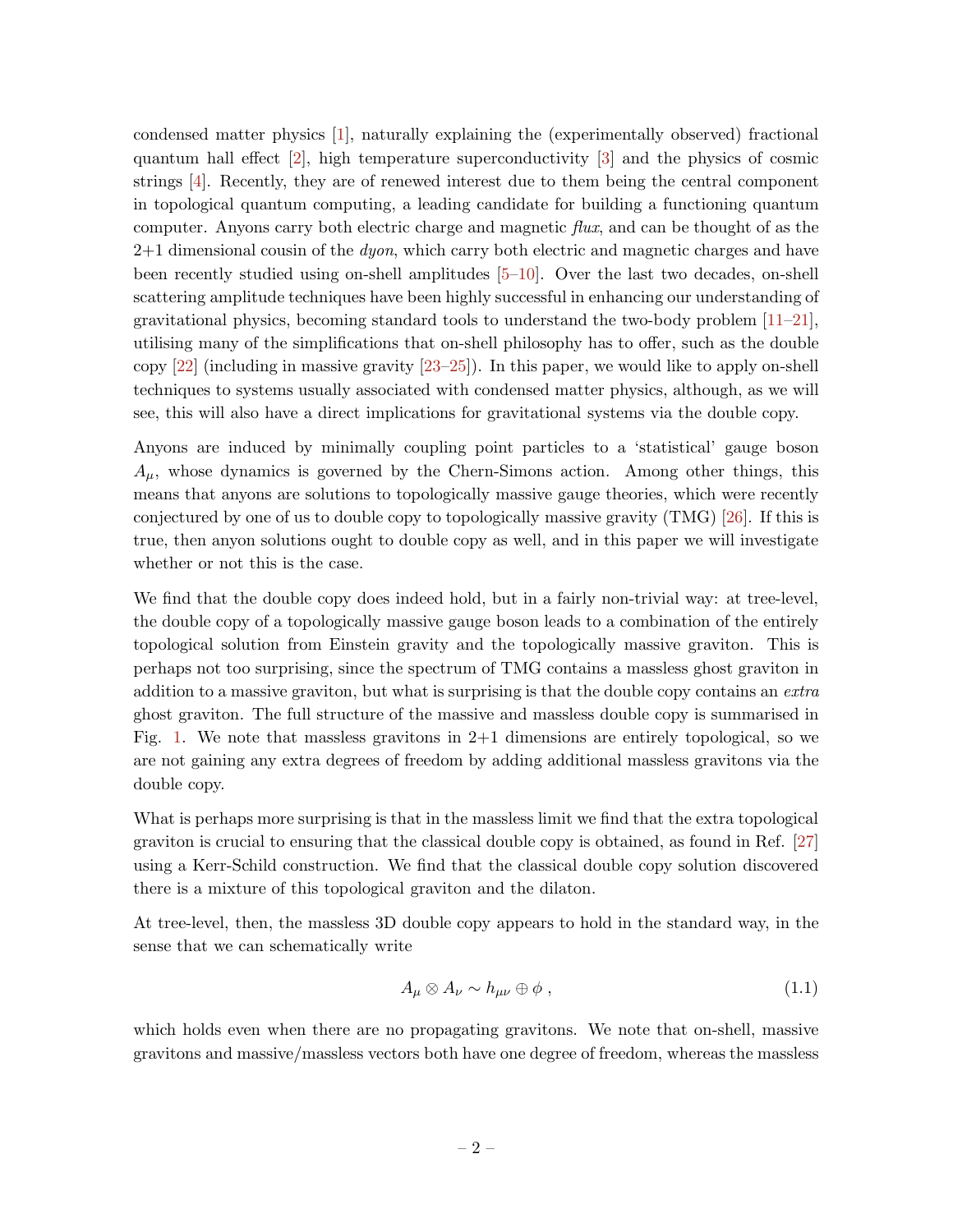

**Figure 1.** The massive and massless  $2+1$  D double copy. All massive particles have purely topological mass.

<span id="page-3-0"></span>graviton has none.

## 2 Anyons in Gauge Theory and Gravity

In this section, we will establish some basic properties of both relativistic and non-relativistic anyons in quantum field theory and gravity. In the case of a quantum field theory, we will also include a standard Maxwell kinetic term giving an action

<span id="page-3-1"></span>
$$
S = -\int d^3x \left( \frac{1}{4} F_{\mu\nu} F^{\mu\nu} - \frac{ke^2}{2} \epsilon^{\mu\nu\rho} A_{\mu} F_{\nu\rho} \right) + S_{matter}[\phi; A_{\mu}] \,, \tag{2.1}
$$

where  $[A_\mu] = 1/2$ ,  $[e] = 1/2$ ,  $[k] = 0$  and k is the Chern-Simons level number that determines the anyonic statistics. Note that we work in the  $(-++)$  signature throughout this discussion.

We briefly remark here on the topological nature of such a theory. Indeed, it can shown that the Chern-Simons (CS) contribution to this action is entirely independent of the choice of metric, relying solely on the underlying properties of the spacetime manifold. This sector of the theory thus furnishes a description based purely on the topology of the manifold it is embedded in. Moreover, by combining it with the standard massless sector of a given gauge theory (in this case electromagnetism) it is possible to generate a gauge invariant mass term, rendering the gauge field "topologically" massive, albeit manifestly breaking parity and time-reversal symmetry (for further details we refer the reader to Ref. [\[28](#page-45-0)]).

This analysis can be readily applied to gravity as well, in which one can include an analogous gravitational CS action. All of the properties observed above carry over, although an interesting observation in this case is that pure general relativity is trivial in  $2+1$  dimensions (i.e., there are no local degrees of freedom). However, the addition of a CS piece dramatically changes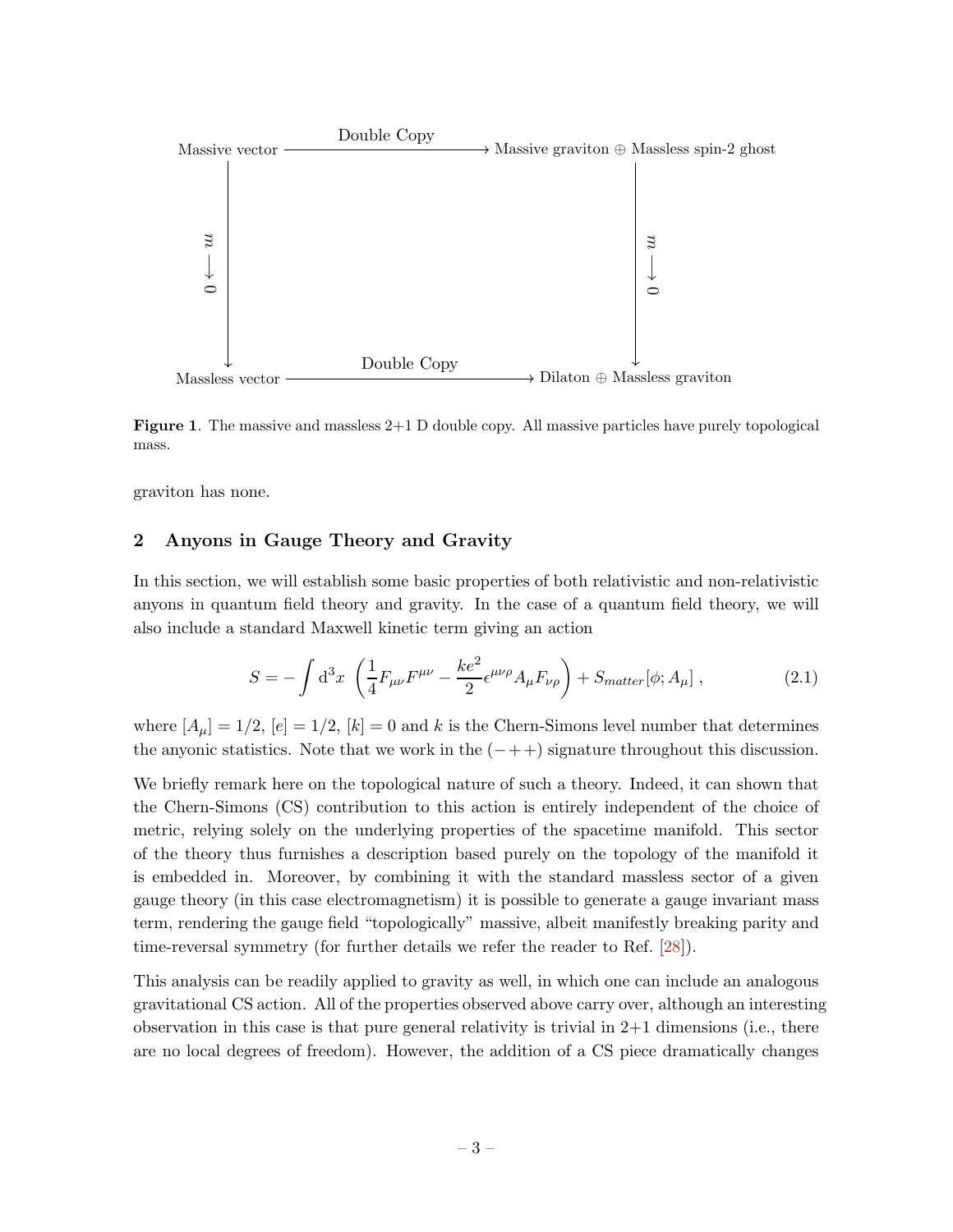the picture, introducing a topologically massive graviton, and with it, non-trivial solutions. We shall explore this in detail later on.

Returning to the discussion at hand, let us consider the action  $(2.1)$ , where matter is minimally coupled to the gauge field  $A_\mu$  by a massive, charged matter current  $j^\mu = (\rho, \mathbf{j})$ , where  $\rho$  and j are the charge density and current density respectively, and  $[j^{\mu}] = 5/2$  (the fractional mass dimension here arises due to the elementary charge e having mass dimension  $|e| = 1/2$ , as opposed to the 4D case where it is dimensionless)<sup>1</sup>. The corresponding field equations are then given by

<span id="page-4-1"></span>
$$
\partial_{\nu}F^{\mu\nu} + \frac{ke^2}{2}\epsilon^{\mu\nu\rho}F_{\nu\rho} = j^{\mu} \ . \tag{2.2}
$$

Moreover, by varying the action [\(2.1\)](#page-3-1) under a  $U(1)$  gauge transformation  $A_{\mu} \to A_{\mu} + \partial_{\mu} \Lambda$ (where  $\Lambda$  is a spacetime dependent gauge parameter), it can be shown that the associated Noether current is given by

<span id="page-4-0"></span>
$$
J^{\mu} = j^{\mu} - \frac{ke^2}{2} \epsilon^{\mu\nu\rho} F_{\nu\rho} \,. \tag{2.3}
$$

Note that both terms in  $J^{\mu}$  are actually individually conserved by virtue of the continuity equation for  $j^{\mu}$  and the Bianchi identity for the Chern-Simons current. Interestingly, the Chern-Simons current arises precisely because the corresponding action varies by a total derivative under a gauge transformation. Clearly, such a term is not present in the conserved current found in pure Maxwell theory, due to its manifest gauge invariance.

Following on from this, by integrating the zeroth component of eq. [\(2.3\)](#page-4-0) over a small 2D disk containing a single anyon, we can determine the conserved charge associated to it:

$$
Q = \int d^2x J^0 = \int d^2x \left( \rho - k e^2 \epsilon^{ij} \partial_i A_j \right) = e \left( 1 - k \Phi \right) , \qquad (2.4)
$$

where  $\Phi$  is the magnetic flux through the 2D disk enclosing the anyon, defined as

$$
\Phi = \int d^2x \ \epsilon^{ij} \partial_i A_j \ . \tag{2.5}
$$

We see then that anyons carry both electric charge  $e$  and magnetic flux  $\Phi$ , with the product of them induced by the Chern-Simons term in the action. This is often called 'flux attachment' in the literature, since the introduction of a Chern-Simons term has meant that we have attached a magnetic flux to each charged particle. Adding flux to a charged particle has an interesting effect on its angular momentum: it shifts it by an amount proportional to the flux [\[1](#page-43-0)]. In particular, for a pure Chern-Simons interaction, i.e., eq. [\(2.2\)](#page-4-1) without the Maxwell contribution  $\partial_{\nu} F^{\mu\nu}$ , it follows that  $\epsilon^{ij} \partial_i A_j = \rho/e^2 k$  and hence  $\Phi = 1/e k$ .

If we consider an infinitely thin solenoid containing some flux along  $z$ , perpendicular to our 2+1 dimensional plane, then the potential outside the solenoid does not vanish. The

 $1$ <sup>1</sup>Here, our discussion draws upon details in chapter 3 of Ref. [\[29](#page-45-1)].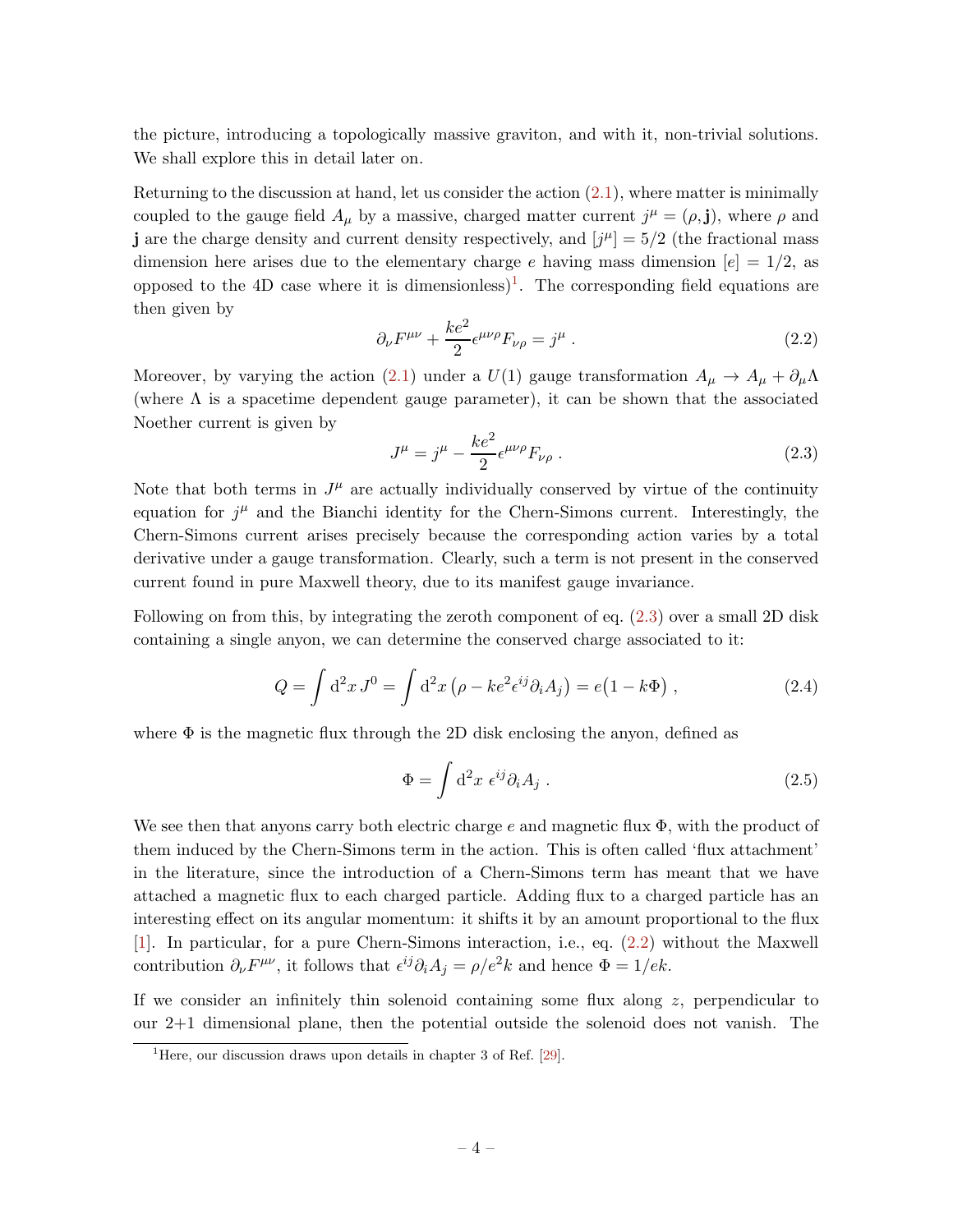magnetic field is restricted to be within the solenoid, and is proportional to a delta function at the location that it intersects the perpendicular plane (which we choose to be the origin), given by

$$
B(r) = \frac{1}{2} \frac{\delta \left(\epsilon^{\mu\nu\rho} A_{\mu} F_{\nu\rho}\right)}{\delta A_0} = \epsilon^{ij} \partial_i A_j \equiv \Phi \delta(r) . \tag{2.6}
$$

Choosing an ansatz of the form  $A_i = \epsilon_{ij}\partial^j f(r)$  gives a differential equation which can be solved to find a gauge field written in terms of the flux as

$$
A_i = \frac{\Phi}{2\pi} \epsilon_{ij} \partial^j \log(r) \tag{2.7}
$$

The angular momentum is now defined as  $\mathbf{L} = \mathbf{r} \times [\mathbf{p} - e\mathbf{A}]$ . Working in polar coordinates, rotations in the  $x - y$  plane by an angle  $\varphi$  around the solenoid will now be generated by the angular momentum operator

<span id="page-5-0"></span>
$$
\ell_z = -i\partial_\varphi - eA_\varphi , \qquad (2.8)
$$

where the additional contribution comes from the fact that the gauge potential is non-zero outside  $r = 0$ . In polar coordinates, we find that only the  $\varphi$  component of the gauge field is non-zero, and given by

$$
A_{\varphi} = \frac{\Phi}{2\pi} \,. \tag{2.9}
$$

Given this, we can then consider the effects of such an external electromagnetic field on the quantum mechanics of a charged particle (of mass  $m$ ). In the time-independent case, in which the particle is subject only to a (time-independent) electromagnetic potential  $A^{\mu}(\mathbf{r}) =$  $(\phi(\mathbf{r}), \mathbf{A}(\mathbf{r}))$ , the corresponding Schrödinger equation is given by  $\frac{1}{2m} (\hat{i} \hbar \nabla^2 + \frac{q}{c} \mathbf{A}(\mathbf{r}))^2 \psi(\mathbf{r}) +$  $q\phi(\mathbf{r})\psi(\mathbf{r}) = E\psi(\mathbf{r})$ . Noting that the wavefunction  $\psi(\mathbf{r})$  describing the charged particle is separable, and thus by working in a polar coordinate system  $(r, \varphi)$ , it can be shown that the angular part (dependent on  $\varphi$ ) is given by

$$
\psi_n(\varphi) \propto e^{in\varphi} \ . \tag{2.10}
$$

Accordingly under a rotation (generated by [\(2.8\)](#page-5-0)) we find that the wavefunction becomes

<span id="page-5-2"></span>
$$
\ell_z \psi(r,\varphi) = \left(n - \frac{e\Phi}{2\pi}\right) \psi(r,\varphi) , \qquad (2.11)
$$

i.e. the eigenvalue of the angular momentum operator is shifted by an amount proportional to the flux, and is no longer required to be an integer. Under a gauge transformation  $A'_i$  $A_i + \partial_i \Lambda$ , the wavefunction picks up a phase of the form

<span id="page-5-1"></span>
$$
\psi'(x) = e^{ie\Lambda(x)}\psi(x) \tag{2.12}
$$

We can actually gauge away the contribution from  $A_{\varphi}$  in the angular momentum operator by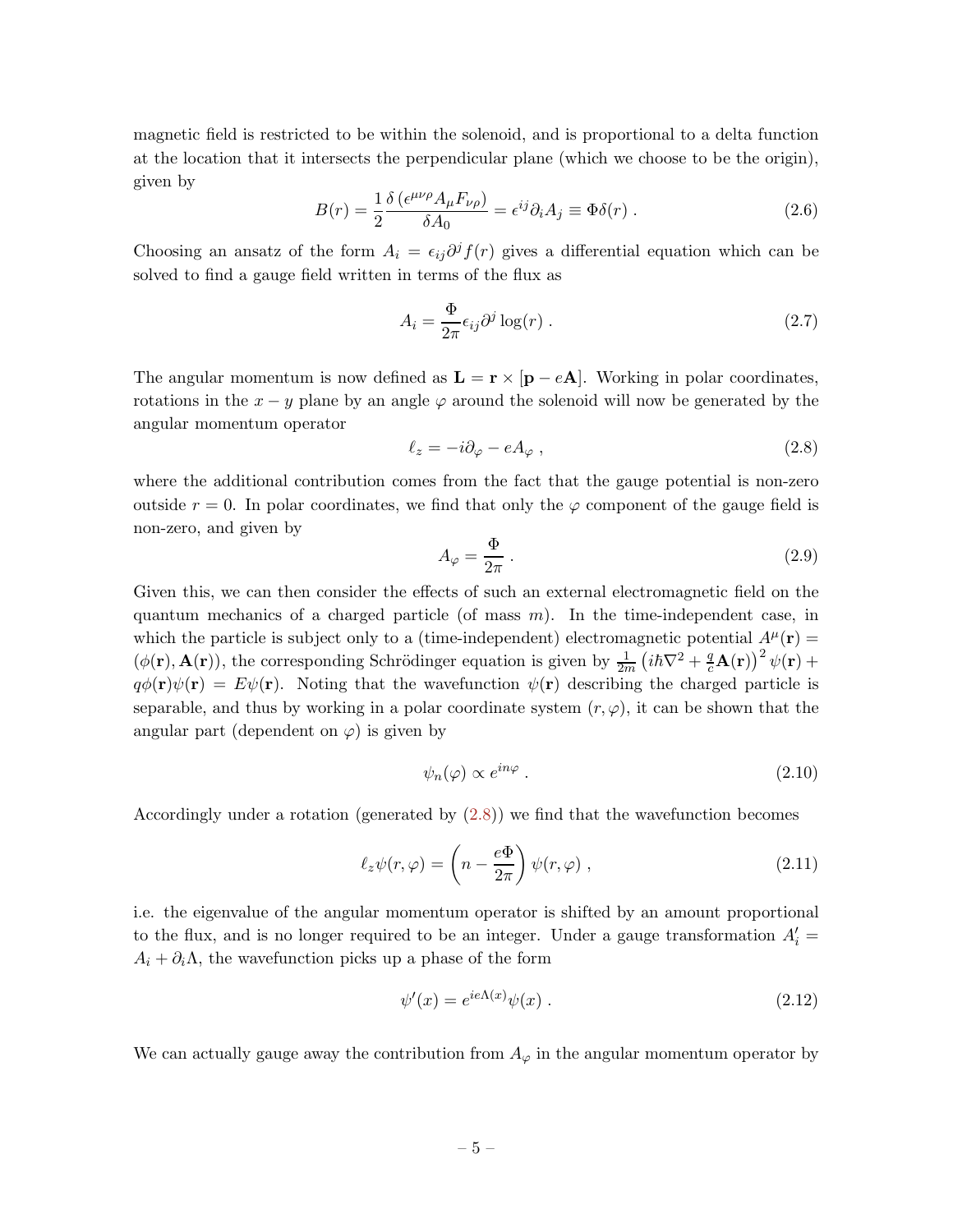doing a singular gauge transformation of the form

$$
A_i \to A'_i = A_i + \partial_i \Lambda \,, \tag{2.13}
$$

provided we choose the gauge function such that it satisfies  $\partial_i \Lambda = -A_i$ . We then find that  $A'_{i} = 0$  and covariant derivative is simply the flat space derivative and all particles are free; this is the so-called 'anyon gauge'. Intriguingly, despite this gauge choice describing free particles, the transformation required is topologically non–trivial, resulting in the wavefunction picking up an observable (quantum) phase generated by the gauge transformation according to eq.  $(2.12)$ , meaning that this phase is gauge invariant<sup>2</sup>. Thus, although we have naively removed the effects of the gauge potential, its presence is still felt through the imposed boundary conditions, i.e. the additional contribution to the angular momentum operator is a physical observable, not simply a gauge artefact.

To understand the particle statistics in such a set-up we need to extend this analysis to the multi-particle case. It is sufficient to consider a system of two identical (mutually) non-interacting particles, in which we now take  $\psi(r, \varphi)$  to denote the relevant part of the two-body wavefunction, in relative coordinates  $(r, \varphi)^3$ . We can then essentially follow an analogous argument as the one-particle case above. Indeed, it follows that under an exchange of the two particles (an anticlockwise half-rotation<sup>4</sup>), the wavefunction becomes

$$
\psi(r,\varphi+\pi) = e^{i\pi\ell_z}\psi(r,\varphi) = e^{i(\pi n - \frac{1}{2}e\Phi)}\psi(r,\varphi) . \tag{2.14}
$$

When the flux vanishes, we see that the wavefunction obeys the usual bosonic  $(n \text{ an integer})$ or fermionic (*n* a half-integer) statistics. However, when  $\Phi \neq 0$  the phase can be entirely arbitrary: the wavefunction obeys anyonic statistics. For a Chern-Simons interaction, the flux is given by  $\Phi = \frac{\hbar}{ek}$ , such that the wavefunction picks up a phase inversely proportional to the level number

$$
\psi(r,\varphi+\pi) = e^{\pi i \ell_z} \psi(r,\varphi) = e^{i(\pi n - \frac{1}{2k})} \psi(r,\varphi) . \tag{2.15}
$$

For gravity, there is an analagous effect arising in both Einstein gravity with spinning sources and in topologically massive theories of gravity. For generality, we will consider our system

 ${}^{2}$ In fact, it can be shown that the phase depends purely on the geometry of the closed path traversed by a charged particle in the presence of a magnetic field.

<sup>3</sup>To elaborate a bit, the two-body Hamiltonian in this set-up can be expressed in the centre-of-mass (CM) frame in relative coordinates. The resulting wavefunction is then a product of the CM wavefunction, describing the system as a whole, and the "relative" wavefunction  $\psi(r,\varphi)$ , describing the behaviour of the two particles in relation to one another. Here, it is only  $\psi(r,\varphi)$  that is relevant for the discussion, since it is sensitive to the particle statistics, whereas the CM wavefunction is not, hence we drop its contribution.

<sup>&</sup>lt;sup>4</sup>Note that the wavefunction of two anyons undergoing a full rotation does not give the same wavefunction back, but one multiplied by  $e^{i2\theta}$ . See e.g. [\[1](#page-43-0), [30\]](#page-45-2) for further details.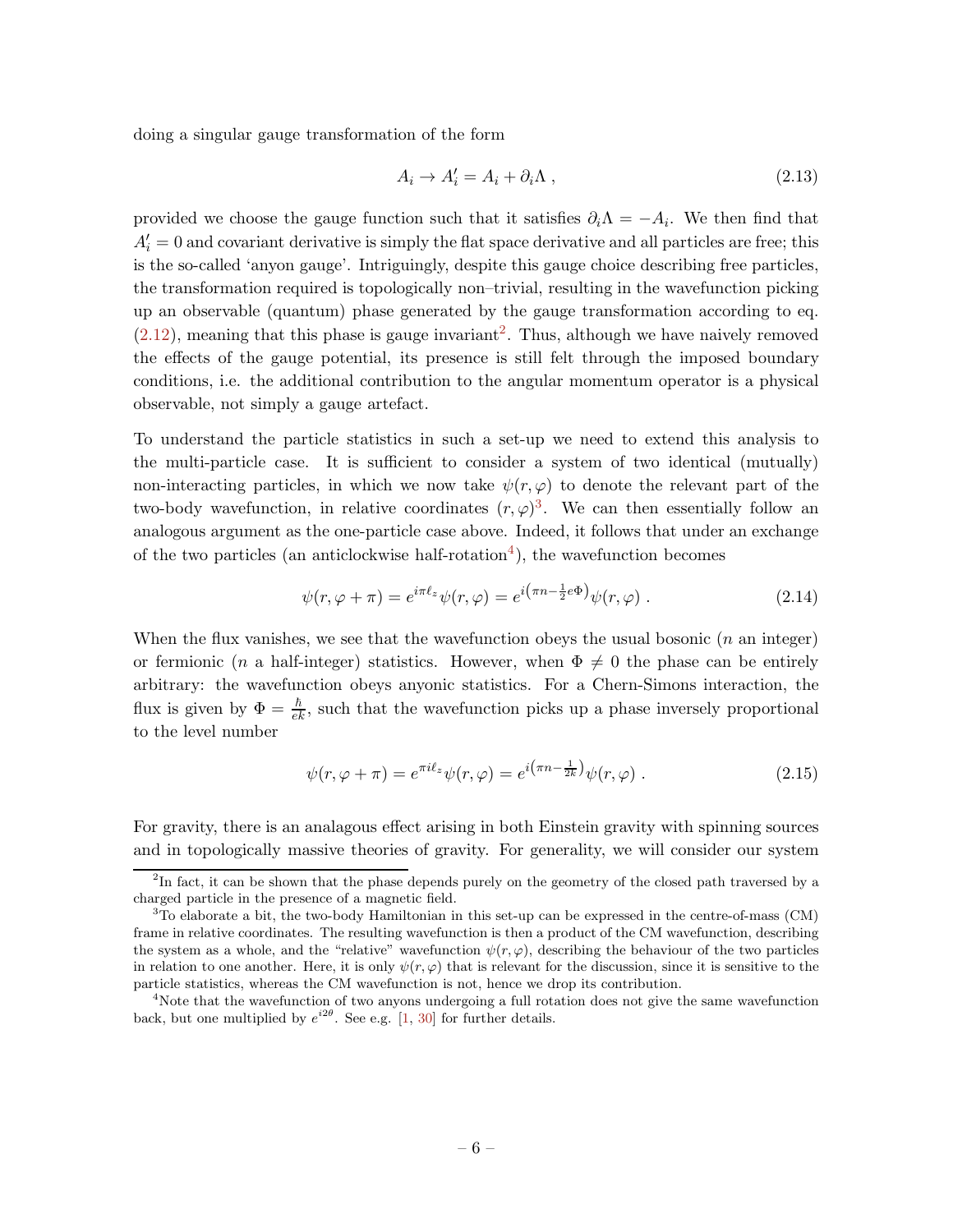to be described by the action

$$
S_{TMG} = -\frac{1}{2\kappa^2} \int \mathrm{d}^3 x \sqrt{-g} \left[ R + \frac{1}{2m} \epsilon^{\lambda \mu \nu} \Gamma^{\rho}_{\lambda \sigma} \left( \partial_{\mu} \Gamma^{\sigma}_{\nu \rho} + \frac{2}{3} \Gamma^{\sigma}_{\mu \tau} \Gamma^{\tau}_{\nu \rho} \right) \right] + S_{matter}[\phi; g_{\mu \nu}] \;, \tag{2.16}
$$

where m is the topological mass parameter, and  $\kappa^2 = 8\pi G$ . The solutions of this theory are gravitational anyons [\[31](#page-45-3), [32\]](#page-45-4), and they share many of the same properties as their electromagnetic counterparts. Asymptotically, the metric for a gravitational anyon with mass  $M$  is given by

$$
ds^{2} = -(dt + 4G\Sigma d\theta)^{2} + r^{-8GM} (dr^{2} + r^{2} d\theta) ,
$$
 (2.17)

where  $\Sigma = \sigma + \frac{M}{m}$  is the 'spin', with  $\sigma$  the spin of the source and the  $M/m$  factor is the spin induced by the Chern-Simons term [\[31](#page-45-3)[–33](#page-45-5)]. We see that gravitational anyons necessarily spin, either because the source has intrinsic spin  $\sigma$ , or because of presence of the Chern–Simons interaction.

If we now consider a neutral massive particle orbiting a spinning gravitational point source, we find that the angular momentum operator has a similar form to the electro– magnetic case, where now charge-flux has been replaced with energy-spin [\[34\]](#page-45-6)

$$
\ell_z = -i\partial_\varphi - E\Sigma \,,\tag{2.18}
$$

where  $E$  is the energy. We note that there is also interesting physics at the critical value of  $M + m\sigma = 0$ , where the system reduces to that of a conical singularity [\[35](#page-45-7)]. By performing a singular coordinate transformation of the metric (singular at the origin)

$$
t \to T - 4G\Sigma\theta \;, \qquad r \to ((1 - 4GM)R)^{\frac{1}{1 - 4GM}} \;, \qquad \theta \to \frac{1}{1 - 4GM}\Theta \;, \tag{2.19}
$$

we find that the metric becomes that of flat space

$$
ds^{2} = -dT^{2} + dR^{2} + R^{2}d\Theta^{2}.
$$
 (2.20)

While this does describe flat space, we find that again the gauge transformation has meant that our coordinates now have new boundary conditions, inherited from the fact that  $\theta$  is identified with  $\theta + 2\pi$ , such that now we have

$$
(T, \Theta) \mapsto (T - 8\pi G\Sigma, \Theta + 2\pi (1 - 4GM)). \tag{2.21}
$$

We note that gravitational anyons with these boundary conditions exist in Einstein gravity in 2+1 dimensions and do not require the Chern-Simons term (or a massive graviton), so long as there is a spinning source. To see this, we simply note that the infinite mass limit, which gives back Einstein gravity, yields the same boundary conditions with  $\Sigma \to \sigma$ .

The take home message from this section is that anyons are charge-flux particles in gauge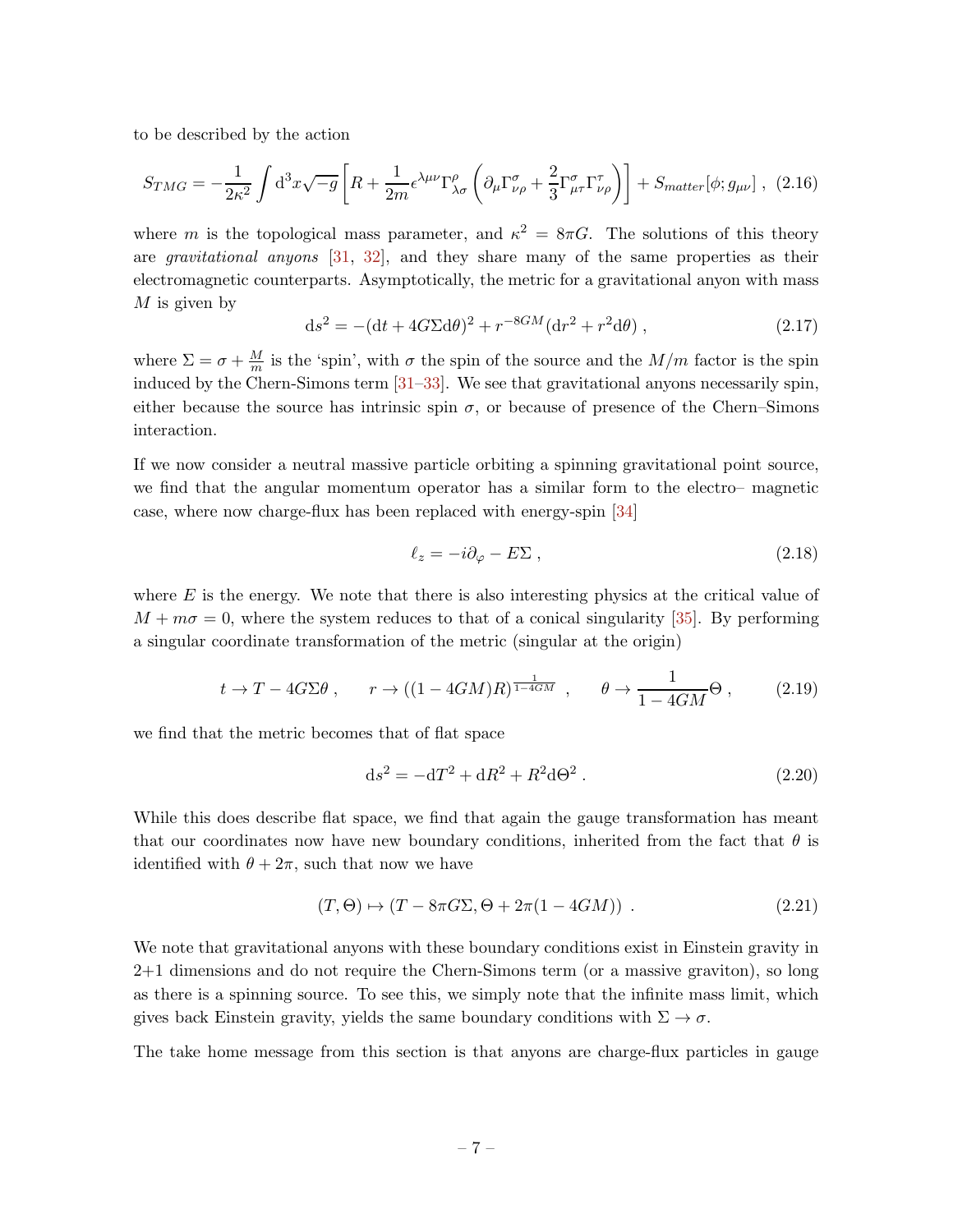<span id="page-8-0"></span>theories and energy-flux particles in gravity.

# 3 The Classical Anyon Impulse

One way to understand the classical double copy is to study the classical impulse, a useful observable that can be computed using both the equations of motion and directly from the scattering amplitudes  $[36]$ . In this section, we will compute the impulse imparted to a light probe particle in the background of a heavy, charged, spinning anyon as well as its gravitational counterpart. This mirrors the situation in  $3+1$  dimensions where we might consider a spinning dyon background, whose gravitational counterpart is Kerr-Taub-NUT [\[5](#page-43-4)].

#### <span id="page-8-1"></span>3.1 Electromagnetic Scalar Impulse

As a warmup, and for comparison later on, we will begin by calculating the impulse imparted to a scalar particle probing an electromagnetically charged heavy scalar, governed by the action in eq.  $(2.1)$ , but with  $k = 0$ , meaning we are considering a massless mediating particle.

At zeroth order in the perturbative expansion, we can assume a straight-line trajectory for the test particle, which we parametrise as  $x_1^{\mu} = b^{\mu} + u_1^{\mu}$  $_{1}^{\mu}$ <sup> $\tau$ </sup>, where  $b^{\mu}$  is the impact parameter. The leading order impulse on particle 1 due to particle 2 is then given by

$$
\Delta p_1^{\mu} = g_1 \int \mathrm{d}\tau F_2^{\mu\nu}(x) u_{1\nu} \,. \tag{3.1}
$$

We will consider a static point source at the origin, with current

$$
J_2^{\mu} = -g_2 u_2^{\mu} \delta^{(2)}(\mathbf{r}) , \qquad (3.2)
$$

where g is the coupling and  $u_{2\mu} = (1, 0, 0)$ . In this case, the equations of motion are given by

$$
\partial_{\mu}F^{\mu\nu} = -g_2 u_2^{\nu} \delta^{(2)}(\mathbf{r}) , \qquad \partial_{\mu}\tilde{F}^{\mu} = 0 , \qquad (3.3)
$$

where the dual tensor is given by  $\tilde{F}^{\mu} = \frac{1}{2}$  $\frac{1}{2} \epsilon^{\mu\nu\rho} F_{\nu\rho}$ . We can rewrite this in momentum space as

$$
iq_{\mu}F^{\mu\nu} = iq_{\mu}\epsilon^{\mu\nu\rho}\tilde{F}_{\rho} = -g_2u_2^{\nu}\delta(q^0) . \qquad (3.4)
$$

Acting on both sides with  $\epsilon_{\nu\alpha\beta}q^{\beta}$ , we then find

$$
i\epsilon_{\nu\alpha\beta}q^{\beta}\epsilon^{\mu\nu\rho}q_{\mu}\tilde{F}_{\rho} = iq^{2}\tilde{F}_{\alpha} - iq_{\alpha}(q\cdot\tilde{F}) = iq^{2}\epsilon_{\nu\alpha\beta}F^{\nu\beta} = g_{2}\epsilon_{\nu\alpha\beta}u_{2}^{\nu}q^{\beta}\delta(q^{0}).
$$
 (3.5)

Isolating the tensor and rewriting this covariantly, we then find that

$$
F_2^{\mu\nu}(x) = ig_2 \int d^3 \hat{q} e^{iq \cdot x} \frac{\delta(q \cdot u_2) u_2^{[\mu} q^{\nu]}}{q^2} . \tag{3.6}
$$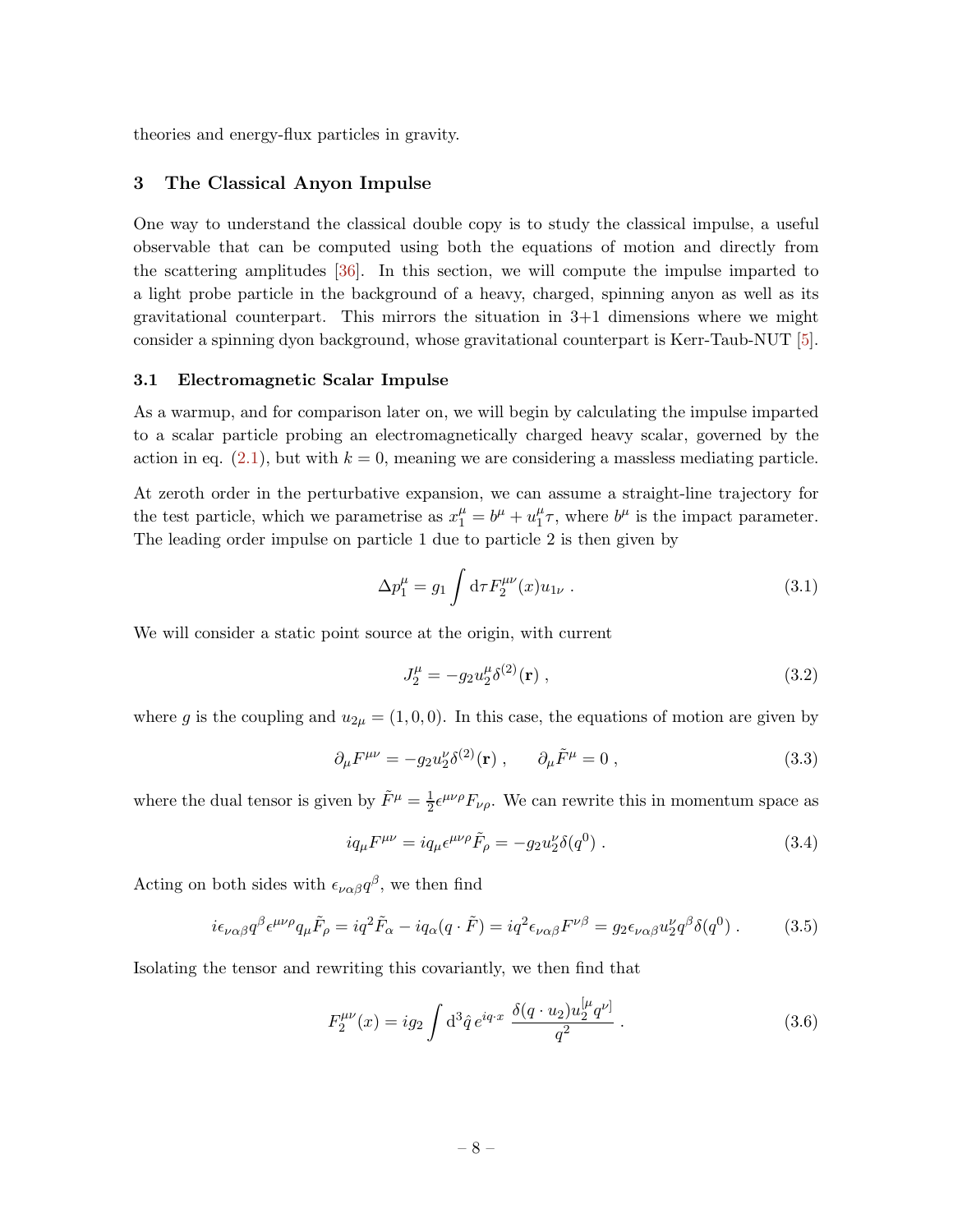Plugging this into the impulse formula, we find

<span id="page-9-1"></span>
$$
\Delta p_1^{\mu} = ig_1 g_2 \int d\tau \int d^3 \hat{q} e^{iq \cdot x} \delta(q \cdot u_2) \frac{u_2^{[\mu} q^{\nu]} u_{1\nu}}{q^2} \n= -ig_1 g_2 \int d^3 \hat{q} e^{iq \cdot b} \delta(q \cdot u_1) \delta(q \cdot u_2) \frac{q^{\mu} \cosh w}{q^2} ,
$$
\n(3.7)

where we have used  $u_1 \cdot u_2 = -\cosh w$  in which w is the rapidity.

The integrand is identical to that in four dimensions, and we note that this can in fact be derived using spinors only by considering the kick suffered by one spinor using the spinorial equations of motion, as was recently considered in [\[37](#page-45-9)].

## <span id="page-9-0"></span>3.2 Electromagnetic Anyon Impulse

We will now investigate what happens if we introduce a Chern-Simons term into the mix (i.e.  $k \neq 0$  above), rendering the photon topologically massive and turning the matter particles into anyons.

Since anyons have spin, we will consider a cylindrically symmetric rotating point source described by a current

$$
J_2^{\mu} = -\left(g_2 u_2^{\mu} + \tilde{g}_2 \epsilon^{\mu\nu\rho} u_{2\nu} \partial_{\rho}\right) \delta^{(2)}(\mathbf{r}) , \qquad (3.8)
$$

where  $g_2$  and  $\tilde{g}_2$  are couplings and  $u_{2\mu} = (1, 0, 0)$ .

Including this source, the equations of motion are given by

$$
\left(\eta_{\mu\rho}\partial_{\nu} + \frac{ke^2}{2}\epsilon_{\mu\nu\rho}\right)F^{\nu\rho} = -\left(g_2u_2^{\mu} + \tilde{g}_2\epsilon^{\mu\nu\rho}u_{2\nu}\partial_{\rho}\right)\delta^{(2)}(\mathbf{r})\,,\tag{3.9}
$$

which we can rewrite in terms of the (Hodge) dual vector field  $\tilde{F}^{\mu} \equiv \frac{1}{2} \epsilon^{\mu\nu\rho} F_{\nu\rho}$  as

$$
(m\eta_{\mu\nu} + \epsilon_{\mu\nu\rho}\partial^{\rho})\tilde{F}^{\nu} = \mathcal{G}_{\mu\nu}\tilde{F}^{\nu} = -(g_2u_2^{\mu} + \tilde{g}_2\epsilon^{\mu\nu\rho}u_{2\nu}\partial_{\rho})\,\delta^{(2)}(\mathbf{r})\,,\tag{3.10}
$$

where we have identified  $m = ke^2$  as the mass of the photon. Then, using the fact that  $\mathcal{G}^{\mu\alpha}\mathcal{G}_{\alpha\nu}\tilde{F}^{\nu} = (\partial^2 - m^2)\tilde{F}^{\mu} + 2m\mathcal{G}^{\mu}_{\ \nu}\tilde{F}^{\nu}$ , we can write

$$
(\partial^2 - m^2)\tilde{F}^{\mu} = (\mathcal{G}^{\mu\nu} - 2m\eta^{\mu\nu})J_{2\nu} . \qquad (3.11)
$$

Expressing the current in momentum space, taking  $x_2 = b + u_2\tau$ , we find

$$
J_2^{\mu}(q) = - (g_2 u_2^{\mu} + i \tilde{g}_2 \epsilon^{\mu \nu \rho} u_{2\nu} q_{\rho}) \int d^3 x e^{iq \cdot x} \delta^{(2)}(\mathbf{x} - \mathbf{x}_2)
$$
  
= 
$$
-e^{iq \cdot b} \delta(q \cdot u_2) (g_2 u_2^{\mu} + i \tilde{g}_2 \epsilon^{\mu \nu \rho} u_{2\nu} q_{\rho}). \qquad (3.12)
$$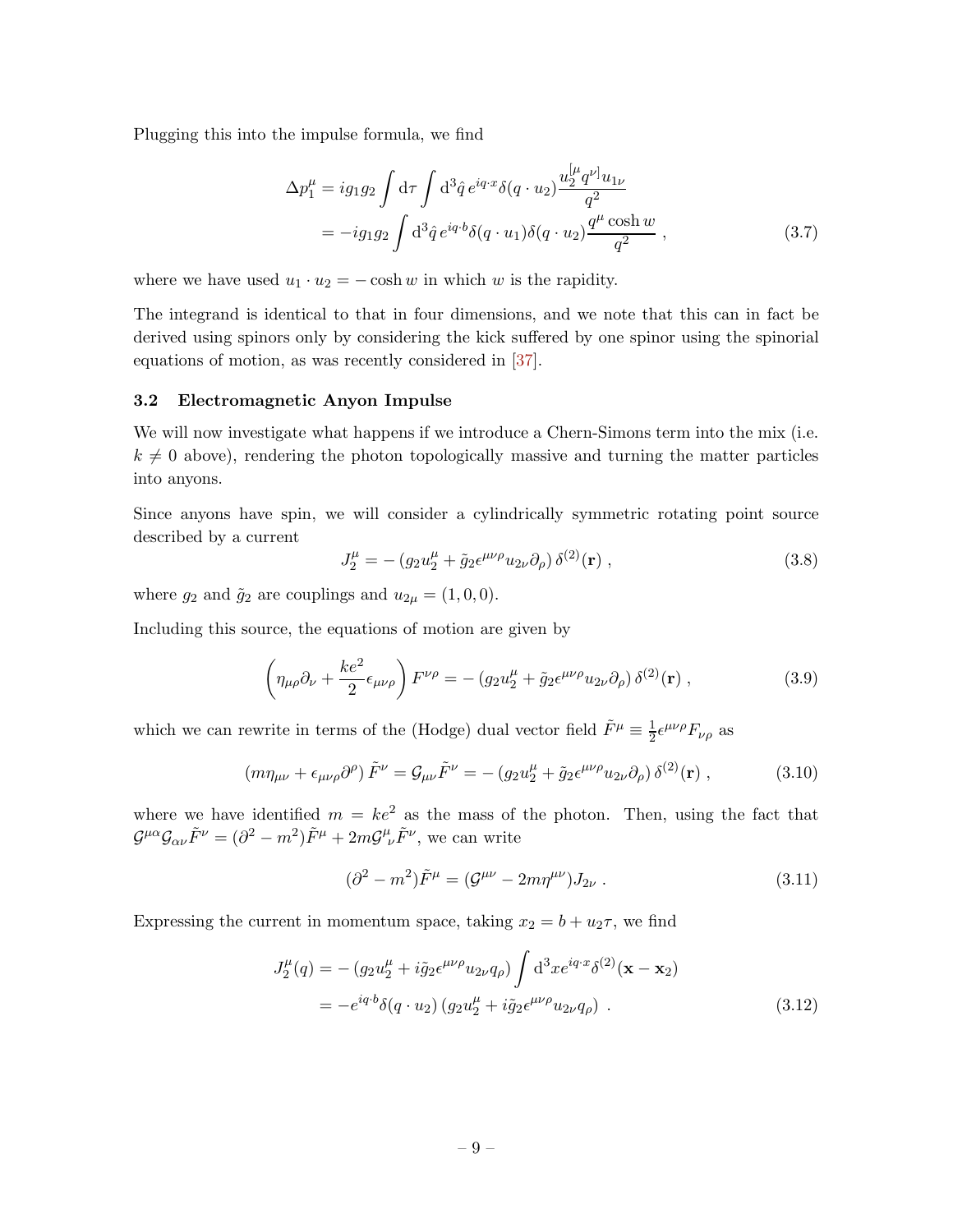Using this, we can write the momentum space dual tensor as

<span id="page-10-1"></span>
$$
\tilde{F}^{\mu} = (g_2 + \tilde{g}_2 m) \frac{\delta(q \cdot u_2) e^{-iq \cdot b}}{q^2 + m^2} (m u_2^{\alpha} - i \epsilon^{\alpha \beta \mu} q_{\beta} u_{2\mu}), \qquad (3.13)
$$

such that

$$
F_{\mu\nu}(q) = \epsilon_{\mu\nu\rho}\tilde{F}^{\rho} = (g_2 + \tilde{g}_2 m) \frac{\delta(q \cdot u_2)}{q^2 + m^2} (m \epsilon_{\mu\nu\rho} u_2^{\rho} - 2iq_{[\mu}u_{2\nu]}) . \tag{3.14}
$$

Plugging this in to get the impulse then gives

$$
\Delta p_1^{\mu} = g_1 \int d\tau F_2^{\mu\nu}(x) u_{1\nu} = ig_1(g_2 + \tilde{g}_2 m) \int d\tau \int d^3q \, e^{-iq \cdot x} \frac{\delta(q \cdot u_2)}{q^2 + m^2} (q^{\mu}(u_1 \cdot u_2) - im\epsilon^{\mu\nu\rho} u_{1\rho} u_{2\nu})
$$
  
=  $ig_1(g_2 + \tilde{g}_2 m) \int d^3q \, \delta(q \cdot u_1) \delta(q \cdot u_2) e^{-iq \cdot x} \frac{(q^{\mu} \cosh w - im\epsilon^{\mu\nu\rho} u_{1\rho} u_{2\nu})}{q^2 + m^2}$ . (3.15)

<span id="page-10-0"></span>This shares a similarity with the massless case, now introducing a dimension-specific Levi– Civita component to the integrand.

#### 3.3 Gravitational Scalar Impulse

Pure Einstein gravity is topological in  $2 + 1$  dimensions, and there are no propagating gravitons. However, when coupled to matter there are long range effects, which vanish in the non–relativistic (NR) limit [\[38,](#page-45-10) [39\]](#page-45-11). Since there are no propagating degrees of freedom, the interaction is purely topological, originating from the conical singularity created by a matter source at the origin [\[34](#page-45-6)]. Surprisingly, this does generate a non-zero scattering amplitude and thus will give rise to a non-zero impulse, albeit one that vanishes in the NR limit. Before seeing whether or not such a solution can be derived from purely on-shell techniques, let's look at the calculation of the impulse using the standard formulation.

The spacetime we will consider is flat everywhere except at  $r = 0$ , which has a conical singularity generated by a point mass at the origin, with Ricci scalar

$$
R = 8\pi GM \delta^2(\mathbf{r}) \,. \tag{3.16}
$$

This is the natural analogue of the point charge discussed in section [3.1,](#page-8-1) and therefore we might naturally expect it to show up in the double copy somehow. The solution of Einstein's equation is given by the line element

$$
ds^{2} = -dt^{2} + r^{-8GM} (dr^{2} + r^{2} d\phi^{2}),
$$
\n(3.17)

which is indeed singular only at the origin. Treating this perturbatively in  $G$ , we can express the deviation from Minkowski as

$$
h_{\mu\nu} = -8GM \log r \left( \eta_{\mu\nu} + u_{\mu} u_{\nu} \right) = 2\kappa^2 M \left( \eta_{\mu\nu} + u_{\mu} u_{\nu} \right) C(r) , \qquad (3.18)
$$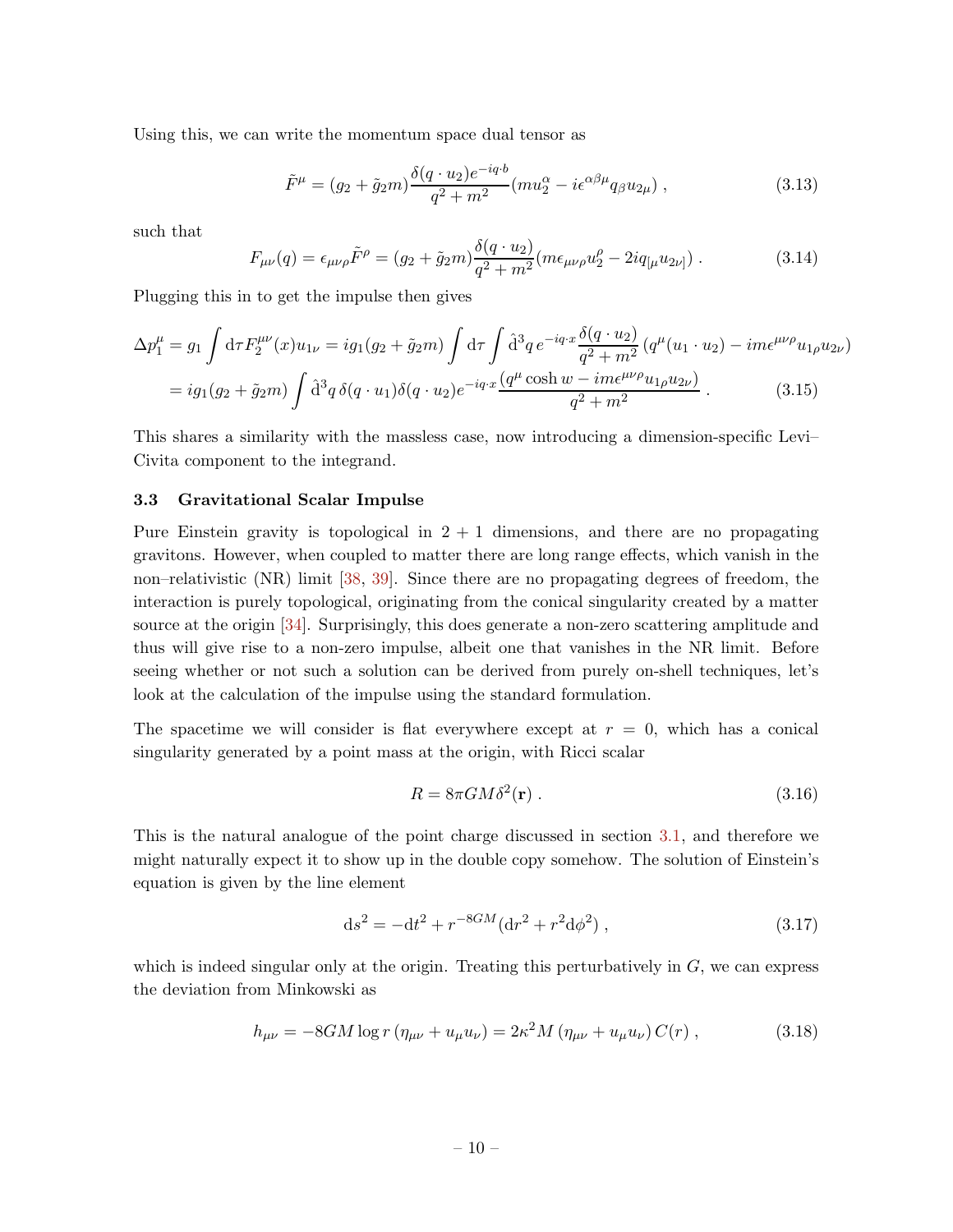where for later convenience we define the function  $C(r) = -\frac{1}{2\pi} \log(r)$  and  $u_{\mu} = (1, 0, 0)$ .

We can derive the geodesic of a particle with momentum  $p_1^{\mu}$  moving in the spacetime generated by particle 2, at linear order, using the spin-connection via

$$
\frac{du_1^{\mu}}{d\tau} = -\omega_{\nu\rho}^{\mu}u_1^{\nu}u_1^{\rho} + \partial_{\rho}h_{\nu}^{\mu}u_1^{\nu}u_1^{\rho} = -\omega_{\nu\rho}^{\mu}u_1^{\nu}u_1^{\rho} + \frac{\partial}{\partial\tau}\left(h^{\mu\nu}u_{1\nu}\right) ,\qquad (3.19)
$$

where we can express  $\omega_{\mu\nu\rho} = \partial_{[\nu}h_{\nu]\rho}$ . We will show explicitly in the next section that the surface term can be discarded, but for now it will be assumed.

Working in momentum space, we define the Fourier-dual of the spin-connection as

$$
\Omega_{\mu\nu\rho}(q) = \int d^3x \, e^{-iq \cdot x} \, \partial_{[\nu} h_{\nu]\rho} \ = \ i\hat{\delta}(u \cdot q) q_{[\mu} h_{\nu]\rho}(q) \,. \tag{3.20}
$$

Making use of the fact that the Fourier transform is given by  $\mathcal{F}[C(r)] = \frac{1}{q^2}$ , we find that the momentum space metric generated by a point particle with mass  $m_2$  is given by

$$
h_{\mu\nu}(q) = 2\frac{\kappa^2 m_2}{q^2} \left(\eta_{\mu\nu} + u_{2\mu} u_{2\nu}\right) \,. \tag{3.21}
$$

To evaluate the impulse imparted to particle one (at leading order), we need to integrate the geodesic, i.e.

$$
\Delta p_1^\mu = m_1 \int {\rm d}\tau \frac{{\rm d}u_1^\mu}{{\rm d}\tau} = m_1 \int {\rm d}\tau \int \hat{\rm d}^3 q\ e^{iq\cdot (b+u_1\tau)} \Omega^\mu_{\ \nu\rho} u_1^\nu u_1^\rho \ .
$$

Plugging everything in, we then find

$$
\Delta p_1^{\mu} = i\kappa^2 m_1 m_2 \int \hat{d}^3 q \ \hat{\delta}(u_1 \cdot q) \hat{\delta}(u_2 \cdot q) e^{iq \cdot b} \frac{q^{\mu}}{q^2} ((u_1 \cdot u_2)^2 - 1)
$$
  
=  $i\kappa^2 m_1 m_2 \int \hat{d}^3 q \ \hat{\delta}(u_1 \cdot q) \hat{\delta}(u_2 \cdot q) e^{iq \cdot b} \frac{q^{\mu} \sinh^2 w}{q^2}$ . (3.22)

This reassuringly vanishes in the NR  $w \to 0$  limit as expected, meaning we have not discovered an unwelcome Newtonian potential. What is less reassuring is the fact that this doesn't seem to be the double copy of what we found section [3.1:](#page-8-1) the single copy is perfectly well defined in the  $w \to 0$  limit. This is because the double copy can also include contributions from the dilaton, whereas this is only the (purely topological) graviton contribution. Adding the dilaton contribution then gives

<span id="page-11-0"></span>
$$
\Delta p_1^{\mu} = i\kappa^2 m_1 m_2 \int \hat{d}^3 q \ \hat{\delta}(u_1 \cdot q) \hat{\delta}(u_2 \cdot q) e^{iq \cdot b} \frac{q^{\mu} (\sinh^2 w + 1)}{q^2} \n= i\kappa^2 m_1 m_2 \int \hat{d}^3 q \ \hat{\delta}(u_1 \cdot q) \hat{\delta}(u_2 \cdot q) e^{iq \cdot b} \frac{q^{\mu} \cosh^2 w}{q^2}.
$$
\n(3.23)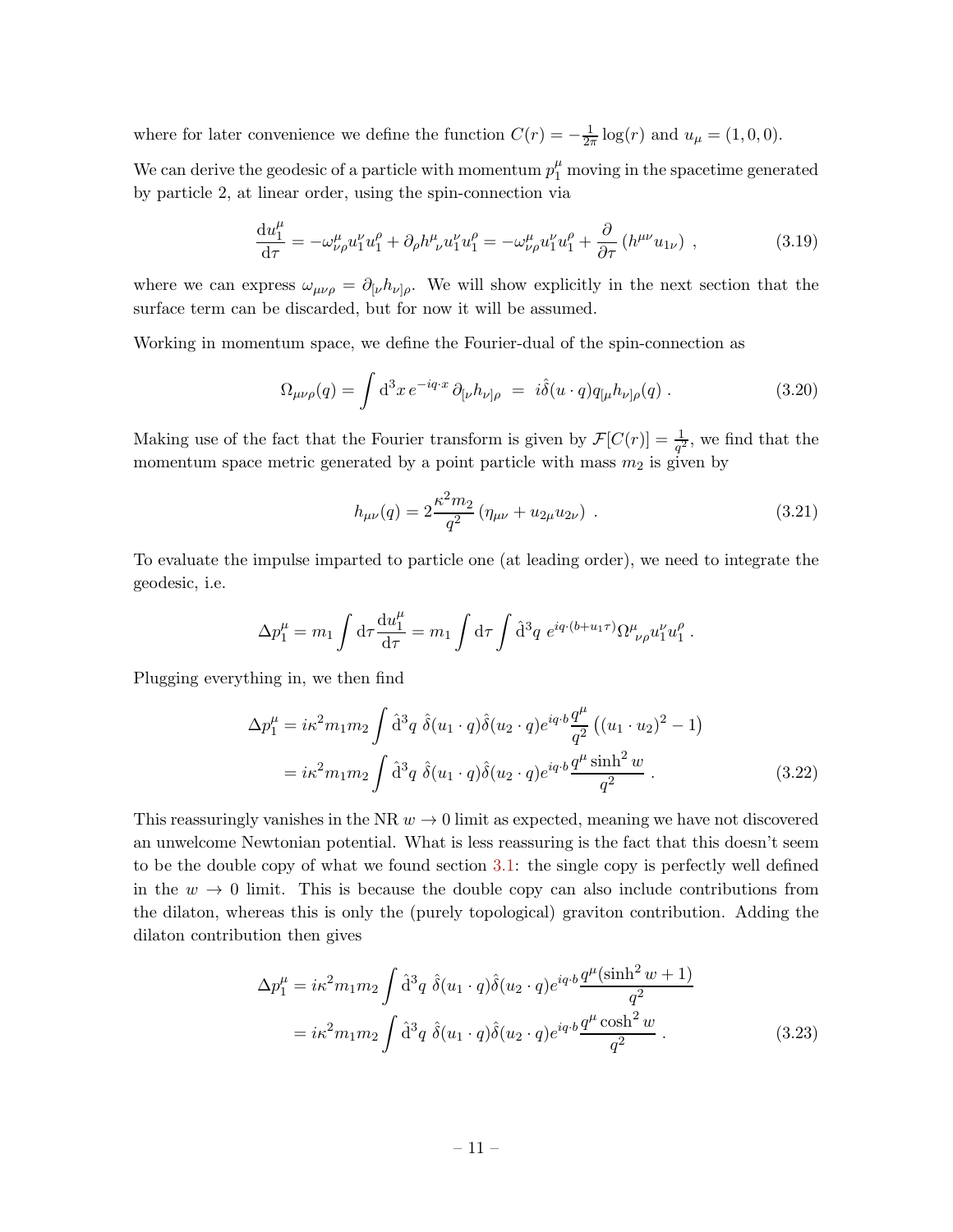Referring back to the electromagnetic impulse given in eq. [\(3.7\)](#page-9-1), we find then that the double copy of the massless photon is a combination of the topological graviton and the dilaton. This is explored in more detail in appendix [F.](#page-38-1)

#### <span id="page-12-0"></span>3.4 Gravitational Anyon Impulse

Massive gravitons in  $2 + 1$  dimensions have degrees of freedom and can indeed propagate locally. Adding a gravitational Chern-Simons term to the Einstein action converts coupled particles to gravitational anyons [\[31](#page-45-3), [32](#page-45-4)], in exact analogy to the electromagnetic case. We will compute the impulse of a particle probing a gravitational anyon, considering topologically massive gravity [\[28\]](#page-45-0) coupled to matter, given by the action

$$
S_{TMG} = -\frac{1}{2\kappa^2} \int d^3x \sqrt{-g} \left[ R + \frac{1}{2m} \epsilon^{\lambda\mu\nu} \Gamma^{\rho}_{\lambda\sigma} \left( \partial_{\mu} \Gamma^{\sigma}_{\nu\rho} + \frac{2}{3} \Gamma^{\sigma}_{\mu\tau} \Gamma^{\tau}_{\nu\rho} \right) \right] + S_{matter}[\phi; g_{\mu\nu}] \ , \ (3.24)
$$

where m is the topological mass parameter, and  $\kappa^2 = 8\pi G$ . One important point about this action is that the sign of the Einstein part of the action is opposite to the usual convention. This is to ensure that the physical mode is not ghost like [\[28](#page-45-0)]. Moreover, despite the theory being massive, it nevertheless remains diffeomorphism invariant (without needing to resort to the Stückelburg trick). This is a result of the Chern-Simons term transforming as a total derivative under a diffeomorphism [\[28](#page-45-0)]. We will consider the same matter action as in the gauge theory case, where now the gauge-covariant derivative is simply replaced with the minimally coupled kinetic term.

The equations of motion, noting the minus sign on the stress-energy tensor, are given by

<span id="page-12-1"></span>
$$
G_{\mu\nu} + \frac{1}{m} C_{\mu\nu} = -\kappa^2 T_{\mu\nu} , \qquad (3.25)
$$

where  $G_{\mu\nu} \equiv R_{\mu\nu} - \frac{1}{2} R g_{\mu\nu}$  is the usual Einstein tensor and  $C_{\mu\nu} \equiv \epsilon_{\mu}^{\ \rho\sigma} \nabla_{\rho} (R_{\sigma\nu} - \frac{1}{4} R g_{\mu\nu})$  $rac{1}{4}g_{\sigma\nu}R$ is the Cotton tensor, the three dimensional equivalent of the Weyl tensor. We note that Einstein's equations can be recovered by taking  $m \to \infty$  and by a rescaling of  $\kappa$ , but that the  $m \to 0$  limit is not so well defined. We will return to this point later.

Expanding eq. [\(3.25\)](#page-12-1) around a Minkowski background  $g_{\mu\nu} = \eta_{\mu\nu} + h_{\mu\nu}$ , and working in the de Donder gauge  $\partial^{\mu}h_{\mu\nu} = \frac{1}{2}$  $\frac{1}{2}\partial_{\nu}h$ , the linearized equations of motion are

$$
\partial^2 h_{\mu\nu} - \frac{1}{2} \eta_{\mu\nu} \partial^2 h + \frac{1}{m} \partial_\rho \epsilon^{\rho \lambda}{}_{(\mu} \partial^2 h_{\nu) \lambda} = 2\kappa^2 T_{\mu\nu} \ . \tag{3.26}
$$

For simplicity, we can express this in a trace reversed form as

<span id="page-12-2"></span>
$$
\mathcal{O}_{\mu\nu\rho\lambda}(m)\,\partial^2 h^{\rho\lambda} = 2\kappa^2 (T_{\mu\nu} - \eta_{\mu\nu}T) \,,\tag{3.27}
$$

where we defined  $\mathcal{O}_{\mu\nu\rho\lambda}(m) \equiv \mathcal{I}_{\mu\nu\rho\lambda} + \frac{1}{m} \partial_\alpha \epsilon^{\alpha\beta}$  $\int_{(\mu}^{\beta} \mathcal{I}_{\nu)\beta\rho\lambda}$ , with  $\mathcal{I}_{\mu\nu\rho\lambda} \equiv \frac{1}{2}$  $\frac{1}{2}(\eta_{\mu\lambda}\eta_{\nu\rho}+\eta_{\mu\rho}\eta_{\nu\lambda}).$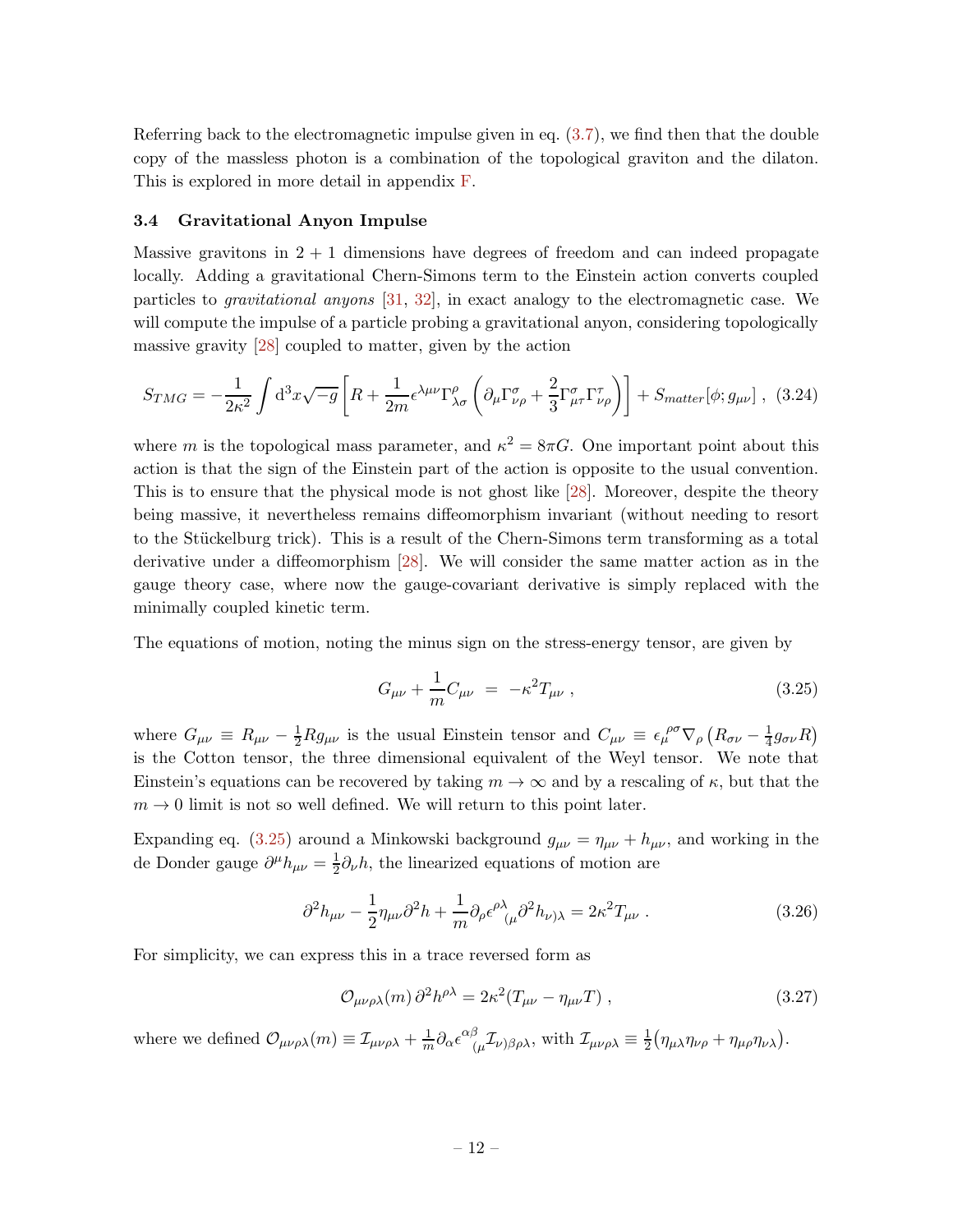By operating from the left on eq. [\(3.27\)](#page-12-2) with  $\mathcal{O}_{\mu\nu\rho\lambda}(-m)$ , we can recast the linearized equations of motion as

$$
\left(\partial^2 - m^2\right)\partial^2 h_{\mu\nu} = -2\kappa^2 m^2 \left[T_{\mu\nu} - \eta_{\mu\nu}T - \frac{1}{m}\partial_{\rho}\epsilon^{\rho\lambda}{}_{(\mu}T_{\nu)\lambda} + \frac{1}{2m^2} \left(\eta_{\mu\nu}\partial^2 + \partial_{\mu}\partial_{\nu}\right)T\right].
$$
\n(3.28)

Note that in the vacuum case  $(T_{\mu\nu} = 0)$ , the field equations reduce to

$$
\left(\partial^2 - m^2\right)\partial^2 h_{\mu\nu} = 0\,,\tag{3.29}
$$

implying that we have found a propagating particle with mass  $m$ .

Let us now consider the case of a time-independent circularly symmetric matter source. This can be treated as a spinning point mass, which we take to be at the spatial origin of our coordinate system. The corresponding stress-energy tensor is then given by

<span id="page-13-0"></span>
$$
T_{\mu\nu} = \left( M u_{\mu} u_{\nu} + \sigma u_{(\mu} \epsilon_{\nu)}^{\alpha\beta} u_{\alpha} \partial_{\beta} \right) \delta^{(2)}(\mathbf{r}) , \qquad (3.30)
$$

where  $\sigma$  is the spin and  $u_{\mu} = (1, 0, 0)$ .

In the presence of a time-independent circularly symmetric matter source  $(3.30)$ , we can write the metric (in the de Donder gauge)  $as^5$ 

$$
h_{\mu\nu}(r) = \kappa^2 (M + m\sigma) \left[ \eta_{\mu\nu} + 2u_{\mu} u_{\nu} \right] Y(r) - 2\kappa^2 M \left[ \eta_{\mu\nu} + u_{\mu} u_{\nu} \right] C(r)
$$

$$
- \frac{\kappa^2}{m^2} (M + m\sigma) \left[ 2m u_{(\mu} \epsilon_{\nu)}^{\ \rho \lambda} u_{\rho} \partial_{\lambda} - \partial_{\mu} \partial_{\nu} \right] \left[ C(r) - Y(r) \right] , \tag{3.31}
$$

where  $Y(r) = \frac{1}{2\pi} K_0(mr)$  and  $C(r) = -\frac{1}{2\pi}$  $\frac{1}{2\pi} \ln r$ , with  $K_0(z)$  a modified Bessel function of the second kind, and we note that

$$
(\partial^2 - m^2)Y(r) = -\delta^{(2)}(r) , \qquad \partial^2 C(r) = -\delta^{(2)}(r) . \qquad (3.32)
$$

Let us briefly examine the total derivative term in the geodesic equation above. In this analysis, we are probing the spacetime generated by a heavy particle of mass  $m_2$ , with a much lighter particle of mass  $m_1$ . At leading order, the geodesic of the probe particle is a straight line, given by

$$
x_1^{\mu}(\tau) = b^{\mu} + u_1^{\mu} \tau \,. \tag{3.33}
$$

<sup>&</sup>lt;sup>5</sup>Note that our expression for  $h_{\mu\nu}$  differs somewhat from that in refs. [\[31,](#page-45-3) [32](#page-45-4)], as the authors work in a conformally spatial gauge, as opposed to the de Donder gauge. This is not a surprise, as  $h_{\mu\nu}$  is a gauge-dependent object and not an observable. Of course, all observable quantities will ultimately be independent of the gauge we choose.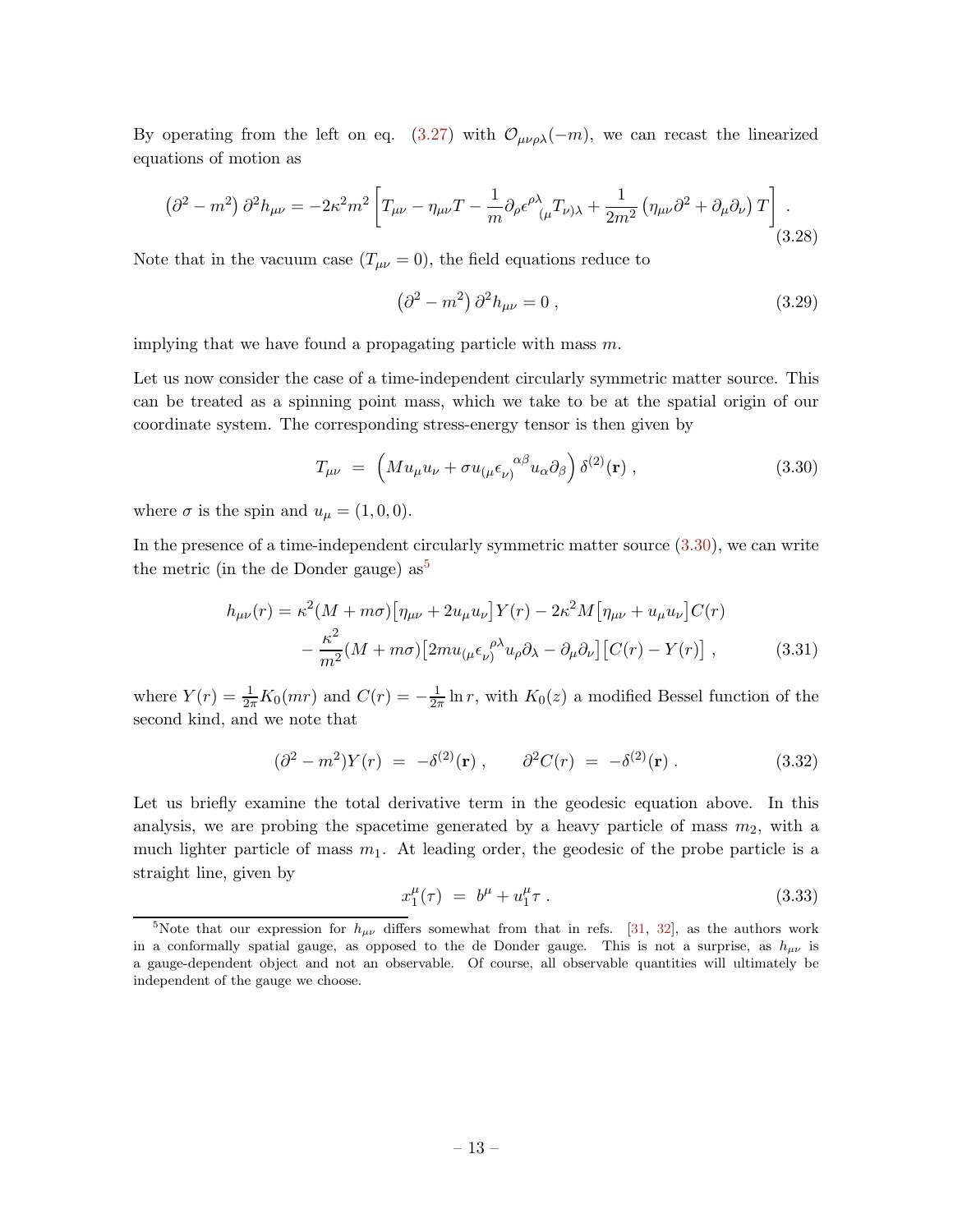Evaluating the total derivative term on this solution, we find that

$$
\frac{\partial}{\partial \tau} \left( h^{\mu\nu} u_{1\nu} \right) = -\frac{\kappa^2 m(\mathbf{u}_1 \cdot \mathbf{r})}{2\pi r} (m_2 + m\sigma) \left[ (u_1^{\mu} - 2 \cosh w u_2^{\mu}) K_1(mr) \right.\n+ \frac{1}{m^2} \left( 2m u_2^{(\mu} \epsilon^{\nu)\rho \lambda} u_{1\nu} u_{2\rho} \partial_\lambda - (u_1 \cdot \partial) \partial^\mu \right) \left( K_1(mr) - \frac{1}{mr} \right) \right]\n+ \frac{\kappa^2 m_2(\mathbf{u}_1 \cdot \mathbf{r})}{\pi r^2} (u_1^{\mu} - \cosh w u_2^{\mu}), \tag{3.34}
$$

where we have used that  $r^i = x^i$ , with  $r = \sqrt{x^i x_i}$ , such that  $\frac{\partial r}{\partial \tau} = \frac{u_1^i x_i}{r} = \frac{u_1 \cdot r}{r}$  (note that bold vectors are two-vectors, spatial components of the corresponding spacetime three-vectors), and that  $u_1 \cdot u_2 = -\cosh w$ .

In order to neglect this total derivative contribution, we need it to fall off sufficiently quickly as  $r \to \infty$ , under the integral. We see that this is indeed the case, as  $K_1(mr) \to 0$  (and clearly  $\frac{1}{r} \to 0$ ) in this limit. We are therefore safe to ignore the total derivative term in this scenario.

Working in momentum space, we define the Fourier-dual of the spin-connection as

$$
\Omega_{\mu\nu\rho}(q) = \int d^3x \, e^{-iq \cdot x} \, \partial_{[\mu} h_{\nu]\rho} \ = \ i \hat{\delta}(u \cdot q) q_{[\mu} h_{\nu]\rho}(q) \ . \tag{3.35}
$$

We find then that the momentum space metric is given by

$$
h_{\mu\nu}(q) = \kappa^2 \frac{(m_2 + m\sigma)}{q^2(q^2 + m^2)} \left[ q^2 \left( \eta_{\mu\nu} + 2u_{2\mu} u_{2\nu} \right) + 2iu_{2(\mu} \epsilon_{\nu)} (u_2, q_\lambda) - q_\mu q_\nu \right] - 2 \frac{\kappa^2 m_2}{q^2} \left( \eta_{\mu\nu} + u_{2\mu} u_{2\nu} \right) ,
$$
 (3.36)

where we adopt the compact notation  $\epsilon_{\mu}(a,b) = \epsilon_{\mu\nu\lambda}a^{\nu}b^{\lambda}$ ,  $\epsilon(a,b,c) = \epsilon_{\mu\nu\lambda}a^{\mu}b^{\nu}c^{\lambda}$ . In this derivation we have used the following Fourier transforms

$$
\mathcal{F}[Y(r)] = \frac{1}{q^2 + m^2}, \qquad \mathcal{F}[C(r)] = \frac{1}{q^2}, \qquad \mathcal{F}[Y(r) - C(r)] = -\frac{m^2}{q^2(q^2 + m^2)}, \qquad (3.37)
$$

where our conventions are detailed in appendix [E.](#page-38-0)

We note the existence of the massless  $q^{-2}$  pole that is not on-shell. This is what we refer to earlier as the massless spin-2 ghost, since while it exists it is purely topological and carries no degrees of freedom. However, if we wish to recover the correct massless limit (i.e. scattering in topological Einstein gravity), then we should expect such a pole to show up. This pole is similar in spirit to the spurious pole found when considering e.g. charge-monopole scattering in four dimensions [\[5](#page-43-4)[–7](#page-43-5), [9\]](#page-44-8), which should drop out of any observable. However, as we will see,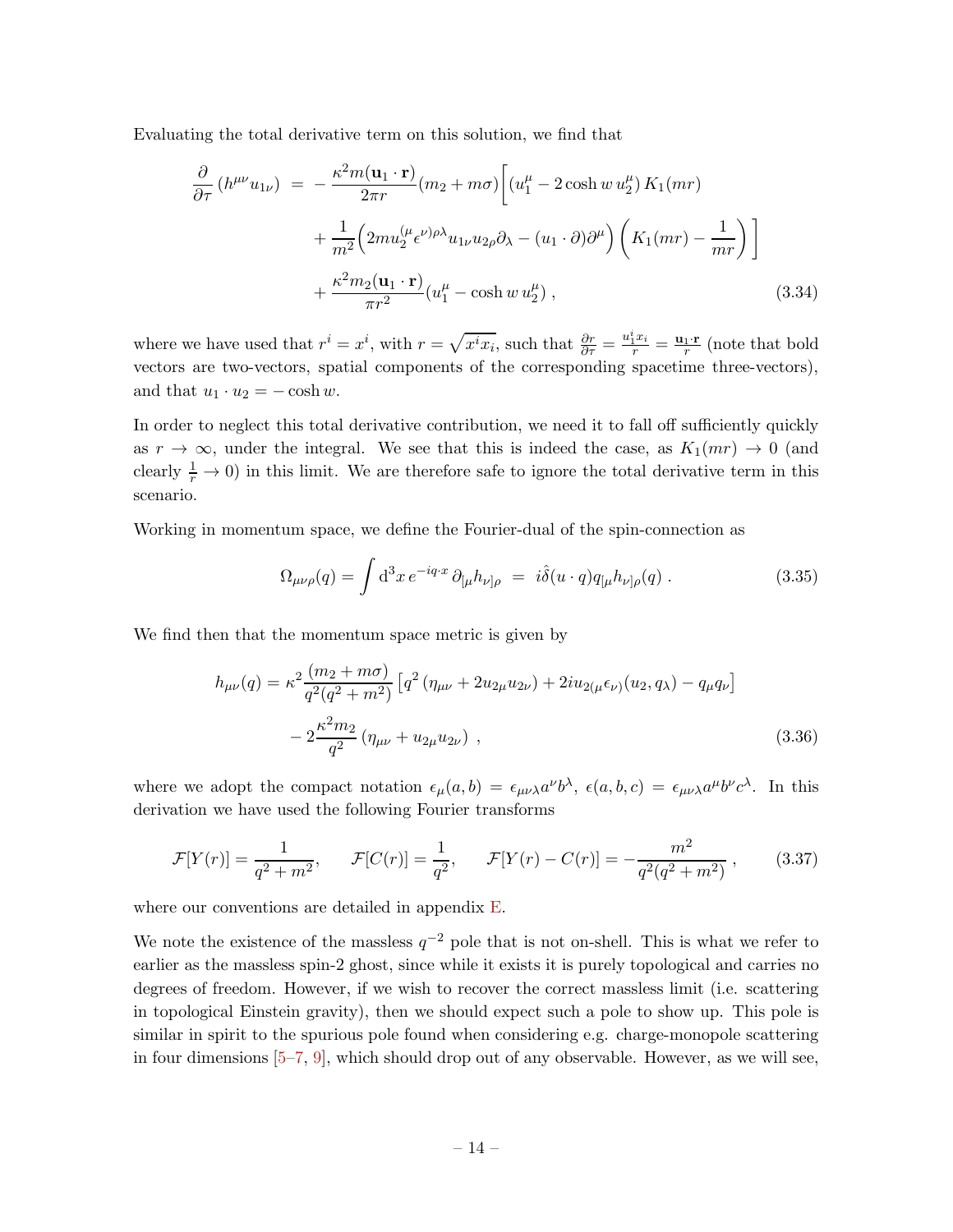great care must be taken when considering such poles in  $2+1$  dimensions.

Plugging in the metric, we then find

$$
\Omega_{\mu\nu\rho}(q) = i\hat{\delta}(u_2 \cdot q)\kappa^2 \frac{(m_2 + m\sigma)}{q^2(q^2 + m^2)} \Big[ q^2 \left( q_{\mu} \eta_{\nu \rho} + 2q_{\mu} u_{2\nu} u_{2\rho} \right) + iq_{\mu} u_{2\nu} \epsilon_{\rho}(u_2, q) + i u_{2\rho} q_{\mu} \epsilon_{\nu \rho}(u_2, q) \Big] - 2i \hat{\delta}(u_2 \cdot q) \frac{\kappa^2 m_2}{q^2} \left( q_{\mu} \eta_{\nu \rho} + q_{\mu} u_{2\nu} u_{2\rho} \right) .
$$
 (3.38)

At leading order, the impulse is then given by

$$
\Delta p_1^{\mu} = m_1 \int d\tau \frac{du_1^{\mu}}{d\tau} = m_1 \int d\tau \int \hat{d}^3 q \ e^{iq \cdot (b + u_1 \tau)} \Omega^{\mu}_{\nu \rho} u_1^{\nu} u_1^{\rho}
$$
  
=  $i \frac{\kappa^2 m_1}{2} \int \hat{d}^3 q \ e^{iq \cdot b} \hat{\delta}(u_1 \cdot q) \hat{\delta}(u_2 \cdot q) q^{\mu} \left[ \frac{(m_2 + m\sigma) (2(u_1 \cdot u_2)^2 - 1)}{q^2 + m^2} + \frac{2im(m_2 + m\sigma)(u_1 \cdot u_2) \epsilon(u_1, u_2, q)}{q^2 (q^2 + m^2)} - \frac{2m_2 ((u_1 \cdot u_2)^2 - 1)}{q^2} \right].$  (3.39)

Using  $\cosh w = -u_1 \cdot u_2$ , we can write this as

$$
\Delta p_1^{\mu} = i \frac{\kappa^2 m_1}{2} \int \hat{\mathrm{d}}^3 q \ e^{iq \cdot b} \hat{\delta}(u_1 \cdot q) \hat{\delta}(u_2 \cdot q) \times \left[ \frac{q^{\mu}(m_2 + m\sigma) \cosh 2w}{q^2 + m^2} - \frac{2im(m_2 + m\sigma) \cosh w \epsilon^{\mu}(u_1, u_2)}{q^2 + m^2} - \frac{2q^{\mu} m_2 \sinh^2 w}{q^2} \right],
$$
\n(3.40)

where we have used  $q^{\mu}\epsilon(u_1, u_2, q) = q^2 \epsilon^{\mu}(u_1, u_2)$  and we note that the massless pole remains in the impulse. Classically, this is not a problem since we know such a pole corresponds to a massless spin-2 particle which carries no degrees of freedom. However, as we will soon see, this pole is crucial in obtaining the correct massless limit. In order to compare with our previously derived results, we can take the infinite mass limit (or large  $q$ ) limit, finding

$$
\Delta p_1^{\mu} \bigg|_{m \to \infty} = -i\kappa^2 m_1 m_2 \int \hat{\mathrm{d}}^3 q \ \hat{\delta}(u_1 \cdot q) \hat{\delta}(u_2 \cdot q) e^{iq \cdot b} \frac{q^{\mu} \sinh^2 w}{q^2} \,. \tag{3.41}
$$

Up to a sign, this is equal to the result we got from Einstein gravity, i.e. the conical singularity impulse of eq. [\(3.23\)](#page-11-0), with the sign difference coming from the fact that our sign convention was reversed in the topologically massive case. What is more surprising is that the zero-mass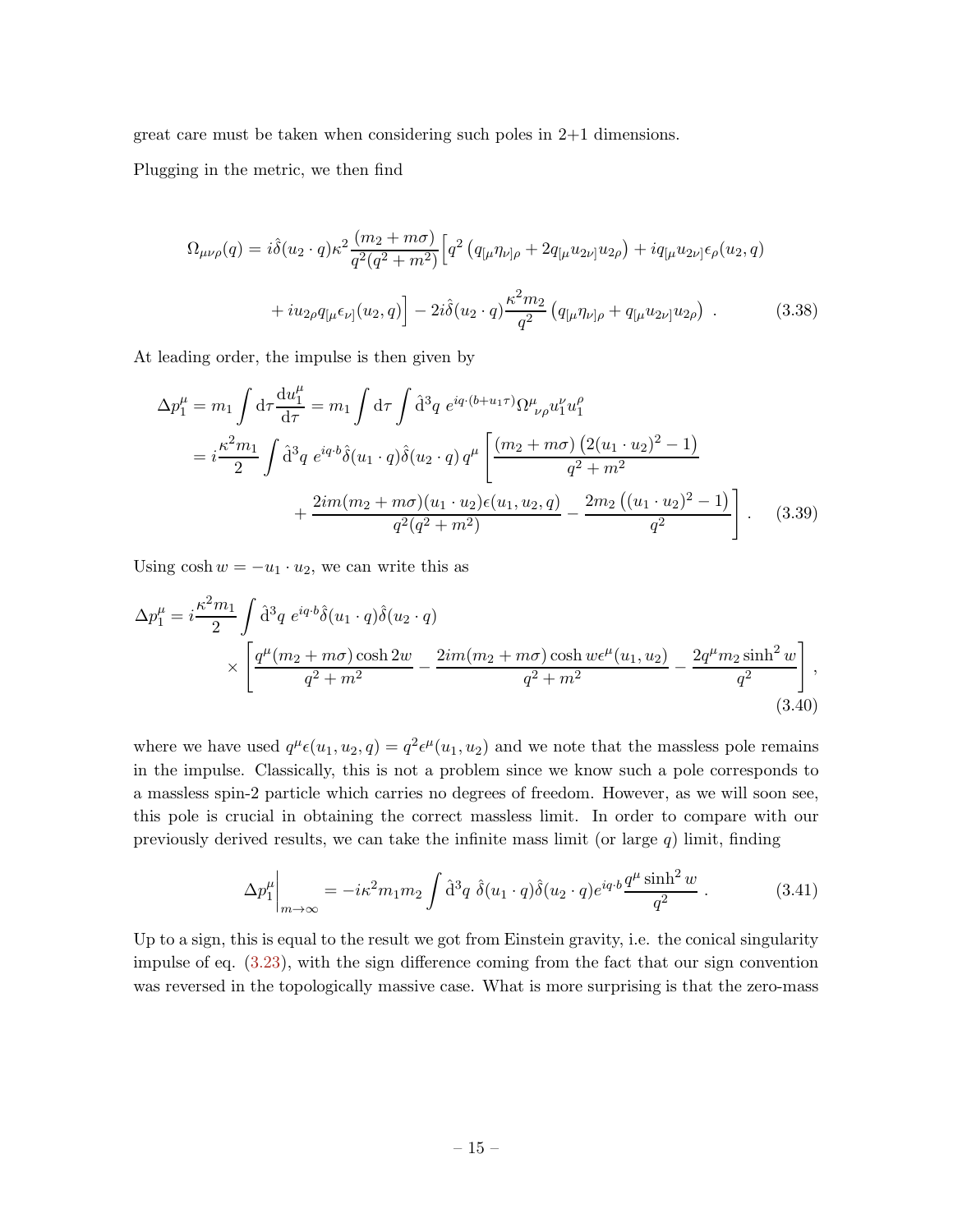limit is also well defined here, giving rise to a pure-dilaton impulse of the form

$$
\Delta p_1^{\mu} \bigg|_{m \to 0} = i\kappa^2 m_1 m_2 \int \hat{\mathrm{d}}^3 q \ \hat{\delta}(u_1 \cdot q) \hat{\delta}(u_2 \cdot q) e^{iq \cdot b} \frac{q^{\mu} (\cosh 2w - 2 \sinh^2 w)}{q^2} \n= i\kappa^2 m_1 m_2 \int \hat{\mathrm{d}}^3 q \ \hat{\delta}(u_1 \cdot q) \hat{\delta}(u_2 \cdot q) e^{iq \cdot b} \frac{q^{\mu}}{q^2},
$$
\n(3.42)

where we note that the spin contribution has also dropped out, a manifestation of the fact that all massless particles are scalars (or fermions) in  $2+1$  dimensions. From the perspective of the action, it is peculiar that we might take the massless limit, given that it appears that the action diverges in this limit. However, this is perfectly natural from the perspective of an on-shell scattering amplitude. The fact that the limit of TMG has a dilaton-like limit when coupled to matter is a reflection of the massless non-dynamical 'ghost' mode in the spectrum. This oddity is explored more in appendix [G.](#page-41-0)

We have derived both the classical electromagnetic anyon impulse and the gravitational anyon impulse from their respective actions hoping to see the emergence of some kind of classical double copy structure. It is not at all obvious that the gravitational anyon impulse is the double copy of the electromagnetic anyon impulse, and to understand the subtleties of this we now move on to compute the same quantities directly on-shell via scattering amplitudes, where we hope the double copy structure will be more manifest.

# <span id="page-16-1"></span><span id="page-16-0"></span>4 Scattering Amplitudes

# 4.1 Spin Deformations in Three Dimensions

In the previous section, we considered classically spinning bodies that produced an electro– magnetic or gravitational field. In this section we wish to derive the same results directly from the on-shell scattering amplitudes, meaning we need to consider the scattering of spinning particles in the classical spin limit. In four dimensions, spin can be introduced by considering an exponential deformation of the scattering amplitude  $[6, 7, 40-42]$  $[6, 7, 40-42]$  $[6, 7, 40-42]$  $[6, 7, 40-42]$  $[6, 7, 40-42]$ , which can be interpreted as the on-shell equivalent of the Janis-Newman algorithm. Specifically, we can deform the relevant on-shell vertex by an exponential with exponent  $a \cdot q$ , where  $a^{\mu}$  is the mass-rescaled Pauli-Lubanski pseudovector and  $q_{\mu}$  is the transfer momentum, whose helicity information (little group weight) is carried by the x-factor at that vertex. In three dimensions, however, the spin is usually characterised by the Pauli-Lubanski pseudoscalar, given by

$$
\tilde{\sigma} = \epsilon^{\mu\nu\rho}\sigma_{\mu\nu}P_{\rho} = J \cdot P , \qquad (4.1)
$$

where  $\sigma_{\mu\nu} = \frac{1}{4}$  $\frac{1}{4}[\gamma_\mu, \gamma_\nu] = \frac{1}{2} \epsilon_{\mu\nu\rho} \gamma^\rho$  is the angular momentum tensor and  $P_\rho$  the three-momentum. Note that we have suppressed the spinor indices here for brevity. In the following discussion we shall briefly make them explicit in the interest of clarity.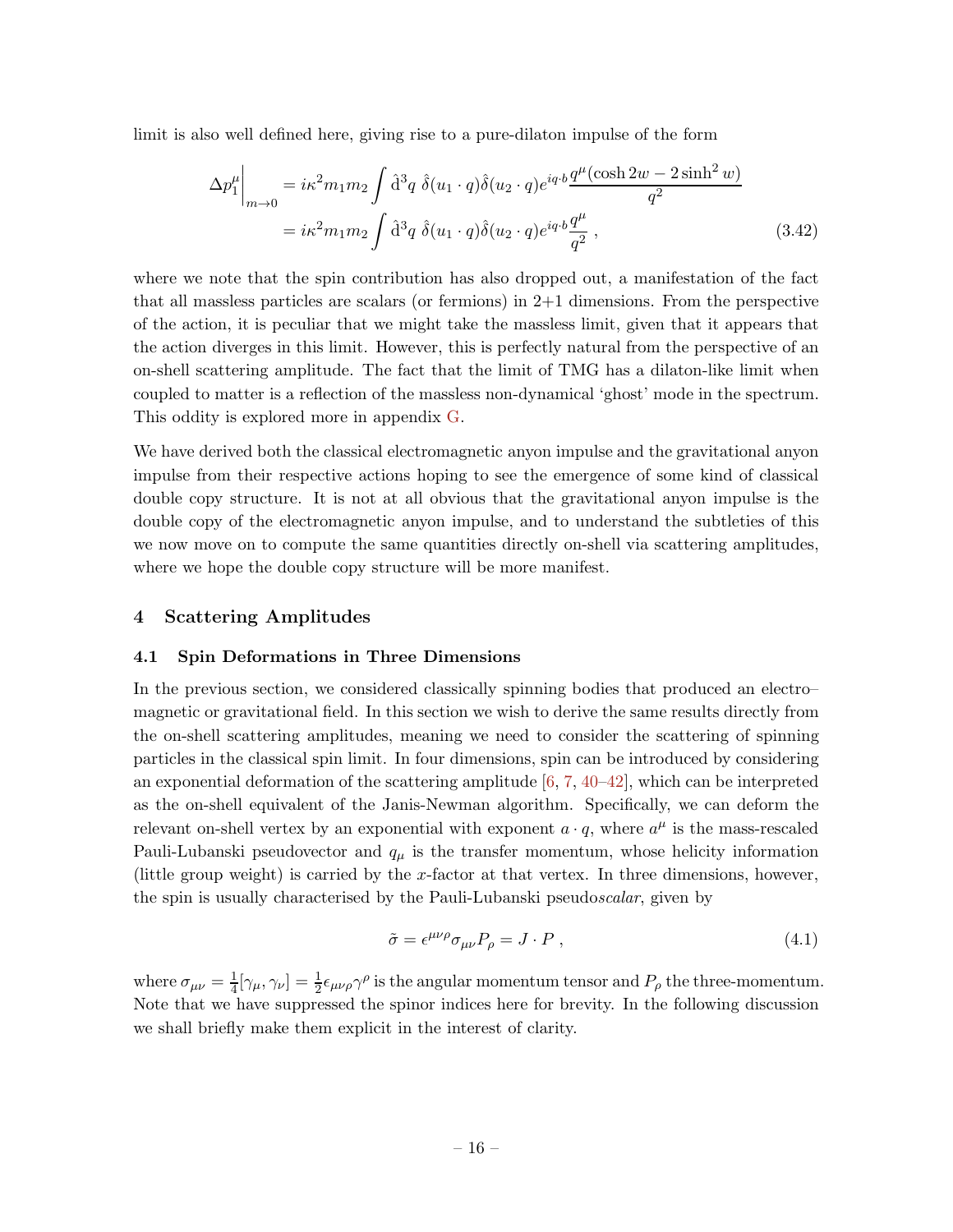Acting on a spin-s wavefunction  $\psi$ , the pseudoscalar gives

$$
\tilde{\sigma}_{\beta_1 \beta_2 \cdots \beta_{2s}}^{\alpha_1, \alpha_2 \cdots \alpha_s} \psi^{\beta_1 \beta_2 \cdots \beta_{2s}} = -m s \, \delta_{\beta_1 \beta_2 \cdots \beta_{2s}}^{\alpha_1, \alpha_2 \cdots \alpha_{2s}} \psi^{\beta_1 \beta_2 \cdots \beta_{2s}} \,. \tag{4.2}
$$

For  $s = \pm 1/2$ , we find that  $J^{\mu} = \frac{1}{2}$  $\frac{1}{2}\gamma^{\mu}$  and this is none other than the Dirac equation

$$
(P_{\alpha\beta} \pm m\delta_{\alpha\beta})\psi^{\beta} = 0.
$$
\n(4.3)

While it is interesting to consider finite spin, we wish to examine a particle with classical angular momentum, meaning we consider a general spin–s particle with momentum  $p_2^{\mu}$ 2 generating a classical field (spacetime), which we will probe using a charged (neutral) scalar, with the probe and background particles exchanging a topologically massive field with momen– tum  $q^{\mu}$ . In order to formally take the classical spin limit, we need to consider building our amplitudes out of coherent spin states. In four dimensions, such states are simply SU(2) coherent states which, in the infinite spin limit, reduce to an ensemble of the minimum– uncertainty coherent states of the harmonic oscillator. In three dimensions, the equivalent are  $SU(1,1)$  coherent states — *pseudospin* coherent states — which have a large spin limit (often called the Bargmann limit) which reduces to the usual  $2+1$  dimensional minimum–uncertainty states [\[43\]](#page-45-14).

Using this definition of the spin, along with the group algebra, we find that we can define the spin vector of particle i as

$$
a_i^{\mu} = \frac{p_i^{\mu}}{m_i} = u_i^{\mu} \tag{4.4}
$$

This replaces the four-dimensional (rescaled) Pauli-Lubanski pseudovector, and we can use it to deform our spinor helicity variables by an exponential factor, which in 4D is the equivalent of the Newman-Janis shift  $[5, 41, 42, 44-47]$  $[5, 41, 42, 44-47]$  $[5, 41, 42, 44-47]$  $[5, 41, 42, 44-47]$  $[5, 41, 42, 44-47]$  $[5, 41, 42, 44-47]$  $[5, 41, 42, 44-47]$ . We can therefore deform a scalar three-particle amplitude as

$$
\mathcal{A}_3 \to \mathcal{A}_3 e^{\frac{a_i \cdot q}{m}} = \mathcal{A}_3 e^{\sigma \frac{m}{m_i}}, \qquad (4.5)
$$

<span id="page-17-0"></span>where m is the internal particle mass (i.e.  $q^2 = -m^2$ ) and  $\sigma$  is the classical spin. A full derivation of this formula is given in appendix [D.](#page-36-0)

# 4.2 Electromagnetic Anyon Impulse from Amplitudes

In this section, we will calculate the leading order scattering amplitude of a light probe particle in the background of a static heavy charged anyon. We will consider the  $2 \rightarrow 2$  scattering of a scalar of mass  $m_1$  and (electric) charge  $e_1$ , and an anyon of mass  $m_2$  and (electric) charge  $e_2$ , mediated by a massive gauge boson with mass  $m$ , as in Fig. [2.](#page-18-0) The Mandelstam variables are defined as

$$
s = -(p_1 + p_2)^2, \qquad t = -(p_1 + p_1')^2, \qquad u = -(p_1 + p_2')^2. \tag{4.6}
$$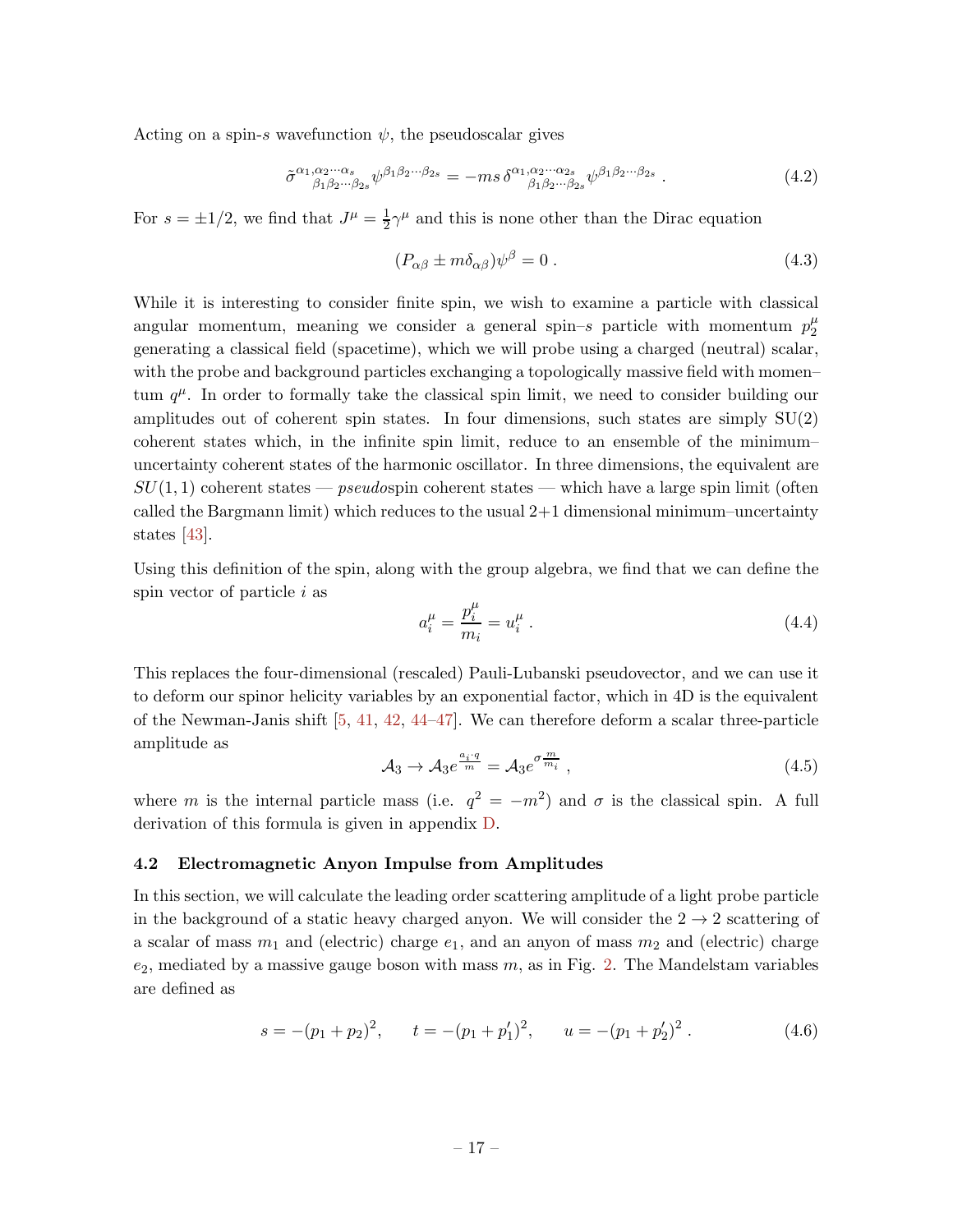

<span id="page-18-0"></span>Figure 2. Electromagnetic probe of a charged classical anyon

The scattering amplitude, for small  $q^2 = -m^2$ , is given by

$$
\mathcal{A}_4[1,2,1',2'] = \frac{\mathcal{A}_3[1,1',q^+]\mathcal{A}_3[2,2',q^-]}{q^2+m^2} ,\qquad (4.7)
$$

where we have explicitly chosen the parity-violating *positive* spin gauge boson<sup>6</sup>. In order to compute the on–shell three–particle amplitudes, we will use the formalism developed in [\[26](#page-44-6)], with the three–particle amplitudes given by

$$
\mathcal{A}_3[1,1',q^+] = \sqrt{2}e_1m_1x_1, \qquad \mathcal{A}_3[2^s,2'^s,q^-] = \sqrt{2}e_2m_2x_2^{-1}e^{\frac{m}{m_2}\sigma}.
$$
 (4.8)

where  $x_i = \frac{\langle q | u_i | q \rangle}{m}$ . We note that the coupling constant must have mass dimension  $[g] = 3/2-s$ in order to be consistent.

We find that the amplitude in the small  $q^2$  limit is given by

$$
\mathcal{A}_4[1, 2, 1', 2'] = \frac{2e_1 e_2 m_1 m_2}{q^2 + m^2} e^{\frac{m}{m_2} \sigma} \frac{x_1}{x_2}
$$
  
= 
$$
\frac{2e_1 m_1 m_2}{q^2 + m^2} e^{\frac{m}{m_2} \sigma} \left( u_1 \cdot u_2 + i \frac{m \epsilon (u_1, u_2, q)}{q^2} + \frac{m^2}{4 m_1 m_2} \right) .
$$
 (4.9)

 ${}^{6}$ In principle, we could have started with a parity symmetric theory — where we would sum over the x–ratios — and performed a 3D duality rotation  $[6, 7]$  $[6, 7]$  to expose the parity–violating part. However, since we are interested in a parity–violating theory with distinct spin, this is not required and in fact the x-ratio we consider specifically picks out a helicity, with the inverse giving the opposite choice. From the perspective of the action, this corresponds to the choice of sign of the Chern–Simons term.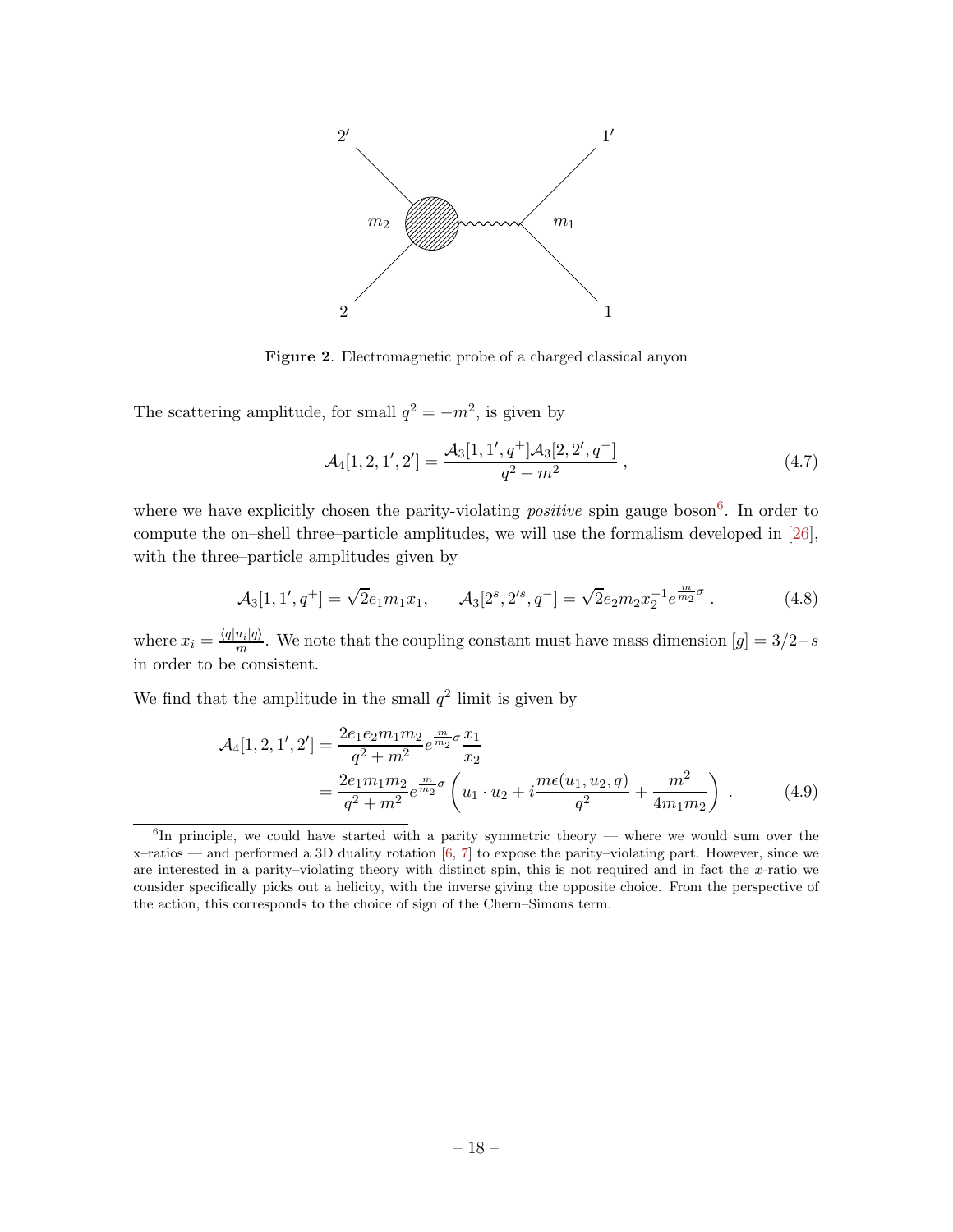Given the scattering amplitudes, we can compute the impulse via

$$
\Delta p_1^{\mu} = \int \hat{\mathrm{d}}^3 q \ \hat{\delta}(2p_1 \cdot q + q^2) \hat{\delta}(2p_2 \cdot q - q^2) \, e^{-iq \cdot b} i q^{\mu} \mathcal{A}_4[1, 2, 1', 2'] \n= \frac{1}{4m_1 m_2} \int \hat{\mathrm{d}}^3 q \ \hat{\delta}(u_1 \cdot q - \frac{m^2}{2m_1}) \hat{\delta}(u_2 \cdot q + \frac{m^2}{2m_2}) \, e^{-iq \cdot b} i q^{\mu} \mathcal{A}_4[1, 2, 1', 2'] \n\approx \frac{1}{4m_1 m_2} \int \hat{\mathrm{d}}^3 q \ \hat{\delta}(u_1 \cdot q) \hat{\delta}(u_2 \cdot q) \, e^{-iq \cdot b} i q^{\mu} \mathcal{A}_4[1, 2, 1', 2'] .
$$
\n(4.10)

Expanding the amplitude to first order in  $m$ , we find

$$
\Delta p_1^{\mu} = \frac{e_1 e_2}{2} \int \hat{\mathrm{d}}^3 q \ \hat{\delta}(u_1 \cdot q) \hat{\delta}(u_2 \cdot q) \, e^{-iq \cdot b} i q^{\mu} \left( 1 + \frac{m}{m_2} \sigma \right) \left( \frac{(u_1 \cdot u_2)}{q^2 + m^2} + i \frac{m \epsilon(u_1, u_2, q)}{q^2 (q^2 + m^2)} \right). \tag{4.11}
$$

Using the relationship

$$
q^{\mu}\epsilon(q, u_1, u_2) = -m^2\epsilon^{\mu}(u_1, u_2) + \mathcal{O}(m^2/m_1) , \qquad (4.12)
$$

we find that the impulse simplifies to become

$$
\Delta p_1^{\mu} = \frac{i e_1 e_2}{2} \int \hat{\mathrm{d}}^3 q \, \hat{\delta}(u_1 \cdot q) \hat{\delta}(u_2 \cdot q) \, e^{-i q \cdot b} \left( 1 + \frac{m}{m_2} \sigma \right) \left( \frac{q^{\mu}(u_1 \cdot u_2)}{q^2 + m^2} - i \frac{m \epsilon^{\mu}(u_1, u_2)}{q^2 + m^2} \right) \, . \tag{4.13}
$$

<span id="page-19-0"></span>which matches the classical computation when we consider  $g_i = e_i$  and  $\tilde{g}_2 = e_2 \frac{\sigma}{m}$  $\frac{\sigma}{m_2}$  (cf. eq.  $(3.15)$ .

## 4.3 Gravitational Anyon Impulse from Amplitudes

In this section, we will calculate the leading order scattering amplitude of a light probe particle in the background of a static heavy *gravitational* anyon. We will consider the  $2 \rightarrow 2$ scattering of a neutral scalar of mass  $m_1$  and an anyon of mass  $m_2$ , mediated by a massive graviton with mass  $m$ , as in Fig. [3.](#page-19-1)



<span id="page-19-1"></span>Figure 3. Gravitational probe of a charged classical anyon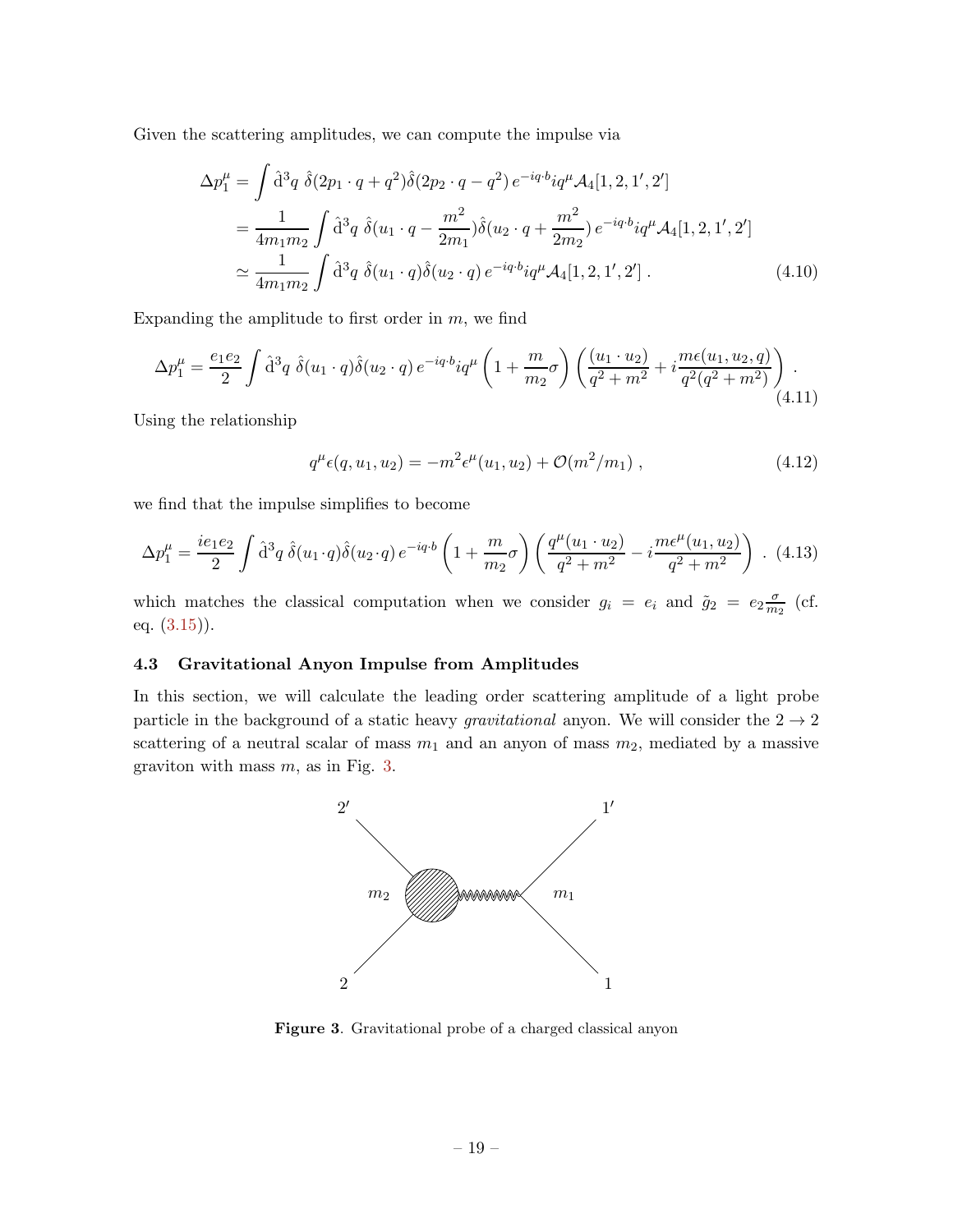Since we are considering a gravitational theory, the three-particle coupling is  $g = \kappa_i$  by dimensional analysis, and we use the three particle amplitudes

$$
\mathcal{M}_3[1,1',q^+] = \sqrt{2}\kappa m_1^2 x_1^2, \qquad \mathcal{M}_3[2^s,2'^s,q^-] = \sqrt{2}\kappa m_2^2 x_2^{-2} e^{\frac{m}{m_2}\sigma} \,. \tag{4.14}
$$

In this form, the double copy is apparent since the prescription demands that we make the replacements  $e_i \to \kappa m_i$  and  $x \to x^2$ .

The four-particle t-channel amplitude is then given by

$$
\mathcal{M}_4[1, 2, 1', 2'] = \frac{\mathcal{M}_3[1, 1', q^{+2}]\mathcal{M}_3[2^s, 2's, q^{-2}]}{q^2 + m^2}, \qquad (4.15)
$$

and plugging in the three-particle amplitude we get

$$
\mathcal{M}_{4}[1, 2, 1', 2'] = 2\kappa^{2} \frac{m_{1}^{2} m_{2}^{2}}{q^{2} + m^{2}} e^{\frac{m}{m_{2}} \sigma} \left(\frac{x_{1}}{x_{2}}\right)^{2}
$$
\n
$$
\simeq 2\kappa^{2} \frac{m_{1}^{2} m_{2}^{2}}{q^{2} + m^{2}} e^{\frac{m}{m_{2}} \sigma} \left((u_{1} \cdot u_{2})^{2} - \left(\frac{m\epsilon(u_{1}, u_{2}, q)}{q^{2}}\right)^{2} + 2iu_{1} \cdot u_{2} \frac{m\epsilon(u_{1}, u_{2}, q)}{q^{2}}\right)
$$
\n
$$
\simeq 2\kappa^{2} \frac{m_{1}^{2} m_{2}^{2}}{q^{2} + m^{2}} e^{\frac{m}{m_{2}} \sigma} \left(\cosh 2w + 2iu_{1} \cdot u_{2} \frac{m\epsilon(u_{1}, u_{2}, q)}{q^{2}}\right) - 2\kappa^{2} e^{\frac{m}{m_{2}} \sigma} \frac{m_{1}^{2} m_{2}^{2}}{q^{2}} \sinh^{2} w \ , \quad (4.16)
$$

where we have used a partial fraction expansion to find

$$
\frac{(u_1 \cdot u_2)^2}{q^2 + m^2} - \frac{m^2 \epsilon (u_1, u_2, q)^2}{q^4 (q^2 + m^2)} = \frac{\cosh 2w}{q^2 + m^2} - \frac{\sinh^2 w}{q^2}.
$$
\n(4.17)

Plugging this into the formula for the classical impulse, then, we find

$$
\Delta p_1^{\mu} = \frac{1}{4m_1m_2} \int \hat{d}^3 q \ \hat{\delta}(u_1 \cdot q) \hat{\delta}(u_2 \cdot q) e^{-iq \cdot b} i q^{\mu} \mathcal{M}_4[1, 2, 1', 2'] \n= \frac{\kappa^2}{2} m_1 (m_2 + m\sigma) \int \hat{d}^3 q \ \hat{\delta}(u_1 \cdot q) \hat{\delta}(u_2 \cdot q) e^{-iq \cdot b} \n\times \left( \frac{q^{\mu} \cosh 2w}{q^2 + m^2} - \frac{2im\epsilon^{\mu}(u_1, u_2) \cosh w}{q^2 + m^2} - \frac{q^{\mu} \sinh^2 w}{q^2} \right) , \quad (4.18)
$$

where we have again used  $q^{\mu}\epsilon(u_1, u_2, q) = q^2 \epsilon^{\mu}(u_1, u_2)$ . This does not *precisely* match the impulse derived from topologically massive gravity via the metric, differing only by a factor of two on the last term. This factor is important, and it tells us a number of things. Firstly, it tells us that the there is an additional massless topological graviton contribution arising in the double copy, adding an extra term  $\propto \sinh^2 w$  when compared with the topologiclly massive case. This may seem peculiar, since at first glance it suggests that the double copy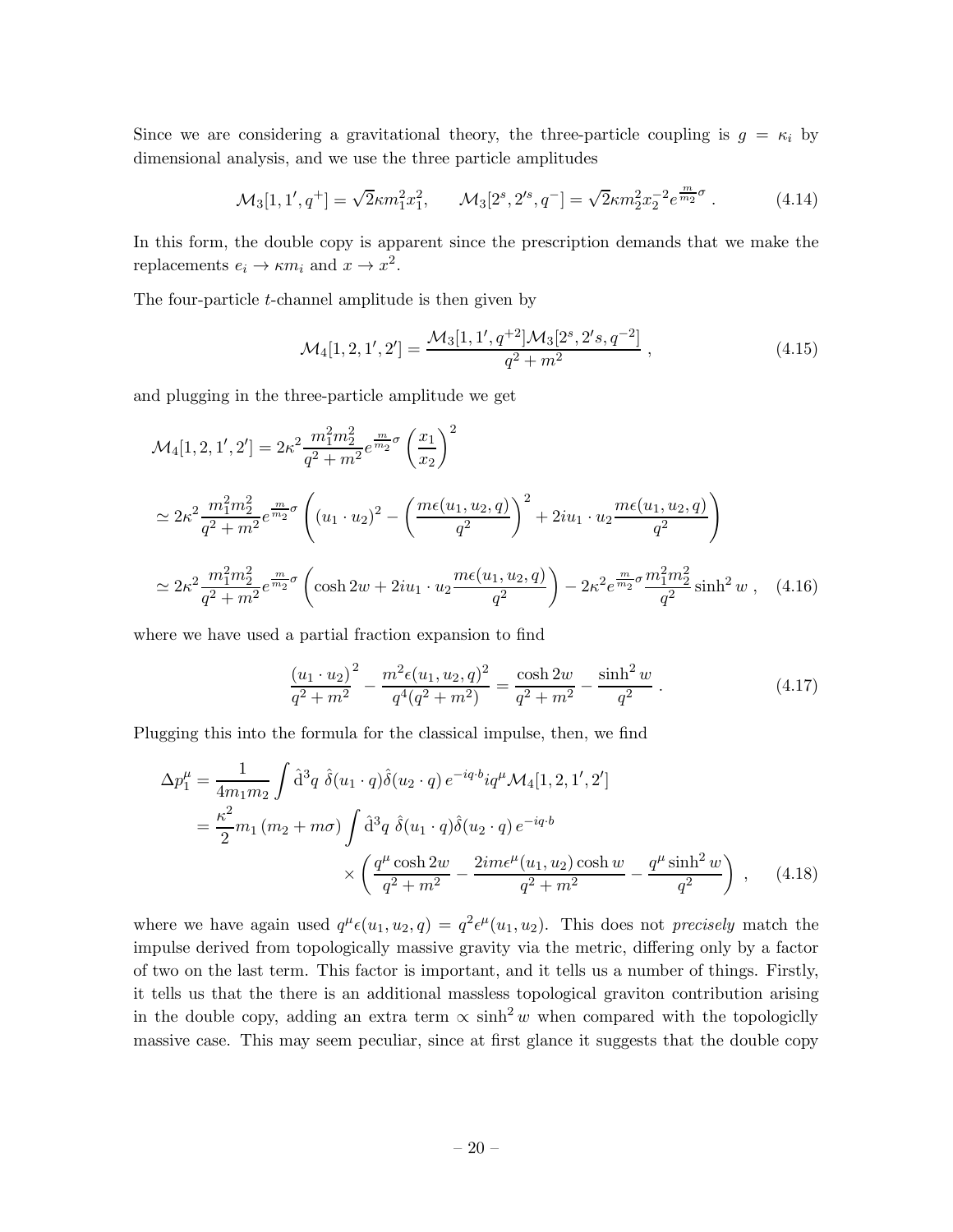combines two vectors into two spin–2 fields, one massive and one massless. This is not the case, however, since the massless field is a non–dynamical ghost, with no residue on–shell (at  $q^2 = -m^2$ ) and no degrees of freedom (since it is purely topological). What is peculiar is the fact that there are twice the number in the double copy as there are in TMG. This peculiarity, a factor difference of two, is exactly what is required to ensure that the massless limit contains the correct mixing of the massless topological graviton and the massless dilaton, as found earlier in section [3.3](#page-10-0) and which matches the classical double copy found in Ref. [\[27](#page-44-7)]. Taking  $m \to 0$  in the impulse, we find

$$
\Delta p_1^{\mu} \bigg|_{m \to 0} = \frac{\kappa^2}{2} m_1 m_2 \int \hat{d}^3 q \ \hat{\delta}(u_1 \cdot q) \hat{\delta}(u_2 \cdot q) \, e^{-iq \cdot b} \left( \frac{q^{\mu} \cosh 2w - q^{\mu} \sinh^2 w}{q^2} \right)
$$
\n
$$
= \frac{\kappa^2}{2} m_1 m_2 \int \hat{d}^3 q \ \hat{\delta}(u_1 \cdot q) \hat{\delta}(u_2 \cdot q) \, e^{-iq \cdot b} \left( \frac{q^{\mu} \cosh^2 w}{q^2} \right) \,. \tag{4.19}
$$

This is exactly what we would expect to get from double copying the point charge impulse<sup>7</sup> given by eq. [\(3.7\)](#page-9-1), and we can easily see this by computing this directly from the massless  $x$ –ratio, which will give the same result. This mixing is not entirely surprising, since it is well known that the dimensional reduction of 4D General Relativity is a scalar–tensor theory [\[48](#page-45-18)], and in this case the extra scalar degree of freedom is added to give rise to the double copy. In the case of pure TMG, the massless limit is a dilaton, i.e.

$$
\cosh 2w - n \sinh^2 w = \begin{cases} \cosh^2 w & n = 1, \quad \text{dilaton} + \text{graviton} \\ 1 & n = 2, \quad \text{dilaton only.} \end{cases} \tag{4.20}
$$

In three dimensions, it is well known that the massless photon is dual to a massless scalar, since we can express  $F^{\mu\nu} = \epsilon^{\mu\nu\rho}\partial_{\rho}\phi$ , and so it is not unreasonable to expect that the massless photon might double copy to a massless dilaton. However, what is surprising is the contribution coming from a graviton, which as we saw in section [3.3,](#page-10-0) has no propagating degrees of freedom in 2+1 dimensions and is purely topological.

#### <span id="page-21-0"></span>5 Aharonov–Bohm Effect

The Aharonov–Bohm (AB) phase is normally expressed in terms of a holonomy of the vector potential, e.g. the gauge potential produced by a solenoid perpendicular to the plane. Anyons are point particles with electric charge and a magnetic flux, where the magnetic flux is perpendicular to the plane and therefore the anyon behaves as an infinitely thin solenoid, which then gives rise to an AB phase. This phase can be found by taking a surface integral

<sup>&</sup>lt;sup>7</sup>We note that this differs from the expected result by an overall factor of  $1/2$ , however this is due to the fact that we don't sum over helicities in this case, and would need to include the opposite helicity configuration (which would be identical) to obtain the correct factor. Alternatively we can simply rescale the coupling constant to match the result.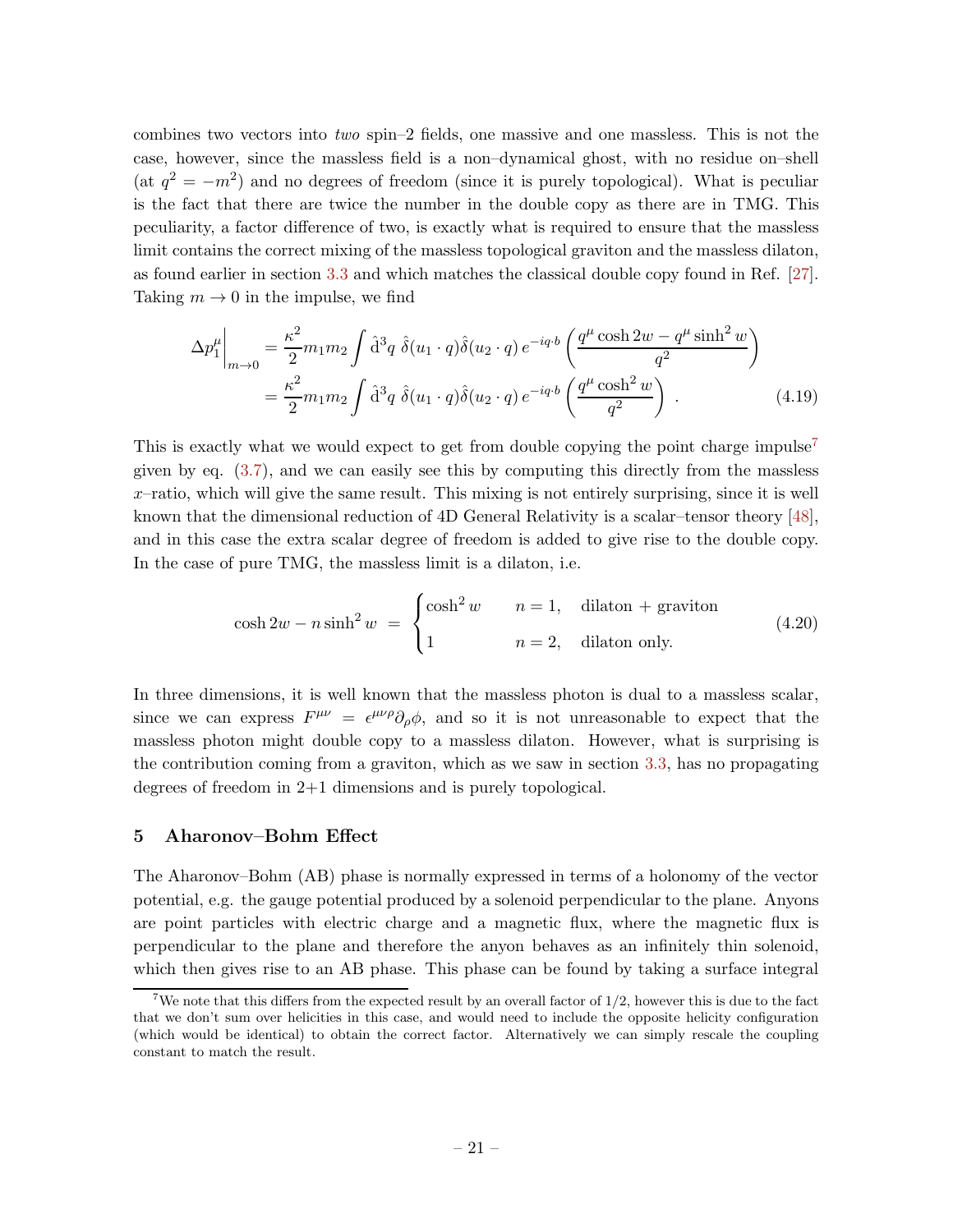of the magnetic field produced by the anyon in the limit where all other interactions are disregarded.

The phase itself is related to the non–relativistic (NR) potential energy  $V(p,r)$  (that contains the vector potential), which we can relate to the amplitude via the Born approximation in the center-of-mass frame:

<span id="page-22-0"></span>
$$
V(p,r) = \int \frac{\mathrm{d}^{D-1}q}{(2\pi)^{D-1}} e^{i\mathbf{q}\cdot\mathbf{r}} \frac{1}{4E_{\mathbf{p}}E_{\mathbf{p}'}} \mathcal{M}(p,p') + \cdots , \qquad (5.1)
$$

where  $\mathbf{q} = \mathbf{p} - \mathbf{p}'$  is the transfer three-momentum,  $(4E_{\mathbf{p}}E_{\mathbf{p}'})^{-1} \simeq (4m_1m_2)^{-1}$  takes into account the NR normalisation of external states, and the dots denote higher-order corrections that are suppressed in said limit. This relationship allows us to express the AB phase in terms of the on-shell scattering amplitude in the NR limit. The AB phase for non–relativistic systems is given by

$$
\alpha = \frac{ie}{\hbar} \oint_{\gamma} \frac{\mathbf{p} \cdot \mathbf{A}}{m} dt = \frac{ie}{\hbar} \oint_{\gamma} \mathbf{A} \cdot d\mathbf{r}, \qquad (5.2)
$$

where we have taken  $\mathbf{p} = m\mathbf{v} = m\frac{d\mathbf{r}}{dt}$ . Note that the particular path  $\gamma$  of the line integral is not important, provided it encircles the anyon.

At leading order, we can extract both the momentum space vector and scalar potentials of particle one from the scattering amplitude using eq. [\(5.1\)](#page-22-0), and then considering the NR potential felt by the probe particle (of mass  $m_1$  and charge  $e_1$ ) in the presence of an electric field generated by a massive source particle (of mass  $m_2$  and charge  $e_2$ )

$$
V(p,q) = e_1 \left( \frac{\mathbf{p}_1 \cdot \mathbf{A}}{m_1} + \varphi(q) \right) = e_1 \left( \mathbf{v}_1 \cdot \mathbf{A} + \varphi(q) \right) , \qquad (5.3)
$$

meaning we can express the potentials as

$$
\varphi(q) = \frac{1}{e_1} \frac{\mathcal{M}}{4m_1 m_2} \bigg|_{\mathbf{p}_1 = 0}, \qquad A_i(q) = \frac{1}{e_1} \frac{1}{4m_1 m_2} \frac{\partial \mathcal{M}}{\partial v_1^i} \bigg|_{\mathbf{v}_1 = 0}.
$$
 (5.4)

In position space, the vector potential is therefore

$$
A_i(\mathbf{r}) = \frac{1}{e_1} \frac{1}{4m_1 m_2} \int \frac{\mathrm{d}^{D-1}q}{(2\pi)^{D-1}} e^{i\mathbf{q} \cdot \mathbf{r}} \frac{\partial \mathcal{M}}{\partial v_1^i} \bigg|_{\mathbf{v}_1 = 0},\tag{5.5}
$$

leading to an expression of the AB phase in terms of the scattering amplitude

<span id="page-22-1"></span>
$$
\alpha = \frac{i}{4\hbar m_1 m_2} \oint_{\gamma} d\mathbf{r} \int \frac{\mathrm{d}^{D-1} q}{(2\pi)^{D-1}} e^{i\mathbf{q} \cdot \mathbf{r}} \frac{\partial \mathcal{M}}{\partial \mathbf{v}_1} \bigg|_{\mathbf{v}_1 = 0} . \tag{5.6}
$$

This expression is entirely general, however depending on the situation one must be careful to consider the appropriate limits to isolate the pure AB phase, as we will demonstrate in the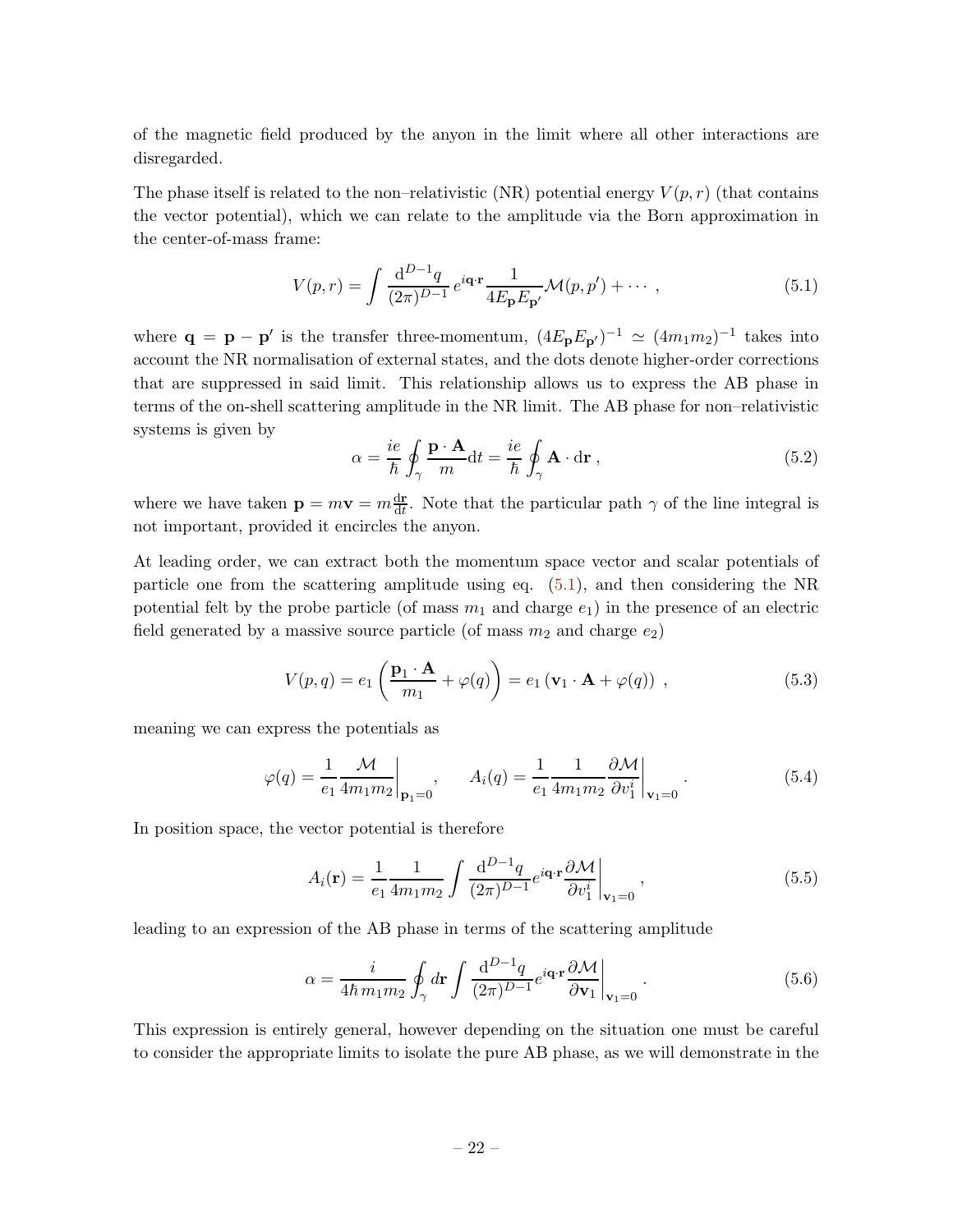<span id="page-23-0"></span>next section.

#### 5.1 The Anyon Aharonov–Bohm Phase and its Double Copy

The AB phase for anyons is a topological effect, arising from the pure Chern–Simons term in the action. However, we can treat this contribution as arising from topologically massive gauge theory in the limit where the gauge boson is infinitely heavy. In our case, we need to consider  $D = 3$  and  $m \to \infty$ , since we are working in three dimensions and we need to discard any contribution that might come from the Maxwell interactions: we need to consider the pure (topological) Chern–Simons limit. This is acheived by taking the  $e \to \infty$  and  $m \to \infty$ limits while keeping  $e^2/m$  fixed [\[33,](#page-45-5) [49\]](#page-46-0) and dropping all interaction terms. We consider then

$$
\alpha = \lim_{m \to \infty} \frac{i}{4\hbar m_1 m_2} \oint_{\gamma} d\mathbf{r} \int \frac{d^2 q}{(2\pi)^2} e^{i\mathbf{q} \cdot \mathbf{r}} \frac{\partial \mathcal{M}}{\partial \mathbf{v}_1} \Big|_{\mathbf{v}_1 = 0}
$$
  
= 
$$
\lim_{m \to \infty} \frac{1}{4\hbar m_1 m_2} \int d^2 x \, e^{ij} \partial_i \int \frac{d^2 q}{(2\pi)^2} e^{i\mathbf{q} \cdot \mathbf{r}} \frac{\partial \mathcal{M}}{\partial v_1^j} \Big|_{\mathbf{v}_1 = 0} .
$$
 (5.7)

The relevant amplitude in the anyon case we are interested in is

$$
\mathcal{M}(p,q) = \frac{2e_1^2 m_1 m_2}{q^2 + m^2} \frac{x_1}{x_2} \,. \tag{5.8}
$$

We then consider the derivative of this amplitude with respect to  $u_1^i$ . This is given by

$$
\frac{\partial \mathcal{M}(p,q)}{\partial u_1^i} = \frac{2e_1^2 m_1 m_2}{q^2 + m^2} \frac{\partial}{\partial u_1^i} \left(\frac{x_1}{x_2}\right) \n= -\frac{2e_1^2 m_1 m_2}{q^2 + m^2} \left(u_{2i} - (u_2 \cdot q) \frac{q_i}{q^2} + i \frac{m \epsilon_i(u_2, q)}{q^2}\right) ,
$$
\n(5.9)

Returning to position space, this gives

$$
\frac{\partial \mathcal{M}(p,r)}{\partial v_1^i} = -\frac{e_1^2 m_1 m_2}{\pi} \left[ u_{2i} K_0(mr) + \left( \frac{(u_2 \cdot \partial) \partial_i}{m^2} - \frac{\epsilon_{i\mu\nu} u_2^{\mu} \partial^{\nu}}{m} \right) (K_0(mr) + \ln(mr)) \right],
$$
\n(5.10)

where we have made use of the Fourier transforms for  $q^{-2}$  and  $(q^2 + m^2)^{-1}$ , as defined in Appendix [E,](#page-38-0) and also noted that

$$
\frac{1}{q^2(q^2+m^2)} = \frac{1}{m^2} \left( \frac{1}{q^2} - \frac{1}{q^2+m^2} \right) . \tag{5.11}
$$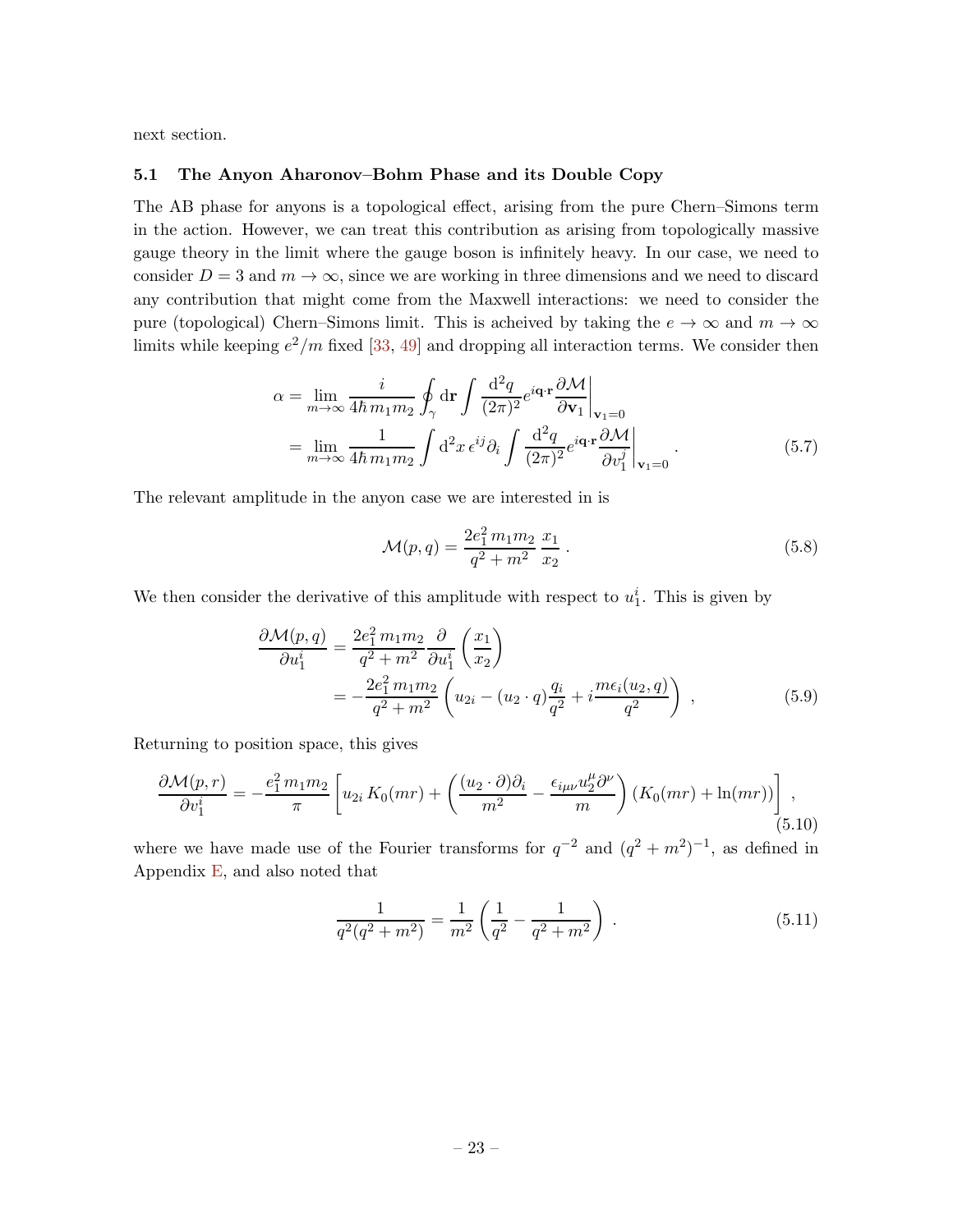Taking the Chern–Simons and NR limits  $8$  then gives

$$
\frac{\partial \mathcal{M}(p,r)}{\partial v_1^i} = -\frac{e_1^2 m_1 m_2}{\pi m} \epsilon^{ij} \partial_j \log(r) = -\frac{e_1^2 m_1 m_2}{\pi m} \epsilon^{ij} \frac{r_j}{r^2} ,\qquad (5.12)
$$

such that the phase is then given by

$$
\alpha = \frac{1}{4\hbar m_1 m_2} \oint \mathrm{d}x^i \left. \frac{\partial \mathcal{M}(p,r)}{\partial v_1^i} \right|_{\mathbf{v}_1 = 0} = \frac{e_1^2}{4\pi m} \int \mathrm{d}^2x \, \epsilon^{ij} \, \partial_j \, \epsilon_{ik} \, \partial^k \log(r) = \frac{e_1^2}{2m} \,,\tag{5.13}
$$

where we have used  $\epsilon^{ij}\partial_j \epsilon_{ik}\partial^k \log(r) = \partial^2 \log(r) = 2\pi \delta^{(2)}(\mathbf{r})$ . This is the celebrated Aharonov-Bohm phase for an anyon. Using the fact that  $m = ke^2$ , we can express this phase as

$$
\alpha = \frac{1}{2k} = \frac{e\phi}{2}.\tag{5.14}
$$

This is related to the anyonic statistics we derived in section [2](#page-3-0) via the spin–statistics relation of "phase  $= 2\pi \times$ spin", where we find that indeed we can recover the intrinsic angular momentum of the anyon as first defined in eq. [\(2.11\)](#page-5-2).

The gravitational anyon also gives rise to a phase picked up due to a gravitational potential, which we can also calculate from the on-shell amplitude. We could plug the gravitational amplitude into eq.  $(5.6)$ , effectively squaring the x-ratios, in order to compute the phase of the gravitational anyon in the limit where  $m \to \infty$  with  $\kappa/m$  kept fixed. However, we have already shown that this amplitude double copies, and so we don't have to: we can simply use the double copy prescription of  $e \to \kappa m_2$  to find that the celebrated gravitational anyon Aharonov-Bohm phase is given by

$$
\alpha = \frac{\kappa^2}{\hbar} \frac{m_2^2}{m} = \frac{8\pi G}{\hbar} \frac{m_2^2}{m} \,. \tag{5.15}
$$

<span id="page-24-0"></span>This nicely agrees with the existing results in the literature  $[31-33]$  and is another neat example of the utility of the double copy.

#### 6 Discussion

We have shown that many interesting properties of anyons in both gauge theory and gravity can be derived from a purely on-shell philosophy, utilising the properties of the little group, locality and unitarity to construct classical and quantum observables. Indeed, it is apparent from the examples presented in this paper, that the on-shell amplitudes story in the realm of  $(2 + 1)$ –dimensional Chern–Simons type gauge and gravity theories is far more nuanced and richer than one might naively expect, leading to some intriguing physical results.

<sup>&</sup>lt;sup>8</sup>Note that in this limit  $u_1^i \rightarrow v_1^i$ .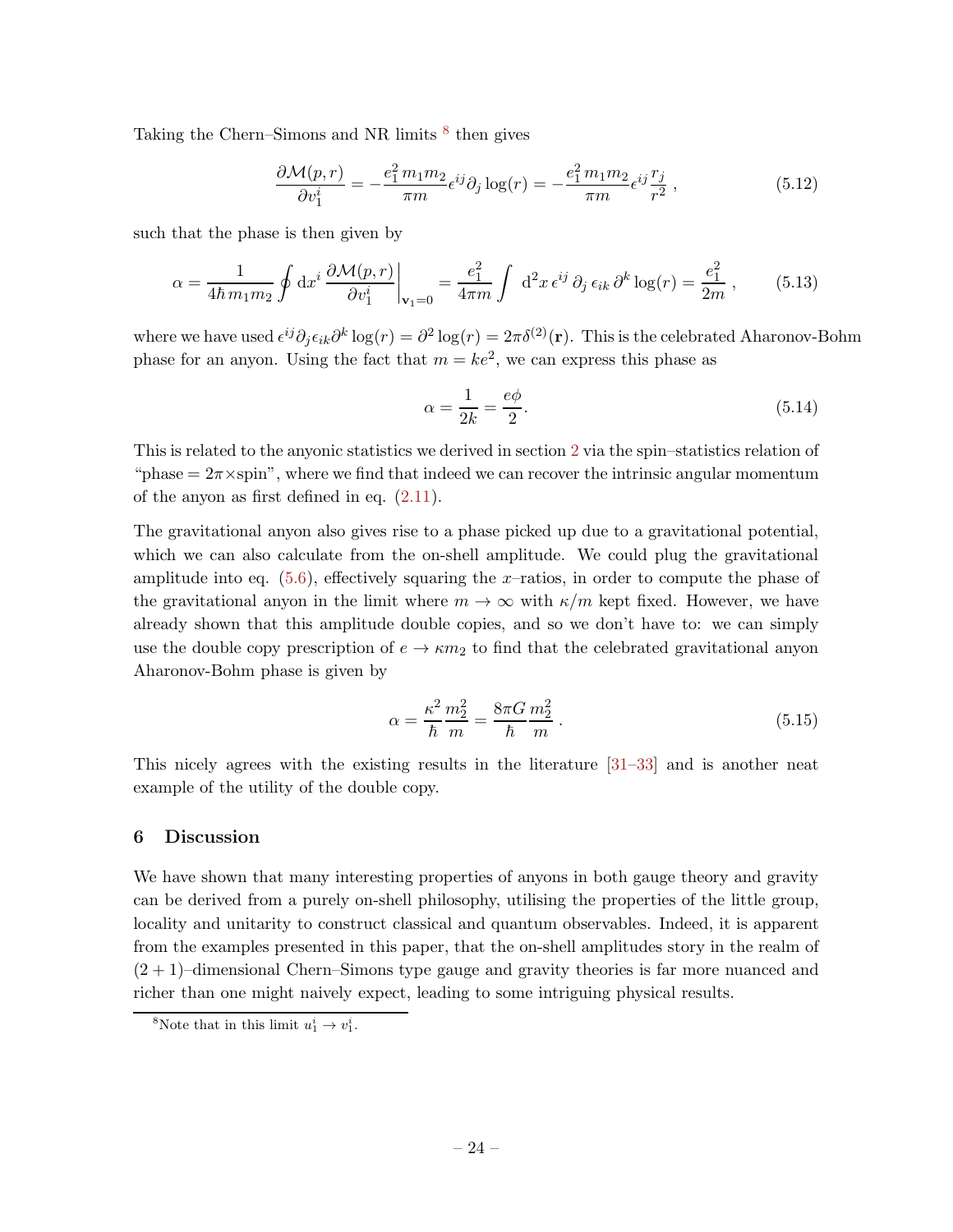In particular, we demonstrated that classical observables on the gauge theory side do indeed double copy, although in a rather unexpected manner, with the double copy mixing a massive graviton and a (topological) massless spin-2 ghost. The ghost mode is intriguing, since it gives rise to additional velocity-dependent topological terms in the scattering amplitude and classical impulse. While this may seem odd, it is not surprising: the massless spin-2 field in Einstein gravity gives rise to the same phenomena, and in the case of the double copy (and TMG) we see the same phenomena but with the 'ghostly' sign which arises from the Ricci scalar term in the TMG action. What is unexpected is that the double copy contains two such ghost modes, whereas TMG contains only one. In the Einstein limit  $(m \to \infty)$ , it is only this ghost mode that contributes to the scattering amplitude, in the form of the usual conical singularity solution. Being topological, the observables in this limit are all contact-like and only for non-static sources – giving rise to vanishing Newtonian potential. For static, conserved sources, there is no contribution from the ghost mode as expected, and as can be seen by taking the  $w \to 0$  limit in the impulse.

When considering TMG, it might seem as if taking the massless limit is ill-defined, since it is the  $m \to \infty$  limit that gives Einstein gravity. However, from the perspective of the on-shell amplitudes, this limit should exist, and in fact it is perfectly well defined. In the limit where  $m \to 0$  the extra ghost mode conspires with the dilaton in a precise way to give rise to the classical 3D double copy originally discovered in [\[27](#page-44-7)], including the ghostly sign. This can be traced back to the fact that taking the residues for the different poles and taking the particles to be on-shell are not commuting operations, as was shown in [\[26](#page-44-6)].

Indeed, this observation is intimately related to the discussion in appendix [G,](#page-41-0) where we consider a generic propagator, parametrised by (dimensionless free parameter)  $\xi$ , containing both a massive graviton and massless ghost mode. The non-commutativity of the limits then leads to residues that precisely correspond to the different choices of  $\xi$  that we explore. To elaborate, we find that by first taking the propagator fully on-shell, we recover precisely the required residues for the TMG double copy to hold. In this case, taking the massless limit leaves us with both a massless topological graviton and a massless dilaton in the spectrum. The solution mixes the two of them in precisely the manner expected from naively double copying the corresponding 3D electromagnetic theory. If one instead keeps the propagator initially off-shell, taking the residues first, then this no longer leads to what is expected of the double copy. Consequently, in the massless limit, one finds that there is no longer a massless graviton in the spectrum, only a massless dilaton, corresponding to the usual non-dynamical ghost mode.

This provides a nice interpretation of the results derived in the main body, where there naively seemed to be disconnect between the massless limits of the standard classical field theory calculation, and that found using on-shell amplitude techniques. We see now, that for the results to match up, we need to be careful in determining in which order we take the limits, as interchanging the two corresponds to considering different massless theories.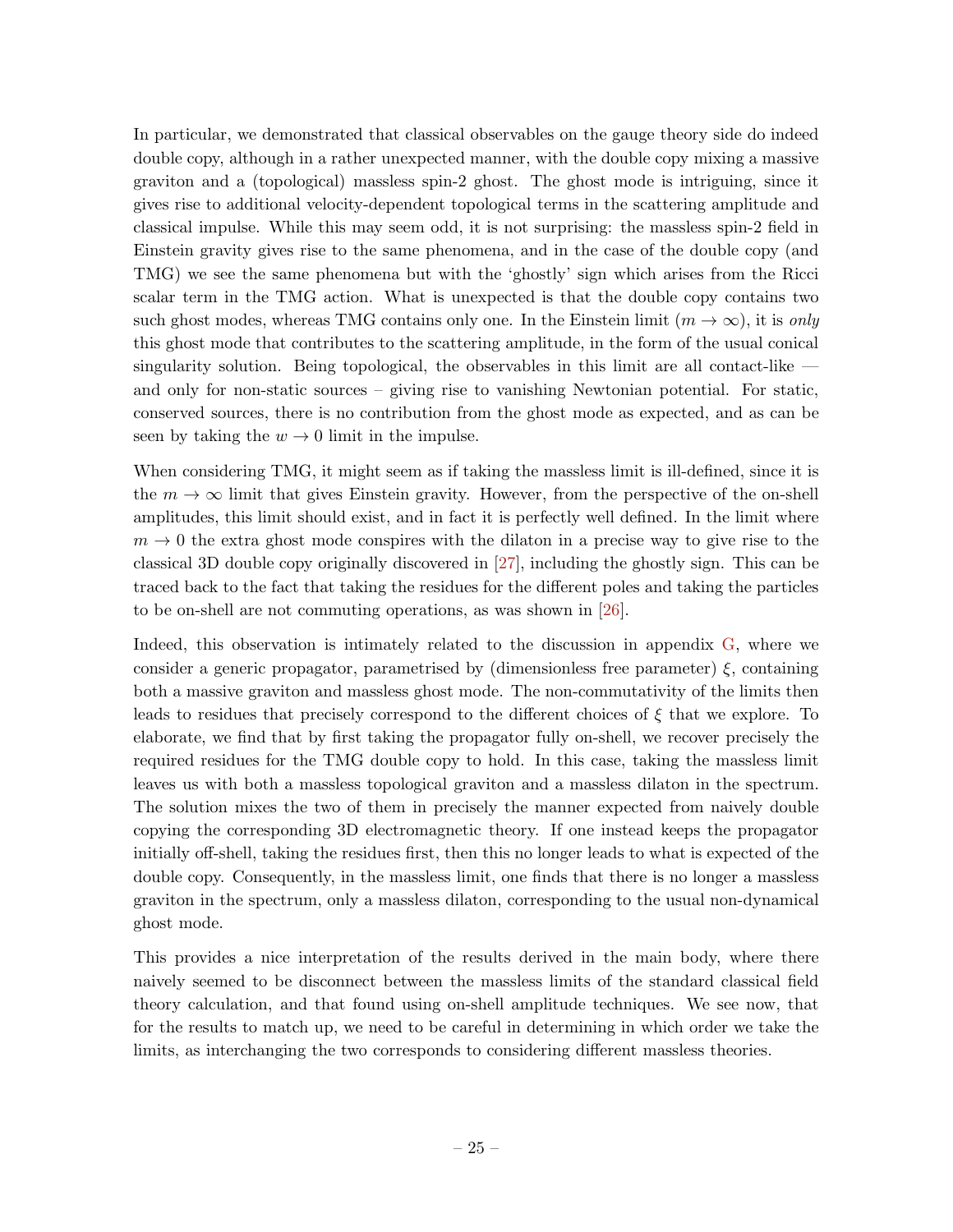It remains an open question as to which field theory leads to the amplitudes discovered via the double copy. Three dimensional gravity is an extremely rich subject [\[50\]](#page-46-1), and there are many possible candidates: new massive gravity  $[51, 52]$  $[51, 52]$  $[51, 52]$ , general massive gravity or bi-metric massive gravity [\[53](#page-46-4)] to name a few. All of these give rise to massive spin-2 gravitons, and in some limit they reduce to linearized TMG, and some contain additional modes, which could potentially contribute in the correct way. We leave this to future study – perhaps the pure double copy, relating topologically massive Yang-Mills with topologically massive gravity without matter, will shed some light on this.

In addition to exploring the double copy in  $2+1$  dimensions, we have also constructed a little group covariant spinor-helicity formalism for  $SU(1, 1)$  valued-spinors, where  $4D SU(2)$ massive spinors are simply mapped to 3D  $U(1) \oplus \overline{U(1)} \in SU(1, 1)$  spinors in a natural way. Rather pleasingly, this has allowed us to look at the classical-spin limit of certain observables by extending the spin-deformation of on-shell three-particle amplitudes to three-dimensions. This has allowed us to compute the classical impulse in the gauge theory and gravity cases and may be a useful tool to compute similar observables in other theories.

Somewhat surprisingly, we also showed that the Aharonov–Bohm phase could be derived directly from the tree-level on-shell amplitude in the appropriate limit, and that this precisely double copied to its gravitational equivalent. It would be interesting to see what could be derived in four dimensions, where for example the Dirac string and Misner string ought to give rise to an Aharonov-Bohm phase and do appear in tree-level amplitudes involving dyons [\[5](#page-43-4), [7](#page-43-5)]. It is also plausible that we may be able to study the properties of cosmic strings using on-shell technology.

There are many interesting directions to pursue from here, most pressingly the pure double copy aspects of topologically massive gauge theory. It may also be instructive to examine supersymmetric generalizations of anyon theories [\[54](#page-46-5)] and their double copy, as well as to consider the twistorial origin of the 3D classical double copy (both massive and massless) as has recently been examined in four dimensions [\[55](#page-46-6)[–57\]](#page-46-7). We leave these intriguing possibilities to the future.

# Acknowledgements

We would like to thank Jeff Murugan for useful discussions and related collaboration. NM would like to thank Mariana Carrillo González and Donal O'Connell for enlightening discussions. NM is supported by STFC grant ST/P0000630/1. WTE is supported by the Czech Science Foundation GACR, project 20-16531Y. Some of our figures were produced with the help of TikZ-Feynman [\[58\]](#page-46-8).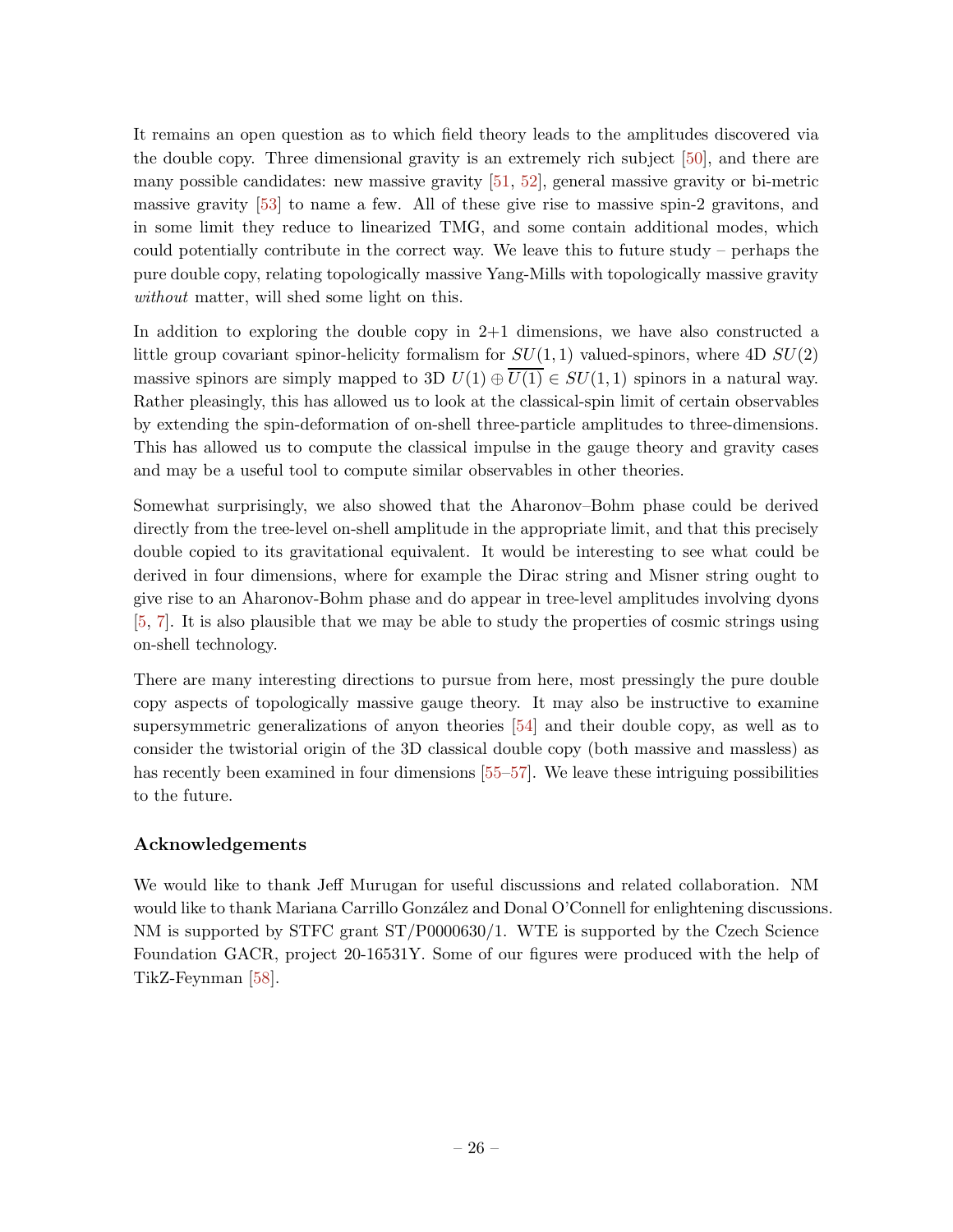# <span id="page-27-0"></span>A Conventions and Identities

We work in Minkowski space with signature of  $(-, +, +)$ , with the Mandelstam variables are defined as

$$
s = -(p_1 + p_2)^2, \t t = -(p_1 + p_3)^2, \t u = -(p_1 + p_4)^2.
$$
 (A.1)

In the  $SU(1,1)$  representation, the 3D momentum bi-spinor is given by

$$
p_{\alpha\beta} = p_{\mu}\tilde{\sigma}^{\mu}_{\alpha\beta} = \begin{pmatrix} -p^1 + ip^2 & p^0 \\ p^0 & -p^1 - ip^2 \end{pmatrix} , \qquad (A.2)
$$

where  $\mu = 0, 1, 2$ ,  $\det p_{\alpha\beta} = -(-p_0^2 + p_1^2 + p_2^2) = -m^2$ , and the  $\sigma$  and  $\epsilon$  matrices are given by

$$
\tilde{\sigma}^{0}_{\alpha\beta} = -\begin{pmatrix} 0 & 1 \\ 1 & 0 \end{pmatrix} , \quad \tilde{\sigma}^{1}_{\alpha\beta} = -\begin{pmatrix} 1 & 0 \\ 0 & 1 \end{pmatrix} , \quad \tilde{\sigma}^{2}_{\alpha\beta} = \begin{pmatrix} i & 0 \\ 0 & -i \end{pmatrix} , \quad \epsilon_{\alpha\beta} = -\epsilon^{\alpha\beta} = \begin{pmatrix} 0 & -1 \\ 1 & 0 \end{pmatrix} .
$$
\n(A.3)

These are related to the usual Infeld–Van der Waerden symbols by

$$
\tilde{\sigma}^{\mu}_{\alpha\beta} = \sigma^{\mu}_{\alpha\dot{\alpha}} \chi^{\dot{\alpha}}_{\ \beta} \ , \tag{A.4}
$$

where  $\chi^{\dot{\alpha}}_{\ \beta} = \chi_{\mu} \epsilon^{\dot{\alpha}\dot{\beta}} \sigma^{\mu}_{\beta\dot{\beta}} = \epsilon^{\dot{\alpha}\dot{\beta}} \sigma^3_{\beta\dot{\beta}}$  and  $\chi_{\mu} = (0, 0, 0, 1)$ . Note the convention for raising and lowering spinor indices: as usual the Levi–Civita tensor  $\epsilon^{\alpha\beta}$  serves as the metric on spinor space, such that, for example

$$
\tilde{\sigma}^{\mu,\alpha\beta} = \epsilon^{\alpha\gamma}\epsilon^{\beta\delta}\tilde{\sigma}^{\mu}_{\gamma\delta}, \qquad \epsilon_{\alpha\gamma}\epsilon^{\gamma\beta} = \delta_{\alpha}{}^{\beta}, \qquad \epsilon^{\alpha\beta} = -\epsilon^{\alpha\gamma}\epsilon^{\beta\delta}\epsilon_{\gamma\delta}.
$$
 (A.5)

The gamma matrices are then found by raising the last index, i.e.  $(\gamma^{\mu})_{\alpha}{}^{\beta} = \epsilon^{\beta\gamma}\tilde{\sigma}^{\mu}_{\alpha\gamma}$ , such that

$$
(\gamma^0)_{\alpha}{}^{\beta} = \begin{pmatrix} -1 & 0 \\ 0 & 1 \end{pmatrix} , \qquad (\gamma^1)_{\alpha}{}^{\beta} = \begin{pmatrix} 0 & 1 \\ -1 & 0 \end{pmatrix} , \qquad (\gamma^2)_{\alpha}{}^{\beta} = -\begin{pmatrix} 0 & i \\ i & 0 \end{pmatrix} .
$$
 (A.6)

These are manifestly traceless Tr  $(\gamma^{\mu}) = 0$ , and satisfy the algebra

$$
\gamma^{\mu}\gamma^{\nu} = -\eta^{\mu\nu} - i\epsilon^{\mu\nu\rho}\gamma_{\rho} ,
$$
  

$$
\gamma^{\mu}\gamma^{\nu}\gamma^{\rho} = \eta^{\mu\rho}\gamma^{\nu} - \eta^{\rho\nu}\gamma^{\mu} - \eta^{\mu\nu}\gamma^{\rho} + i\epsilon^{\mu\nu\rho} ,
$$
 (A.7)

from which one can derive various trace identities, e.g.

$$
\text{Tr}\left(\gamma^{\mu}\gamma^{\nu}\right) = -2\eta^{\mu\nu} , \qquad \text{Tr}\left(\gamma^{\mu}\gamma^{\nu}\gamma^{\rho}\right) = 2i\epsilon^{\mu\nu\rho} . \tag{A.8}
$$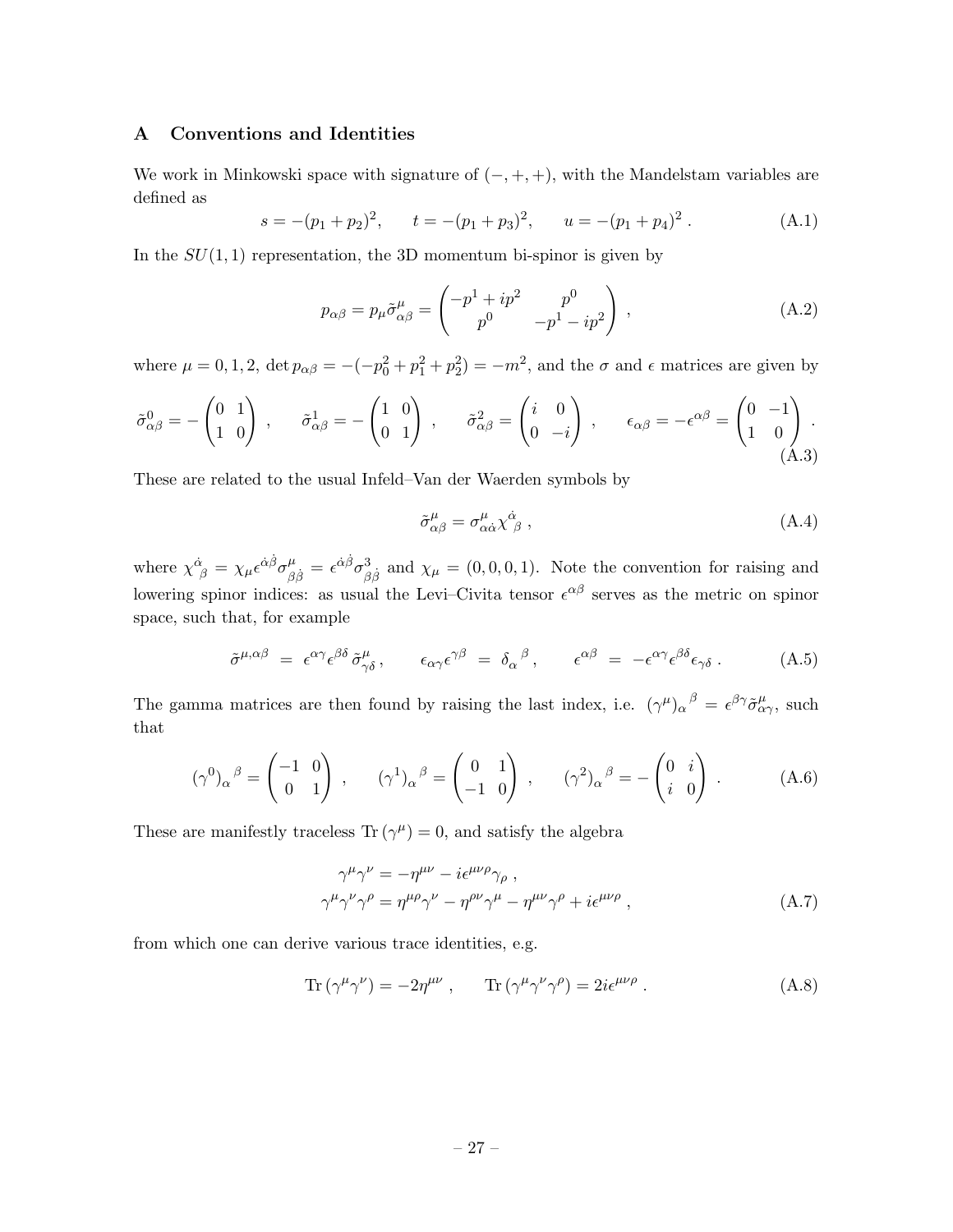To avoid any ambiguities in the compact notation, we state here explicitly our conventions for products of spinors:

$$
\langle \lambda \bar{\lambda} \rangle \equiv \lambda^{\alpha} \bar{\lambda}_{\alpha} = \epsilon^{\alpha \beta} \lambda_{\beta} \bar{\lambda}_{\alpha} ,
$$
  

$$
\langle \lambda | p_1 p_2 \cdots p_n | \bar{\lambda} \rangle = \lambda^{\alpha} (p_1)_{\alpha}^{\beta_1} (p_2)_{\beta_1}^{\beta_2} \cdots (p_n)_{\beta_{n-1}}^{\beta_n} \bar{\lambda}_{\beta_n} ,
$$
 (A.9)

where  $(p_i)_{\alpha}^{\ \beta} = p_{i\mu}(\gamma^{\mu})_{\alpha}^{\ \beta}$ .

Using these, we can derive the spinor-helicity identities

$$
\langle a|p_1p_2|b\rangle = -\langle ab\rangle (p_1 \cdot p_2) - i\epsilon^{\mu\nu\rho} p_{1\mu}p_{2\nu} \langle a|\gamma_\rho|b\rangle ,
$$
\n(A.10)  
\n
$$
\langle a|p_1p_2p_3|b\rangle = i \langle ab\rangle \epsilon(p_1, p_2, p_3) + (p_1 \cdot p_3) \langle a|p_2|b\rangle - (p_1 \cdot p_2) \langle a|p_3|b\rangle - (p_2 \cdot p_3) \langle a|p_1|b\rangle .
$$

For  $b = \bar{a}$ , this simplifies to become

$$
\langle a|p_1p_2|\bar{a}\rangle = \sqrt{-p_a^2}(p_1 \cdot p_2) + i\epsilon(p_1, p_2, p_a) ,
$$
  
\n
$$
\langle a|p_1p_2p_3|\bar{a}\rangle = -i\sqrt{-p_a^2}\epsilon(p_1, p_2, p_3) - (p_1 \cdot p_3)(p_2 \cdot p_a) + (p_1 \cdot p_2)(p_3 \cdot p_a) + (p_2 \cdot p_3)(p_1 \cdot p_a) .
$$
\n(A.11)

We decompose the bi-spinor as  $p_{\alpha\beta} = \lambda_{\alpha}\bar{\lambda}_{\beta} + \lambda_{\beta}\bar{\lambda}_{\alpha}$ , where  $\lambda_{\alpha}$  and  $\bar{\lambda}_{\alpha}$  satisfy the following Dirac equations

$$
p_j |j\rangle = -m_j |j\rangle , \qquad p_j |\bar{j}\rangle = m_j |\bar{j}\rangle , \qquad \langle j | p_j = m_j \langle j | , \qquad \langle \bar{j} | p_j = -m_j \langle \bar{j} | . \qquad (A.12)
$$

These forms allow us to write

<span id="page-28-0"></span>
$$
\lambda_{\alpha}\bar{\lambda}_{\beta} = \frac{1}{2} \left( p_{\alpha\beta} - m\epsilon_{\alpha\beta} \right) , \qquad \bar{\lambda}_{\alpha}\lambda_{\beta} = \frac{1}{2} \left( p_{\alpha\beta} + m\epsilon_{\alpha\beta} \right) , \qquad (A.13)
$$

which immediately implies that  $\lambda_{\alpha}\bar{\lambda}_{\beta} + \lambda_{\beta}\bar{\lambda}_{\alpha} = p_{\alpha\beta}$  and that

<span id="page-28-1"></span>
$$
\epsilon^{\alpha\beta}\lambda_{\beta}\bar{\lambda}_{\alpha} = \langle \lambda \bar{\lambda} \rangle = -\langle \bar{\lambda} \lambda \rangle = -m.
$$
 (A.14)

We can contract in a  $\sigma$  matrix to find that  $\lambda_{\alpha} \bar{\lambda}_{\beta} \sigma^{\mu \alpha \beta} = \frac{1}{2}$  $\frac{1}{2}p_{\alpha\beta}\sigma^{\mu\alpha\beta} - \frac{m}{2}\text{Tr}(\gamma^{\mu})$  and therefore that

$$
\langle i|\gamma^{\mu}|\bar{i}\rangle = \langle \bar{i}|\gamma^{\mu}|i\rangle = -p^{\mu} . \qquad (A.15)
$$

Using the above relations we can derive the following identities

$$
4\langle i\overline{j}\rangle\langle\overline{i}j\rangle = s_{ij} - (m_i - m_j)^2, \qquad 4\langle\overline{i}j\rangle\langle ij\rangle = s_{ij} - (m_i + m_j)^2, \qquad (A.16)
$$

with  $s_{ij} = -(p_i + p_j)^2$ .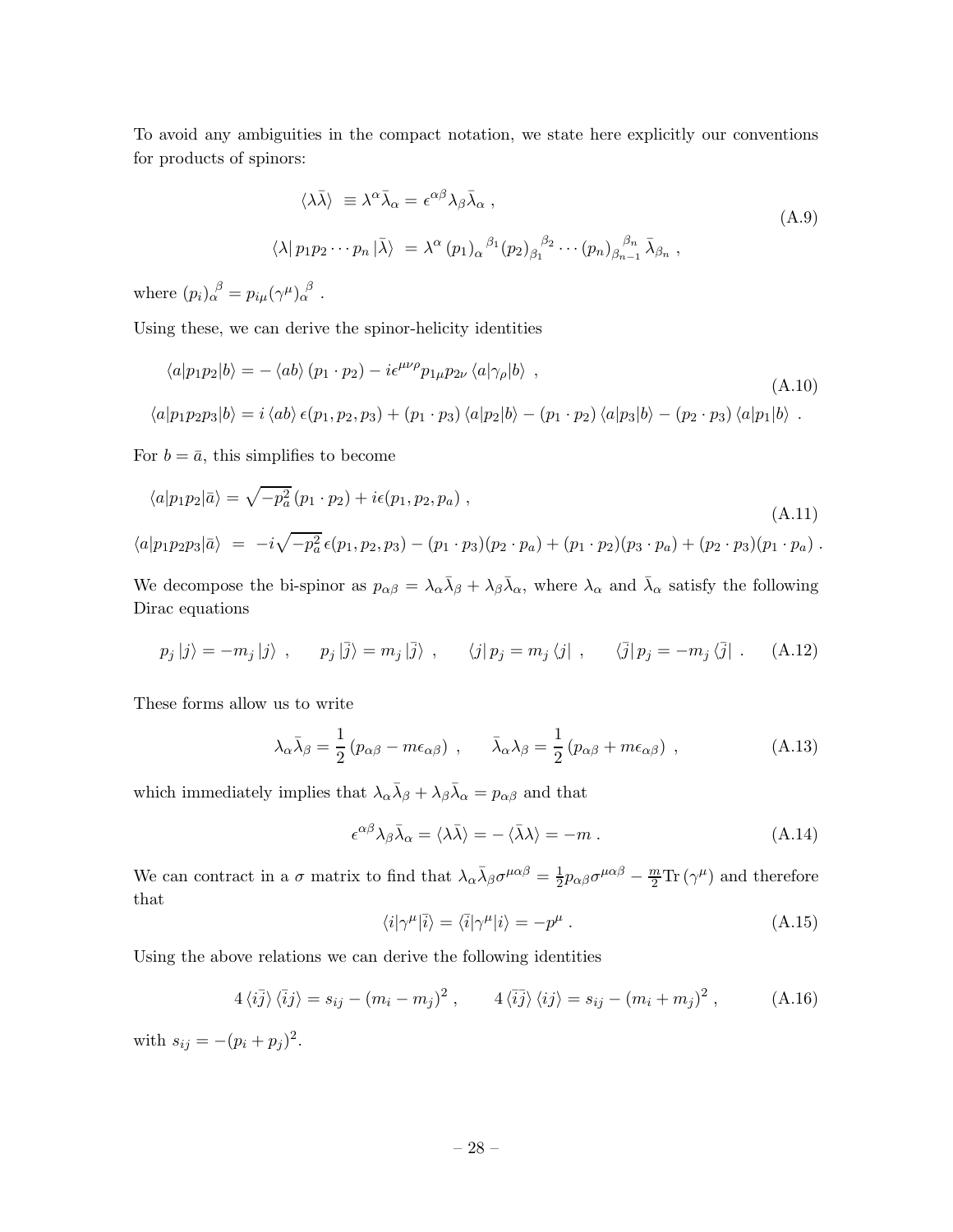Throughout this text, we use the Levi-Civita tensor in Minkowski space, defined by  $\epsilon^{012}$  =  $\epsilon_{012} = +1$ , with the relationship between upper and lower given by

$$
\epsilon^{\alpha\beta\gamma} \eta_{\alpha\kappa} \eta_{\beta\lambda} \eta_{\gamma\mu} = \epsilon_{\kappa\lambda\mu} , \qquad (A.17)
$$

and many identities used in the main text can be derived from the relation

$$
\epsilon^{\mu\nu\rho}\epsilon_{\alpha\beta\gamma} = -\begin{vmatrix}\n\delta^{\mu}_{\alpha} & \delta^{\mu}_{\beta} & \delta^{\mu}_{\gamma} \\
\delta^{\nu}_{\alpha} & \delta^{\nu}_{\beta} & \delta^{\nu}_{\gamma} \\
\delta^{\rho}_{\alpha} & \delta^{\rho}_{\beta} & \delta^{\rho}_{\gamma}\n\end{vmatrix} .
$$
\n(A.18)

We note that the relationship between the tensor  $\epsilon$  and the symbol  $\varepsilon$  is, given our conventions,

$$
\epsilon^{\mu\nu\rho} = \epsilon^{\mu\nu\rho} \;, \qquad \epsilon_{\mu\nu\rho} = -\epsilon_{\mu\nu\rho} \;.
$$
 (A.19)

## <span id="page-29-0"></span>B Lorentz Covariant Massive Particle Spinor Helicity in 2+1 Dimensions

In this appendix, we give a brief introduction to the little–group covariant massive spinor–helicity formalism in  $2+1$  dimensions. We do so in direct analogy to the initial comprehensive study by Arkani-Hamed, Huang and Huang  $[59]$  in the  $3 + 1$  dimensional case.

In 3 + 1 dimensions, the vector representation of the Lorentz group is locally isomorphic to  $(1/2, 1/2)$  or  $SL(2) \otimes SL(2)$ , such that we can express momenta in terms of bi-spinors:  $p_{\mu} \mapsto$  $p_{\alpha\dot{\alpha}} = p_{\mu}\sigma^{\mu}_{\alpha}$  $\alpha_{\alpha}^{\mu}$ . As usual, the 'dotted' indices are to remind us that these objects are chiral, i.e. 'dotted' indices have negative chirality (transforming under the  $(1/2, 0)$  representation), whereas 'undotted' have positive chirality (transforming under the  $(0, 1/2)$  representation). If the momentum is massless, one can write this as the outer product of two Weyl spinors (one from each chiral sector)  $\lambda_\alpha$  and  $\tilde\lambda_{\dot a}$  :

<span id="page-29-1"></span>
$$
p^2 = -\det(p_{\alpha\dot{\alpha}}) = 0 \qquad \Longrightarrow \qquad p_{\alpha\dot{\alpha}} = \lambda_{\alpha}\tilde{\lambda}_{\dot{\alpha}} = \begin{pmatrix} -p^0 + p^3 & p^1 - ip^2 \\ p^1 + ip^2 & -p^0 - p^3 \end{pmatrix} . \tag{B.1}
$$

One can readily solve the system of equations for the components of  $\lambda_{\alpha}$  and  $\tilde{\lambda}_{\dot{\alpha}}$ , such that they have the particular solutions

$$
\lambda_{\alpha} = \frac{1}{\sqrt{-p^0 + p^3}} \begin{pmatrix} -p^0 + p^3 \\ p^1 + ip^2 \end{pmatrix} , \qquad \tilde{\lambda}_{\dot{\alpha}} = \frac{1}{\sqrt{-p^0 + p^3}} \begin{pmatrix} -p^0 + p^3 \\ p^1 - ip^2 \end{pmatrix} .
$$
 (B.2)

Note that the corresponding little group for massless particles is  $U(1)$ . For massive particles the situation is somewhat different: the little group is  $SU(2)$  and the determinant of the corresponding momentum bi–spinor  $p_{\alpha\dot{\alpha}}$  is non–zero. In particular, this means that one cannot express  $p_{\alpha\dot{\alpha}}$  as a simple outer–product of two Weyl spinors as in the massless case. Nevertheless, at least in the  $3 + 1$  dimensional case, there does exist a prescribed method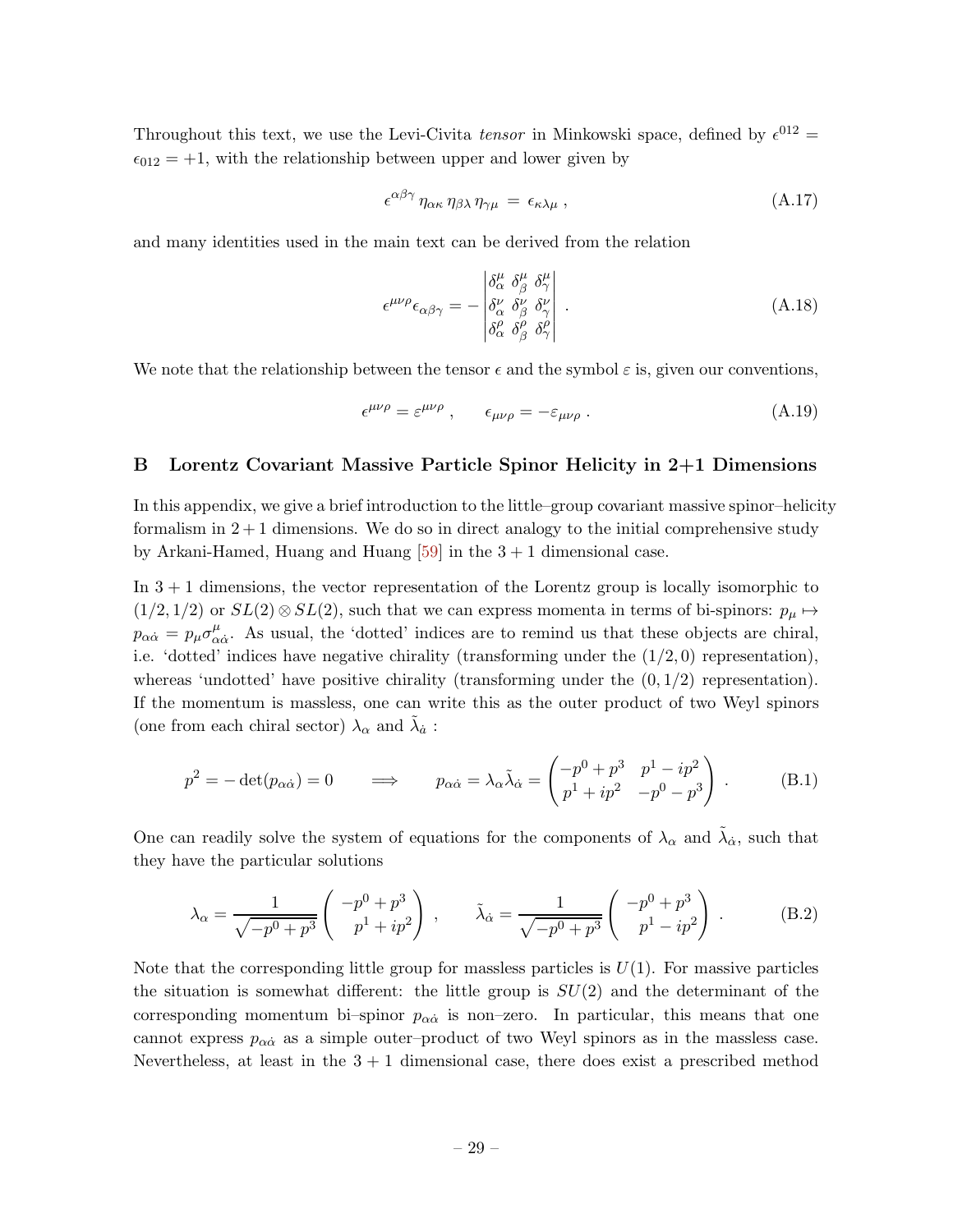to describe massive momentum bi–spinors in a little–group covariant manner, thanks to the massive formalism developed in [\[59\]](#page-46-9).

In  $2 + 1$  dimensions the situation is similar to the four-dimensional case, except now the Lorentz group has multiple isomorphisms:

$$
SO(2,1) \simeq SL(2,\mathbb{R}) \simeq SU(1,1) \simeq SP(2,\mathbb{R}). \tag{B.3}
$$

Note that (unlike in 4D) in three dimensions the left– and right–handed chiral representations of the Lorentz group are equivalent, and therefore the distinction between the 'dotted' and 'undotted' is lost. Moreover, from the perspective of dimensional reduction (to get from a 4D to a 3D representation), the above isomorphisms can be interpreted as different ways of reducing from 4D to 3D, i.e. each isomorphism has a different basis of Pauli matrices.

Here we concern ourselves with massive particle states, describing their corresponding momenta in terms of spinor-helicity variables. The corresponding little group in this case is  $SO(2) \simeq$  $U(1)$ . From a dimensional reduction perspective, this is a natural consequence of reducing from 4D to 3D, since this procedure generates a mass for the corresponding 3D momentum bi–spinor  $p_{\alpha\beta}^{3D}$  from a massless 4D bi–spinor  $p_{\alpha\dot{\alpha}}^{4D}$ . With this in mind, we advocate that  $SU(1,1)$ is the natural group to encode the spin of a given particle. The reason being that its little group, defined via

$$
K_{\alpha}^{\ \gamma} p_{\gamma}^{\ \delta} \left( K^{\dagger} \right)_{\delta}^{\ \beta} = p_{\alpha}^{\ \beta} \ , \tag{B.4}
$$

encodes both positive and negative helicity modes, since

$$
K = e^{i\theta A} = e^{i\theta} \oplus e^{-i\theta} , \qquad (B.5)
$$

where  $A^{\alpha}_{\ \beta}$  is the centre of  $SU(1,1)$ , defined as

<span id="page-30-0"></span>
$$
A = \begin{pmatrix} 1 & 0 \\ 0 & -1 \end{pmatrix} . \tag{B.6}
$$

Hence,  $SU(1,1)$  describes spin coherent particle states, as is the case for  $SU(2)$  (this is to be expected, since both  $SU(1, 1)$  and  $SU(2)$  are subsets of  $SL(2, \mathbb{C})$ , with the corresponding spinors transforming under the little group, as

$$
\lambda_{\alpha} \to e^{-i\theta} \lambda_{\alpha} , \qquad \bar{\lambda}_{\alpha} \to e^{+i\theta} \bar{\lambda}_{\alpha} , \qquad p_{\alpha\beta} \to p_{\alpha\beta} , \qquad (B.7)
$$

such that  $p_{\alpha\beta}$  is invariant (as required).

Let us start by constructing momentum  $2 + 1$  dimensional bi–spinors in a particular basis, with the aim of formulating a covariant approach. With this in mind, we consider a basis for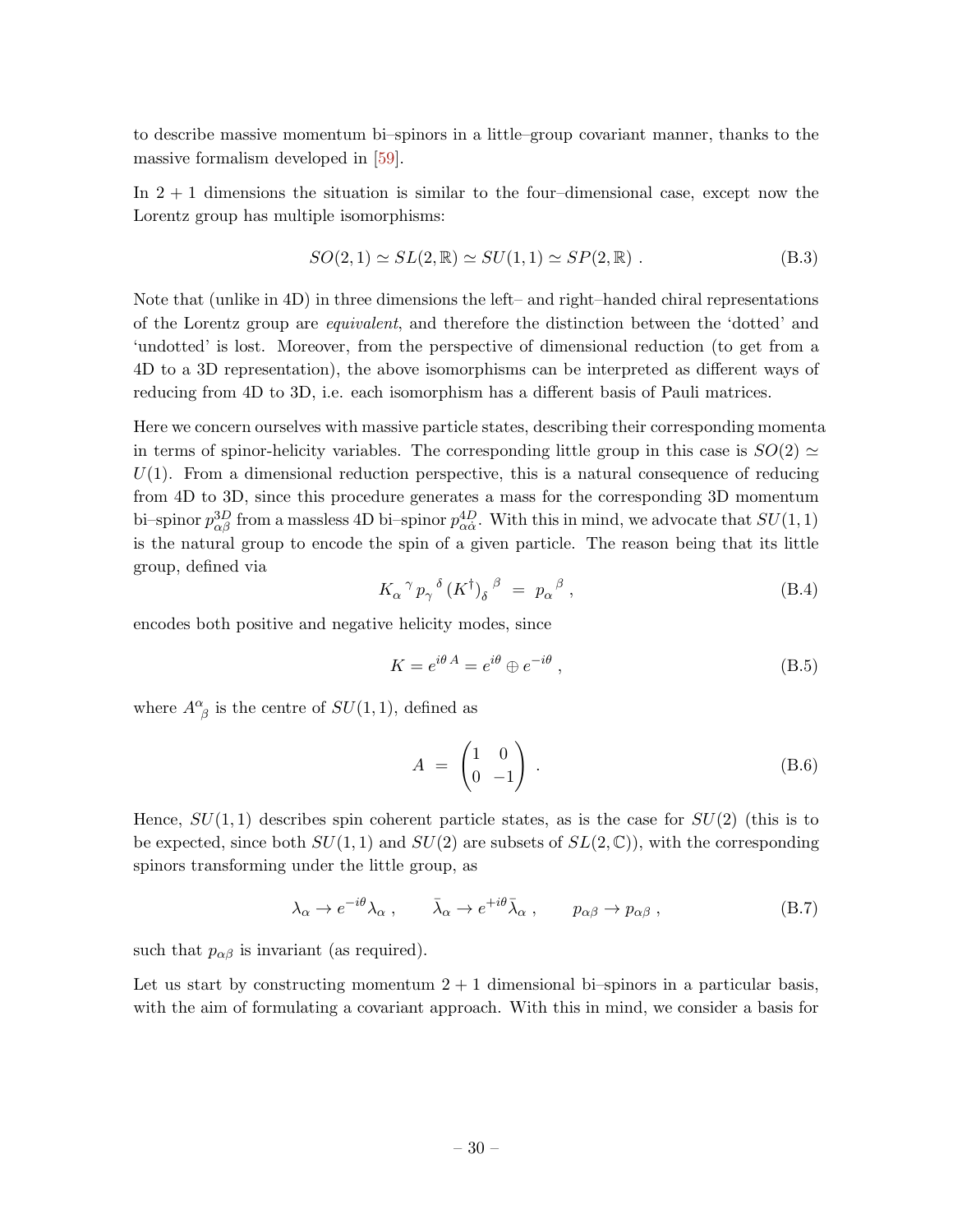$SU(1,1)$  of the form

$$
\tilde{\sigma}^0_{\alpha\beta} = -\begin{pmatrix} 0 & 1 \\ 1 & 0 \end{pmatrix} , \qquad \tilde{\sigma}^1_{\alpha\beta} = -\begin{pmatrix} 1 & 0 \\ 0 & 1 \end{pmatrix} , \qquad \tilde{\sigma}^2_{\alpha\beta} = \begin{pmatrix} i & 0 \\ 0 & -i \end{pmatrix} , \tag{B.8}
$$

such that a 3D momentum bi–spinor is given by

<span id="page-31-0"></span>
$$
p_{\alpha\beta} = p_{\mu}\tilde{\sigma}^{\mu}_{\alpha\beta} = \begin{pmatrix} -p^1 + ip^2 & p^0 \\ p^0 & -p^1 - ip^2 \end{pmatrix} .
$$
 (B.9)

Since we are taking  $p_{\alpha\beta}$  to be generically massive, it follows that

$$
\det(p_{\alpha\beta}) = p^2 = -m^2. \tag{B.10}
$$

Equation [\(B.9\)](#page-31-0) can then be expressed in terms of an outer–product of two spinors, viz.

$$
p_{\alpha\beta} = \lambda_{\alpha} \,\bar{\lambda}_{\beta} + \lambda_{\beta} \,\bar{\lambda}_{\alpha} \,, \tag{B.11}
$$

which admits solutions for  $\lambda_{\alpha}$  and  $\bar{\lambda}_{\alpha}$  of the form

$$
\lambda_{\alpha} = -\frac{i}{\sqrt{2(p^0 + m)}} \begin{pmatrix} p^0 + m \\ -p^1 - ip^2 \end{pmatrix} , \qquad \bar{\lambda}_{\alpha} = \frac{i}{\sqrt{2(p^0 + m)}} \begin{pmatrix} -p^1 + ip^2 \\ p^0 + m \end{pmatrix} .
$$
 (B.12)

It follows directly from this, that  $\lambda_{\alpha}$  and  $\bar{\lambda}_{\alpha}$  satisfy the inner-product

$$
\langle \lambda \bar{\lambda} \rangle = -m \,, \tag{B.13}
$$

and furthermore that

$$
\langle \lambda | \gamma^{\mu} | \bar{\lambda} \rangle = \langle \bar{\lambda} | \gamma^{\mu} | \lambda \rangle = \frac{1}{2} p_{\alpha\beta} \tilde{\sigma}^{\mu, \alpha\beta} = -p^{\mu} . \tag{B.14}
$$

At this juncture, it is instructive to note (as mentioned earlier) that one can arrive at this construction of massive 3D momentum bi–spinors via dimensional reduction of massless 4D bi–spinors. This also serves as a consistency check of the results obtained in the previous appendix.

Indeed, let us start out in 3+1 dimensions and consider strictly massless momentum bi–spinors  $p_{\alpha\dot{\alpha}}^{4D}$  (cf. [\(B.1\)](#page-29-1)). Assuming we wish to keep the momentum Lorentzian, there are three directions we can dimensionally reduce along. Here we shall do so along the  $p_3$  direction, which as we shall see, corresponds to describing the resulting 3D massive momentum vectors in the  $SU(1,1)$  representation. We can encode this process in a bi–spinor operator acting on a massless 4D momentum bi–spinor, projecting out its  $z$ –component. This can be achieved by considering a four-vector of the form  $\chi^{\mu} = (0, 0, 0, 1)$ , from which we can construct the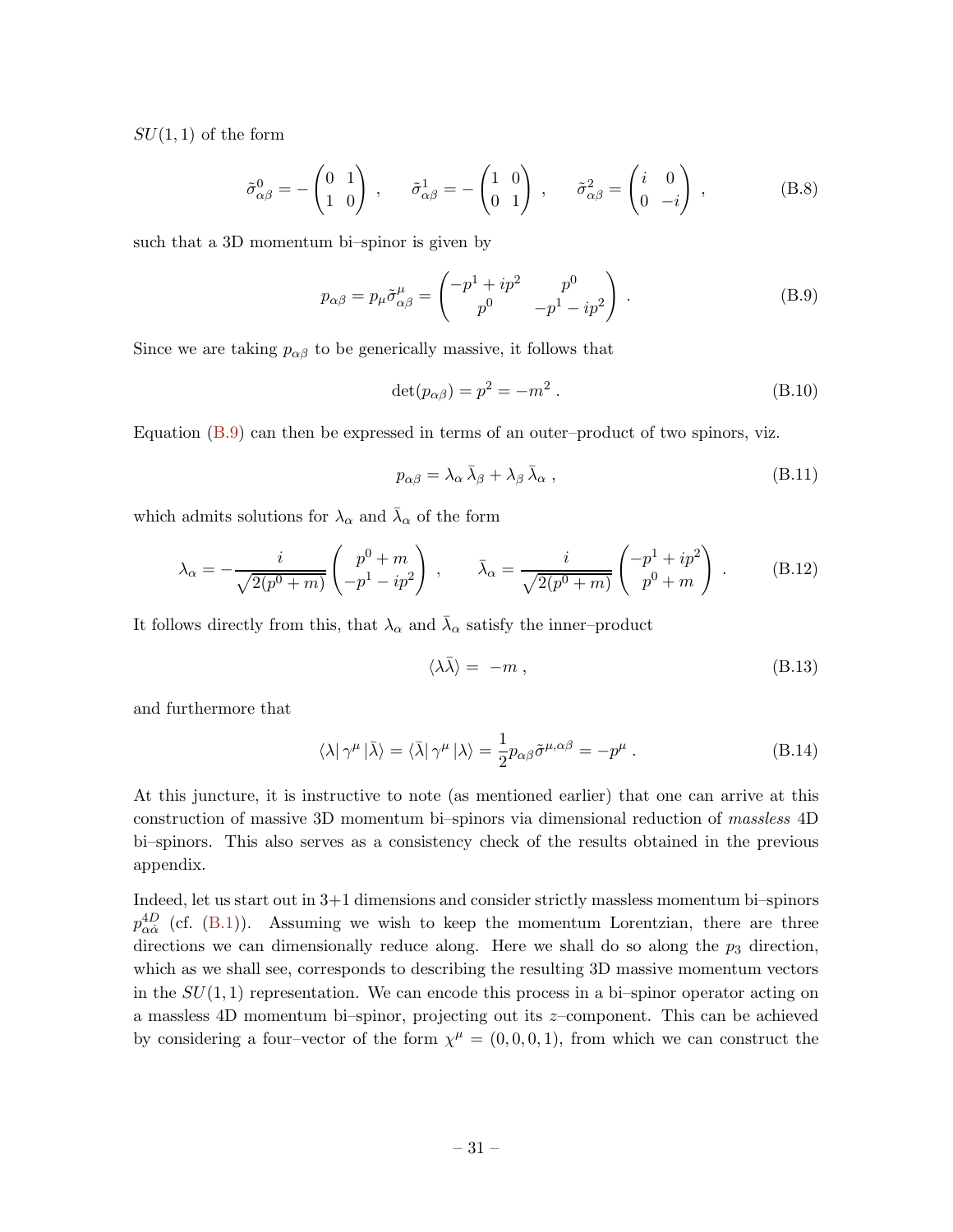bi–spinor

$$
\chi^{\dot{\alpha}}_{\alpha} = \epsilon^{\dot{\alpha}\dot{\beta}} \sigma^3_{\alpha\dot{\beta}} = -\begin{pmatrix} 0 & 1 \\ 1 & 0 \end{pmatrix} , \qquad (B.15)
$$

where  $\sigma^3$  is the standard third Pauli matrix.

Given this, we find

$$
p_{\alpha\dot{\alpha}}^{4D} \chi^{\dot{\alpha}}_{\ \beta} = p_{(\alpha\dot{\alpha}}^{4D} \chi^{\dot{\alpha}}_{\ \beta)} + p^3 \epsilon_{\alpha\beta} \,, \tag{B.16}
$$

from which, we have (using the properties of the determinant)

$$
0 = -\det(p_{\alpha\dot{\alpha}}^{4D}) = \det(p_{(\alpha\dot{\alpha}}^{4D} \chi_{\beta)}^{\dot{\alpha}}) + (p^3)^2.
$$
 (B.17)

We note here, that  $p^3$  serves as a free parameter in the dimensional reduction, and is chosen so as to match up with the direct calculation in 3D. Motivated by our earlier analysis, if we set  $p^3 = -m$ , with m corresponding to the mass of the 3D momentum, then we can make the natural identification

<span id="page-32-0"></span>
$$
p_{\alpha\beta}^{3D} = p_{(\alpha\dot{\alpha}}^{4D} \chi^{\dot{\alpha}}{}_{\beta)} = \lambda_{\alpha} \bar{\lambda}_{\beta} + \lambda_{\beta} \bar{\lambda}_{\alpha} := p_{\alpha\beta} , \qquad (B.18)
$$

such that

$$
\det(p_{\alpha\beta}^{3D}) + m^2 = (p^{3D})^2 + m^2 = 0 \longrightarrow \det(p_{\alpha\beta}^{3D}) = (p^{3D})^2 = -m^2. \quad (B.19)
$$

Note from eq. [\(B.18\)](#page-32-0) that the determinant can also be expressed as  $\det(p_{\alpha\beta}^{3D}) = -\langle\lambda\bar{\lambda}\rangle^2$ , which implies that  $\langle \lambda \overline{\lambda} \rangle^2 = m^2$ . This leaves us with a potential freedom to choose the sign of  $\langle \lambda \overline{\lambda} \rangle$ , however, to match with the previous analysis directly in 3D, we are required to choose

<span id="page-32-1"></span>
$$
\langle \lambda \bar{\lambda} \rangle = -m = -\langle \bar{\lambda} \lambda \rangle . \tag{B.20}
$$

Moreover, in general, we can express a given bi–spinor  $\psi_{\alpha\beta}$  as

$$
\psi_{\alpha\beta} = \psi_{(\alpha\beta)} + \frac{1}{2} \psi^{\gamma}{}_{\gamma} \epsilon_{\alpha\beta} , \qquad (B.21)
$$

where  $\psi^{\alpha}{}_{\alpha} \coloneqq \epsilon^{\alpha\beta}\psi_{\beta\alpha}$ . It immediately follows from this, along with eqs. [\(B.18\)](#page-32-0) and [\(B.20\)](#page-32-1), that

$$
\lambda_{\alpha} \bar{\lambda}_{\beta} = \frac{1}{2} (p_{\alpha\beta} - m\epsilon_{\alpha\beta}) , \qquad \bar{\lambda}_{\alpha} \lambda_{\beta} = \frac{1}{2} (p_{\alpha\beta} + m\epsilon_{\alpha\beta}) , \qquad (B.22)
$$

Observe that since  $\chi^{\dot{a}}_{\alpha}$  only acts on right–chiral spinors, we can relate the 3D spinor helicity variables to their 4D counterparts as

$$
\lambda_{\alpha}^{3D} = \left. \frac{1}{\sqrt{2}} \lambda_{\alpha}^{4D} \right|_{p_3 = -m}, \qquad \bar{\lambda}_{\alpha}^{3D} = \left. \frac{1}{\sqrt{2}} \tilde{\lambda}_{\dot{a}}^{4D} \chi_{\alpha}^{\dot{a}} \right|_{p_3 = -m}.
$$
\n(B.23)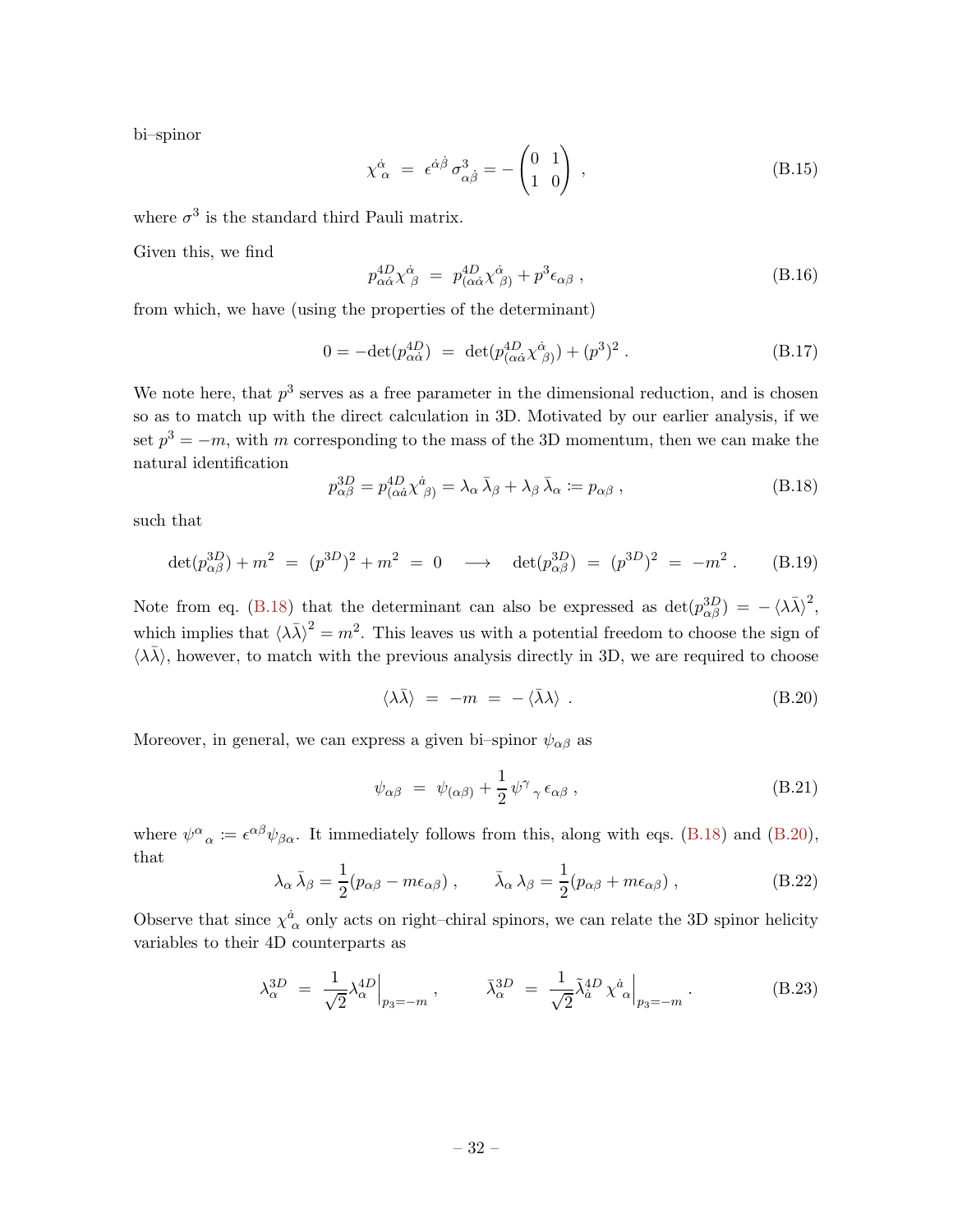Moreover, one can show that  $P^{\alpha}_{\beta} := \frac{1}{\sqrt{-m^2}} p^{\alpha}_{\beta} \in SU(1, 1)$  (with  $p^{\alpha}_{\beta} = \epsilon^{\alpha \gamma} p_{\gamma \beta}$ ), i.e. P satisfies

$$
P^{\dagger}AP = A, \quad \det(P) = 1, \tag{B.24}
$$

where  $A$  is given by eq. [\(B.6\)](#page-30-0).

Thus, by dimensionally reducing from a massless 4D momentum bi–spinor along the z–direction, we have naturally arrived at an  $SU(1,1)$  representation of a massive 3D momentum. This is a nice confirmation of the results we found by constructing massive momentum bi-spinors directly in  $SU(1,1)$  in  $2+1$  dimensions.

This is all well and good, but so far, we have restricted ourself to a particular choice of helicity basis. However, as promised earlier, we can go further in our analysis, and construct little–group covariant spinors, in analogy to the 4D case [\[59](#page-46-9)]. We shall adopt capitalised Latin letters I, J,... for the little group (in this case  $SO(2) \simeq U(1)$ ) indices, and keep Greek letters  $\alpha, \beta, \ldots$  for the spinor indices.

We therefore define little–group covariant spinors via the momentum bi–spinor as

$$
p_{\alpha\beta} = \lambda_{\alpha}{}^{I} \tilde{\lambda}_{\beta I} = \lambda_{\alpha} \bar{\lambda}_{\beta} + \lambda_{\beta} \bar{\lambda}_{\alpha} , \qquad (B.25)
$$

The spinors can be expanded in a basis  $\{\xi^{+I}, \xi^{-I}\}$  of the little group as

$$
\lambda_{\alpha}{}^{I} = \lambda_{\alpha} \xi^{+I} + \bar{\lambda}_{\alpha} \xi^{-I} ,
$$
  
\n
$$
\tilde{\lambda}_{\alpha}{}^{I} = \bar{\lambda}_{\alpha} \xi^{-I} - \lambda_{\alpha} \xi^{+I} ,
$$
\n(B.26)

where the basis vectors are defined via

$$
\epsilon_{IJ}\,\xi^{-I}\xi^{+J} = 1\,, \qquad \xi^{+I}\xi^{-J} - \xi^{-I}\xi^{+J} = \epsilon^{IJ}\,.
$$
 (B.27)

Note that  $\lambda_{\alpha}{}^{I}$  and  $\tilde{\lambda}_{\alpha}{}^{I}$  are related via

$$
\tilde{\lambda}_{\alpha}{}^{I} = A^{IJ} \lambda_{\alpha J} , \qquad (B.28)
$$

where  $A_J^I$  is given by eq. [\(B.6\)](#page-30-0), and  $A^{IJ} = A^I_{\ L} \epsilon^{LJ}$ .

Given these relations, we can readily determine that  $\lambda_{\alpha}{}^{I}$  and  $\tilde{\lambda}_{\alpha}{}^{I}$  satisfy the following inner products:

$$
\langle \lambda^I \lambda^J \rangle = m \epsilon^{IJ} , \qquad \langle \tilde{\lambda}^I \tilde{\lambda}^J \rangle = -m \epsilon^{IJ} , \qquad \langle \lambda^I \tilde{\lambda}^J \rangle = m (\tilde{\sigma}^0)^{IJ} , \qquad (B.29)
$$

where we have used that  $A^{I}_{K} \epsilon^{KJ} = (\tilde{\sigma}^{0})^{IJ}$ .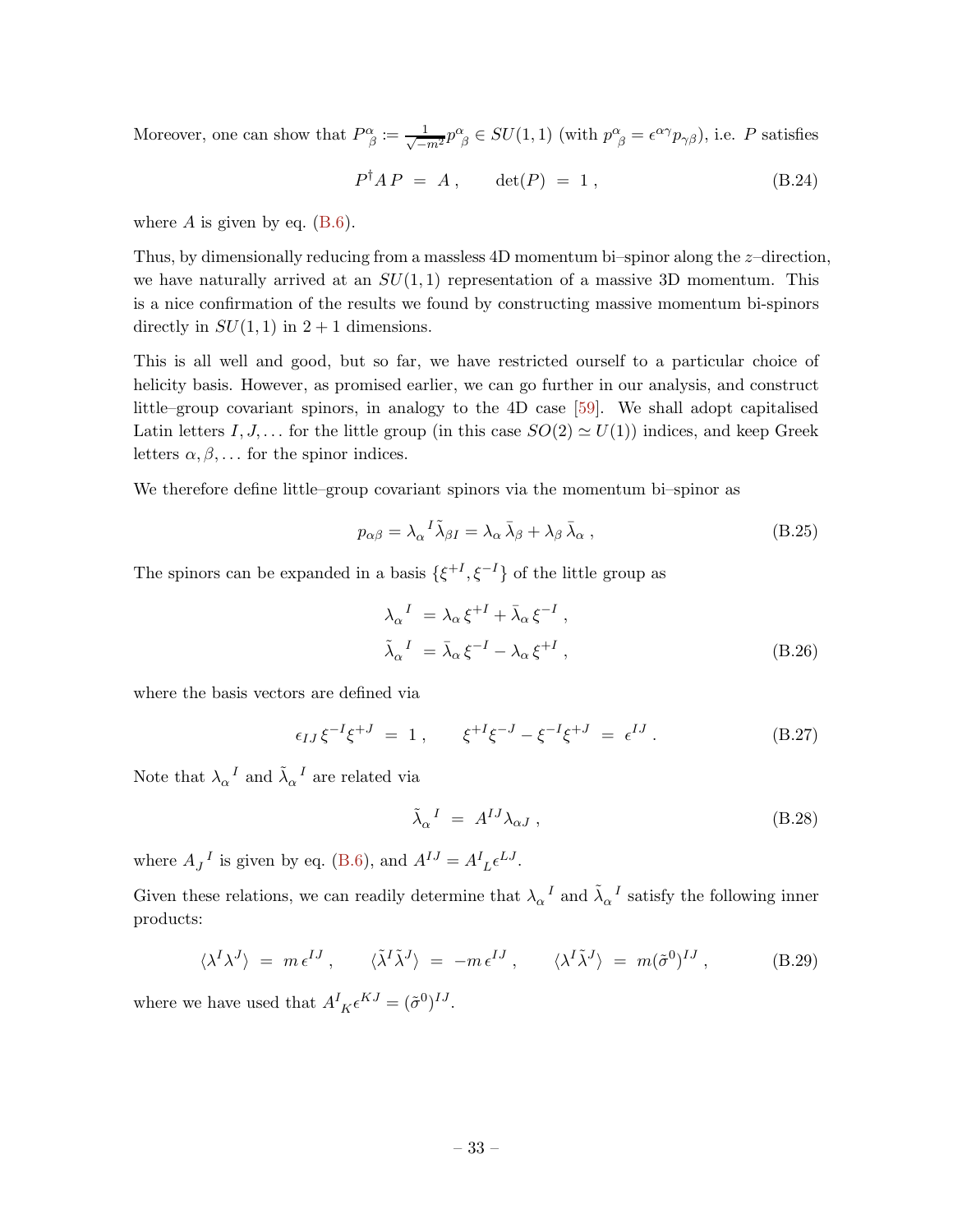Using these, we can imply the following  $SU(1, 1)$  Dirac equations

$$
p_{\alpha\beta}\lambda^{\alpha I} = m\tilde{\lambda}_{\beta}{}^{I}, \qquad p_{\alpha\beta}\tilde{\lambda}^{\beta I} = m\lambda_{\alpha}{}^{I}. \qquad (B.30)
$$

Equipped with this information, we can readily relate the 4D covariant spinor helicity formalism to the 3D version. Indeed, we can rewrite inner products as

$$
\lambda_a^i \lambda_b^j \epsilon^{ab} = \epsilon^{\alpha \beta} \lambda_\beta^i \lambda_\alpha^j , \qquad \epsilon^{ab} \tilde{\lambda}_b^i \tilde{\lambda}_a^j = \epsilon^{ab} \chi^\beta_{\ \ j} \chi^\alpha_{\ \ a} \bar{\lambda}_\alpha \bar{\lambda}_\beta = -\epsilon^{\alpha \beta} \bar{\lambda}_\alpha \bar{\lambda}_\beta \ , \tag{B.31}
$$

where we have used  $\epsilon^{\dot{a}\dot{b}} \chi^{\alpha}_{\dot{a}} \chi^{\beta}_{\dot{b}}$  $\delta_{\dot{b}} = -\epsilon^{\alpha\beta}$ . We find then that, in bra-ket notation

$$
\langle ij \rangle_{4D} = \langle ij \rangle_{3D} , \qquad [ij]_{4D} = -\langle \overline{i}\overline{j} \rangle_{3D} . \tag{B.32}
$$

In four dimensions, the little group indices  $I, J, K...$  are also  $SU(2)$  indices, which we can treat in exactly the same manner, converting them to  $U(1) \oplus \overline{U(1)} \in SU(1,1)$  indices by simply 'bolding' the inner products above to find little group covariant expressions

$$
\langle \mathbf{ij} \rangle_{4D} = \langle \mathbf{ij} \rangle_{3D} , \qquad [\mathbf{ij}]_{4D} = -\langle \mathbf{ij} \rangle_{3D} . \tag{B.33}
$$

For the individual spinors, we find that schematically we can replace

$$
\lambda_{4D,\alpha}^{I} \to \lambda_{3D,\alpha}^{I}, \qquad \tilde{\lambda}_{4D,\dot{\alpha}}^{I} \to \tilde{\lambda}_{3D,\alpha}^{I}.
$$
 (B.34)

Thus, we see that by adopting the  $SU(1,1)$  representation of massive momenta in three dimensions, we can relate the 3D little-group covariant formalism to the 4D version in a very straightforward manner.

# <span id="page-34-0"></span> $C$  *x*-ratio expansion

In three dimensions, as in the four-dimensional massive spinor helicity formalism, we can introduce the so–called x–factors, i.e. the constants of proportionality between massless basis spinors when the mass of each external particle are equal. Working in the  $SU(1,1)$ representation, these are given by

$$
x_i = \frac{\langle q | u_i | \eta \rangle}{\langle \bar{q} \eta \rangle} , \qquad \frac{1}{x_i} = \frac{\langle \bar{q} | u_i | \bar{\eta} \rangle}{\langle q \bar{\eta} \rangle} , \tag{C.1}
$$

where  $q^{\mu}$  is the transfer momentum (at the vertex),  $\eta^{\mu}$  is an arbitrary reference vector (that we can freely choose), and  $u_i^{\mu} = \frac{p_i^{\mu}}{m_i}$  is the three–velocity of the external particle *i*.

In this paper, we concern ourselves with the case of a massive internal particle. We will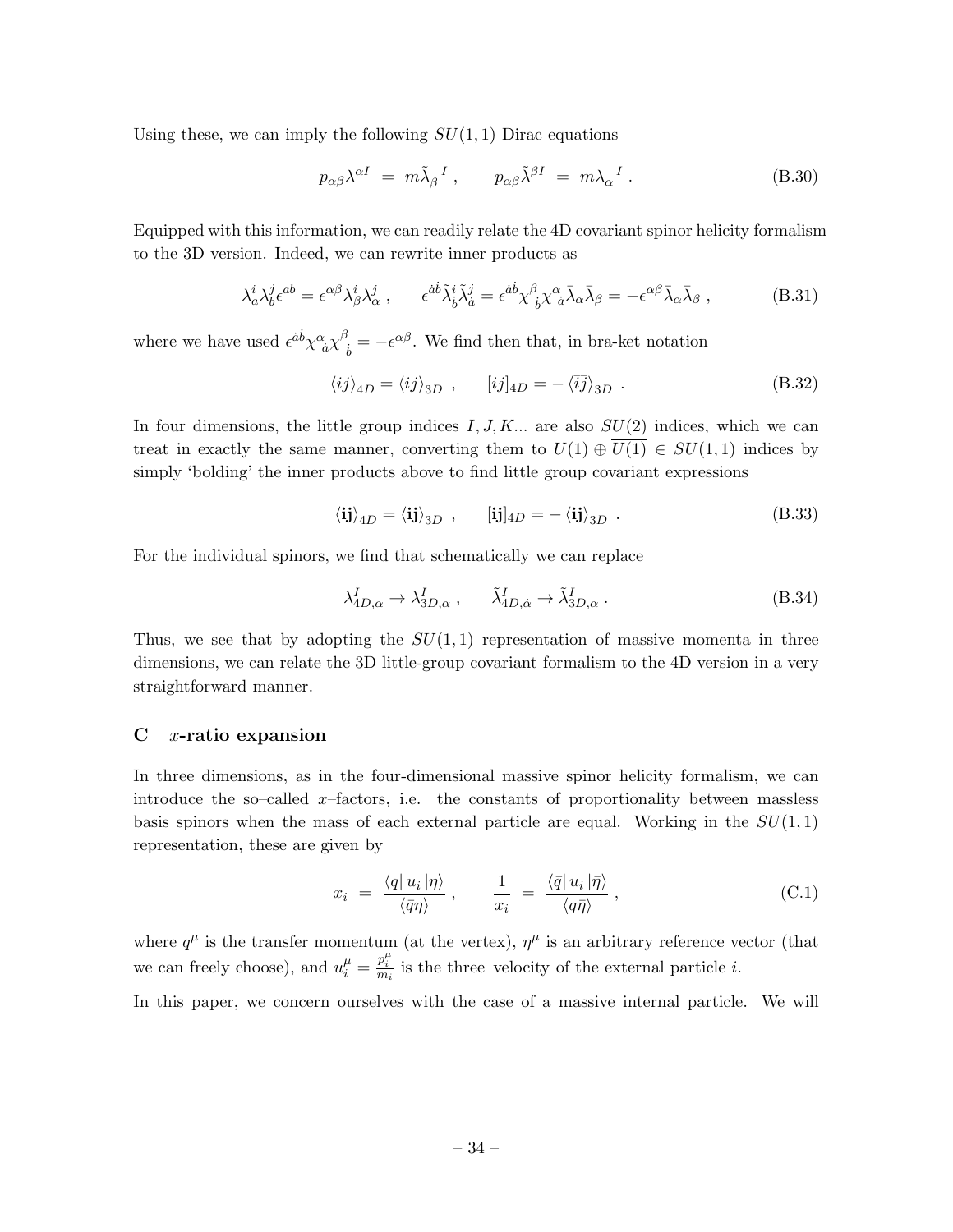therefore use the gauge-fixed massive x-factor (derived in [\[26\]](#page-44-6)), given by

<span id="page-35-0"></span>
$$
x_i = \frac{\langle q | u_i | q \rangle}{\langle \bar{q} q \rangle}, \qquad \frac{1}{x_i} = \frac{\langle \bar{q} | u_i | \bar{q} \rangle}{\langle q \bar{q} \rangle}.
$$
 (C.2)

We note here, that unlike in the massless case,  $x_i$  and  $\frac{1}{x_i}$  are not strictly inverses of one another. The is not technically a problem in itself, as they need not be inverses in general. However, in the regime that we are interested in here, i.e. long–range interactions, they are essentially inverse to one another, hence why we have kept the standard suggestive notation. Indeed, one can show that  $\frac{1}{x_i}x_i = 1 + \frac{q^2}{4m}$  $\frac{q^2}{4m_i^2}$ , and for all cases we consider here  $q^2 \ll m_i^2$ , such that  $\frac{1}{x_i}x_i \simeq 1$ .

With this in mind, using eq.  $(C.2)$  along with eq.  $(A.13)$  and the relations for products of spinors with  $\gamma$ –matrices given in eq. [\(A.11\)](#page-28-1), we find

$$
\frac{x_i}{x_j} = \frac{\langle q | u_i | q \rangle \langle \bar{q} | u_j | \bar{q} \rangle}{q^2}
$$
\n
$$
= \frac{\langle q | u_i q u_j | \bar{q} \rangle + m \langle q | u_i u_j | \bar{q} \rangle}{2q^2}
$$
\n
$$
= \frac{2(u_i \cdot q)(u_j \cdot q) - 2q^2(u_i \cdot u_j) + 2m\epsilon(u_i, u_j, q)}{2q^2}
$$
\n
$$
= -\frac{q^2(u_i \cdot u_j) - (u_i \cdot q)(u_j \cdot q) - im\epsilon(u_i u_j q)}{q^2}, \qquad (C.3)
$$

It is useful from the perspective of the double copy to express this in terms of the rapidity  $w$ . Since we are interested in long range interactions, we can discard any terms that go like  $\mathcal{O}(q^2)$ , especially since these will enter as  $\frac{m^2}{m_1m_2}$ . In this case, we can express the massive particle x-ratio as

$$
\frac{x_1}{x_2} = -u_1 \cdot u_2 + \frac{(u_1 \cdot q)(u_2 \cdot q)}{q^2} \pm \frac{im}{q^2} \sqrt{-\Gamma(u_1, u_2, q)}
$$
  
=  $-u_1 \cdot u_2 - \frac{m^2}{4m_1m_2} \pm \sqrt{\sinh^2 w + \frac{m^2}{4m_1^2m_2^2} (m_1^2 + m_2^2 - 2m_1m_2 \cosh w)}$   
=  $\cosh w \pm \sinh w + \mathcal{O}\left(\frac{m^2}{m_1m_2}\right)$ , (C.4)

where we have used  $u_1 \cdot u_2 = -\cosh w$  and  $\sinh^2 w = (u_1 \cdot u_2)^2 - 1$ . In the four dimensional case, the two  $\pm$  solutions to the x-ratio was related to the Dirac string. In this case, it is related to the choice of sign for the Chern-Simons level number.

It will be useful to express  $\sinh w$  in another way when considering e.g. the classical impulse.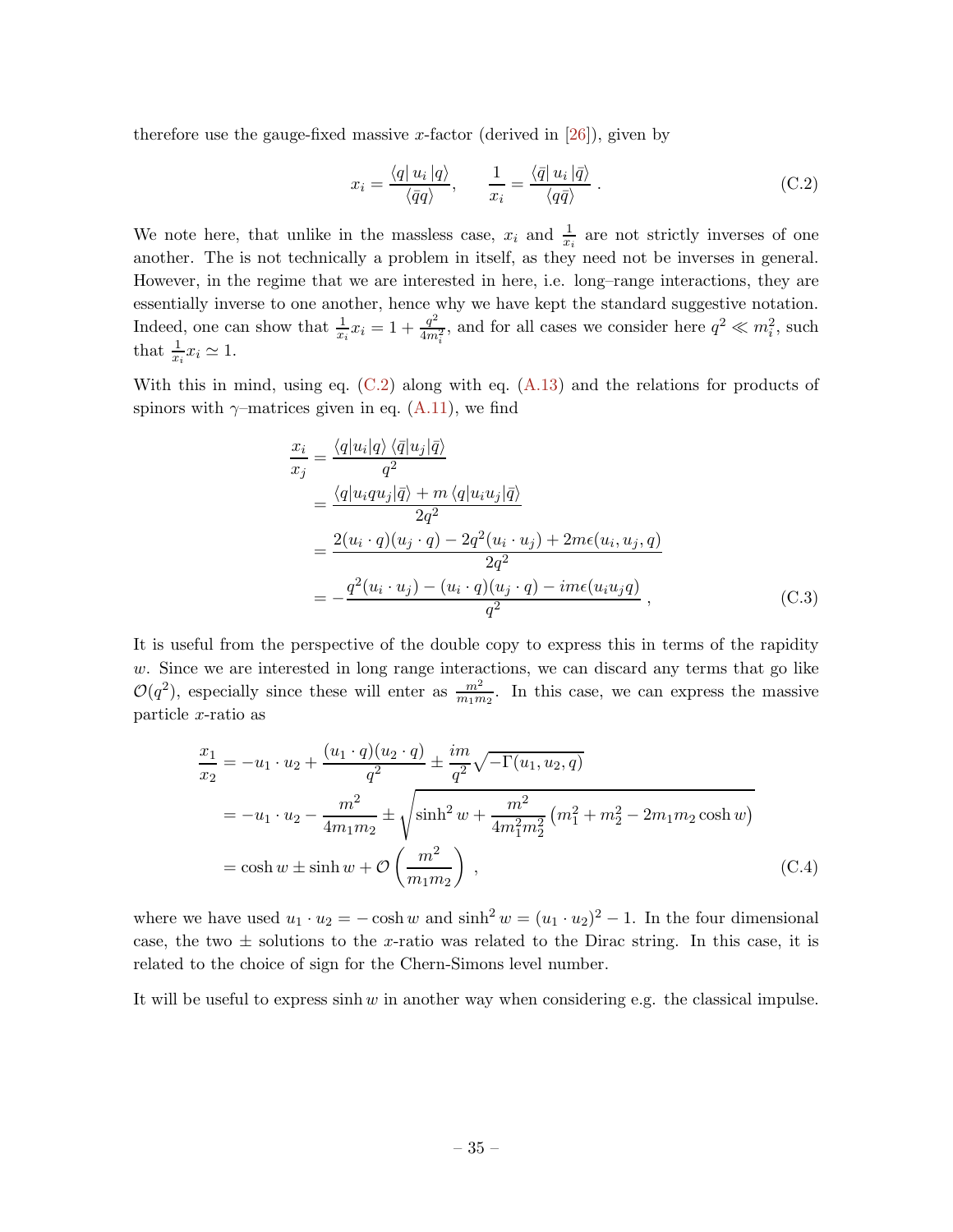We can expand an arbitrary vector  $k^{\mu}$  into a basis given by

$$
k^{\mu} = \alpha \epsilon^{\mu}(u_1, u_2) + \beta \epsilon^{\mu}(u_1, q) + \gamma \epsilon^{\mu}(u_2, q) . \tag{C.5}
$$

Solving for the coefficients, we find

$$
k^{\mu} = \frac{k \cdot q}{\epsilon(q, u_1, u_2)} \epsilon^{\mu}(u_1, u_2) - \frac{k \cdot u_2}{\epsilon(q, u_1, u_2)} \epsilon^{\mu}(u_1, q) + \frac{k \cdot u_1}{\epsilon(q, u_1, u_2)} \epsilon^{\mu}(u_2, q) . \tag{C.6}
$$

Importantly for our purposes, this allows us to express  $q^{\mu}$  as

$$
q^{\mu} = -\frac{m^2}{\epsilon(q, u_1, u_2)} \epsilon^{\mu}(u_1, u_2) + \frac{m^2}{2m_1 m_2} \frac{1}{\epsilon(q, u_1, u_2)} \Big[ m_1 \epsilon^{\mu}(u_1, q) - m_2 \epsilon^{\mu}(u_2, q) \Big]
$$
  
= 
$$
-\frac{m^2}{\epsilon(q, u_1, u_2)} \epsilon^{\mu}(u_1, u_2) + \mathcal{O}\left(\frac{m^2}{m_1 m_2}\right) . \tag{C.7}
$$

Crucially, this means we can write

$$
q^{\mu}\sinh w = -m\epsilon^{\mu}(u_1, u_2) + \mathcal{O}\left(\frac{m^2}{m_1 m_2}\right). \tag{C.8}
$$

# <span id="page-36-0"></span>D Spin Deformations of Three-Particle Amplitudes

In this appendix we will derive the spin-deformation of the three-particle amplitude as used in an earlier section. While the spin is characterised by a pseudoscalar in  $2 + 1$  dimensions, there is a vector that we can construct, the magnetic moment vector (for spin  $1/2$ ), given by [\[60](#page-46-10)]

$$
S^{\mu} = \frac{\epsilon^{\mu\nu\rho} q_{\rho} p_{2\nu}}{2m_2} \,. \tag{D.1}
$$

In Ref. [\[44\]](#page-45-16), Bautista and Guevara showed that a classical spin-multipole expansion can be obtained by considering a Lorentz boost that relates the incoming and outgoing particle momenta. In order to do this in three dimensions, we use little-group covariant  $SU(1,1)$ spinor helicity variables. We consider the outgoing spin-s particle as being boosted by an amount  $q^{\mu}$ , which is given by [\[61\]](#page-46-11)

$$
|\mathbf{2'}\rangle = (\mathbb{I} + \omega_{\mu}J^{\mu})\,|\mathbf{2}\rangle \tag{D.2}
$$

where  $\omega_{\mu}$  is the boost parameter and dual to  $\omega_{\mu\nu}$ .

Boosting a particle initially at rest by a momentum  $q^{\mu}$  with  $q^2 = -m^2$  is given by

$$
\omega^{\mu\nu} = \eta^{\mu\nu} + \frac{(q^{\mu} + m u^{\mu})(q^{\nu} + m u^{\nu})}{m(q \cdot u + m)} - 2\frac{q^{\mu} u^{\nu}}{m}, \qquad (D.3)
$$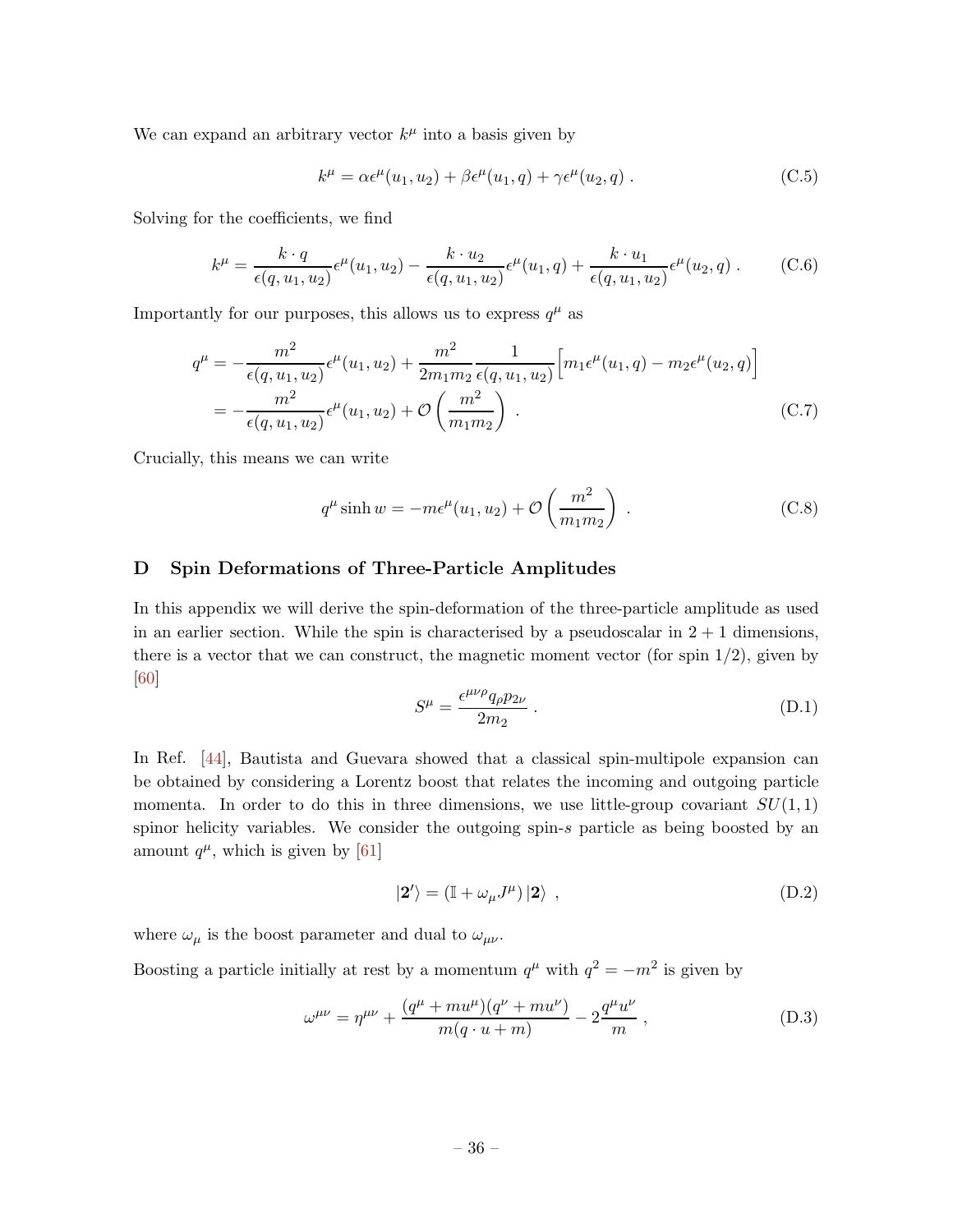where  $u^{\mu} = (1, 0, 0)$ .

Writing momentum  $p_2^{\mu} = (m_2, 0, 0) = m_2 u^{\mu}$ , we can express this as

$$
\omega^{\mu\nu} = \eta^{\mu\nu} + \frac{(m_2 q^{\mu} + m p_2^{\mu})(m_2 q^{\nu} + m p_2^{\nu})}{m_2 m (q \cdot p_2 + m_2 m)} - 2 \frac{q^{\mu} p_2^{\nu}}{m m_2}.
$$
 (D.4)

We can then write down  $\omega_{\mu}$ , expressed as the dual of  $\omega_{\mu\nu}$  as

$$
\omega_{\mu} = \frac{1}{2} \epsilon_{\mu\nu\rho} \omega^{\nu\rho} = -\frac{\epsilon_{\mu\nu\rho} q^{\nu} p_2^{\rho}}{m m_2} , \qquad (D.5)
$$

meaning we can express the boost of a single spinor as

$$
|\mathbf{2'}\rangle = \left(1 + \frac{1}{2m m_2} \epsilon_{\mu\nu\rho} p_2^{\mu} q^{\nu} \gamma^{\rho}\right) |\mathbf{2}\rangle . \tag{D.6}
$$

We then recognise the spinor contraction as containing the magnetic moment vector, i.e.

$$
\frac{1}{m_2} \langle 22' \rangle = \mathbb{I} + \frac{\langle 2|S \cdot J|2 \rangle}{m} , \qquad (D.7)
$$

where we now define

$$
\frac{1}{m}(S \cdot J)_{\alpha_1 \cdots \alpha_{2s}}^{\beta_1 \cdots \beta_{2s}} = -\frac{1}{2m m_2} \epsilon_{\mu \nu \rho} q^{\mu} p_2^{\nu} (J^{\rho})_{\alpha_1 \cdots \alpha_{2s}}^{\beta_1 \cdots \beta_{2s}} \cong \frac{2s}{m} (S_{1/2} \cdot J)_{\alpha_1}^{\beta_1} \bar{\mathbb{I}}_1 .
$$
 (D.8)

with

$$
\frac{1}{m}(S_{1/2} \cdot J)_{\beta}^{\alpha} = \left(\frac{1}{m m_2} \epsilon_{\mu\nu\rho} q^{\mu} p_2^{\nu} J^{\rho}\right)_{\beta}^{\alpha} . \tag{D.9}
$$

Since it arises naturally from the Lorentz boost, we will use  $S<sup>\mu</sup>$  to characterise the spin from here on.

Using the group algebra, and expressing the internal momentum dependence in terms of its associated wavenumber  $\bar{q} = \hbar q,$  we can express the dot product as

$$
\frac{1}{m}(S_{1/2}\cdot J)_{\beta}^{\alpha} = \frac{1}{2mm_2}\epsilon_{\mu\nu\rho}q^{\mu}[p_2^{\nu}, J^{\rho}]_{\beta}^{\alpha} = \hbar\frac{a_2\cdot\bar{q}}{m}\delta_{\beta}^{\alpha} = \frac{\hbar}{2}\frac{m}{m_2}\delta_{\beta}^{\alpha} = \frac{s\hbar m}{m_2}\delta_{\beta}^{\alpha}.
$$
 (D.10)

Thus, we can write

$$
\frac{\langle 22'\rangle^{2s}}{m_2^{2s}} = \left(\mathbb{I} + \frac{\langle 2|S_{1/2} \cdot J|2\rangle}{m}\right)^{2s} = \left(\mathbb{I} + \frac{\langle 2|S \cdot J|2\rangle}{2sm}\right)^{2s} = \left(\mathbb{I} + \frac{s\hbar m}{2sm_2}\right)^{2s},\tag{D.11}
$$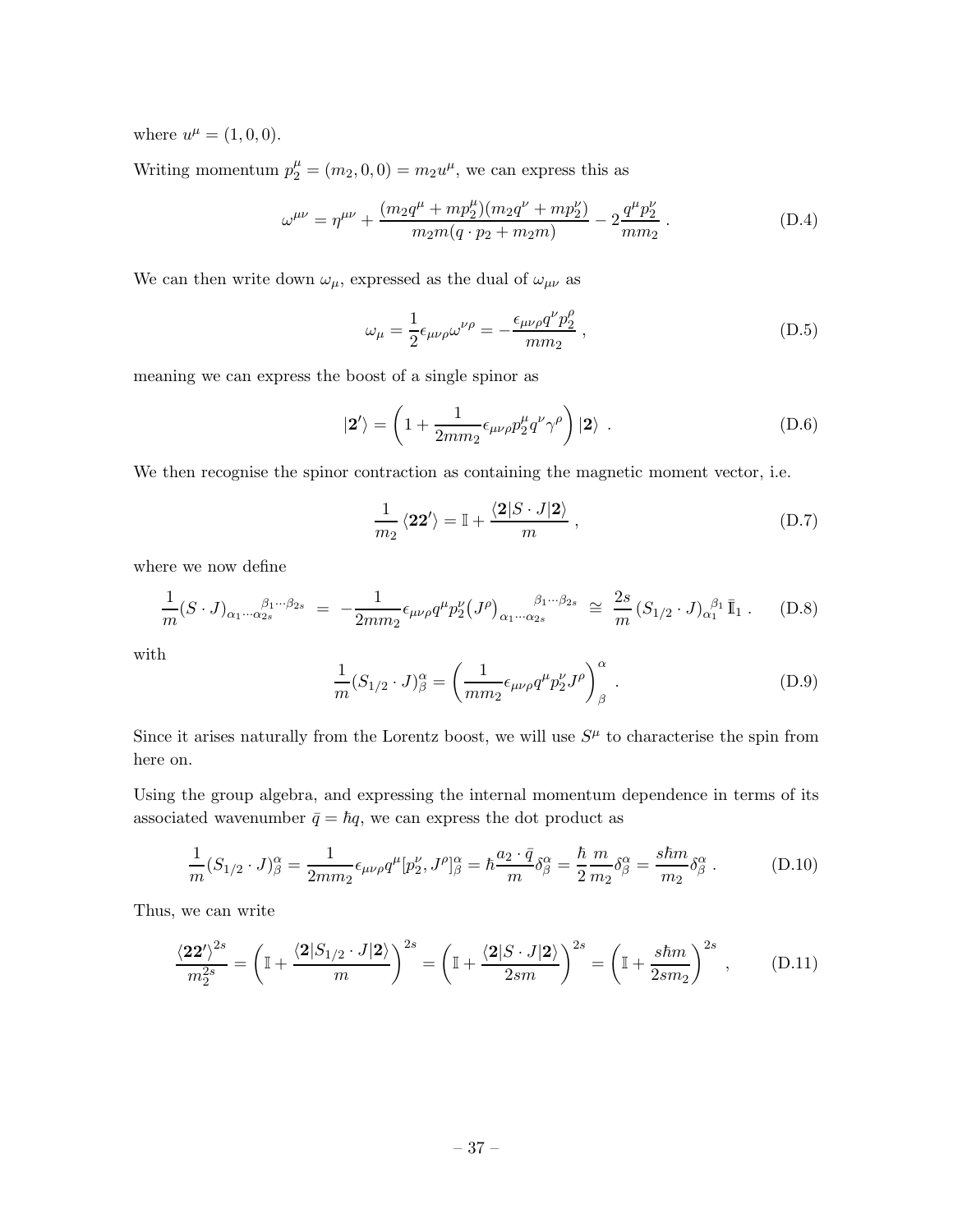which, in the infinite spin limit keeping  $s\hbar$  fixed, becomes

$$
\lim_{2s \to \infty} \frac{\langle 22' \rangle^{2s}}{m_2^{2s}} = e^{\frac{m}{m_2} \sigma} , \qquad (D.12)
$$

where we have identified the classical spin as

$$
\sigma = \lim_{s \to \infty, \hbar \to 0} s\hbar .
$$

# <span id="page-38-0"></span>E Fourier Transforms

In this appendix, we collect some useful results for 2D Fourier transforms that we make use of in the main body. We will choose the convention that the Fourier transform and its inverse are given by

$$
f(x) = \int \frac{d^n q}{(2\pi)^n} \tilde{f}(q) e^{-iq \cdot x} = \int \hat{d}^n q \tilde{f}(q) e^{-iq \cdot x}, \qquad \tilde{f}(q) = \int d^n x f(x) e^{iq \cdot x} . \tag{E.1}
$$

We first note, that if a function  $f(\mathbf{r})$  and its Fourier transform  $\tilde{f}(\mathbf{q})$  are purely radial, i.e.,  $f(\mathbf{r}) = f(|\mathbf{r}|)$  and  $\tilde{f}(\mathbf{q}) = \tilde{f}(|\mathbf{q}|)$ , then

<span id="page-38-2"></span>
$$
f(\mathbf{r}) = \int \hat{\mathrm{d}}^2 \mathbf{q} e^{i\mathbf{q} \cdot \mathbf{r}} \tilde{f}(\mathbf{q}) = \frac{1}{(2\pi)^2} \int_0^\infty \mathrm{d}q \, q \, \tilde{f}(q) \int_0^{2\pi} \mathrm{d}\phi \, e^{iqr \cos(\phi)} = \int_0^\infty \frac{\mathrm{d}q}{2\pi} \, q \, \tilde{f}(q) \, J_0(qr) , \tag{E.2}
$$

where we have used that

$$
\int_0^{2\pi} d\phi \, e^{iqr\cos(\phi)} = 2\pi J_0(qr) , \qquad (E.3)
$$

with  $J_n(z)$  a Bessel function of the first kind. Furthermore, we have adopted the compact notation  $\int \hat{d}^2 \mathbf{q} := \int_{-\infty}^{\infty} d^2 \mathbf{q} / (2\pi)^2$ , and set  $|\mathbf{r}| = r$  and  $|\mathbf{q}| = q$ .

Let us now consider a particular example function  $\tilde{f}(q) = \frac{1}{q^2 + m^2}$  (where m is a mass parameter) that will be used extensively in the main body. We will consider the two cases  $m > 0$  and  $m = 0$ . Making use of eq.[\(E.2\)](#page-38-2), the two cases can be summarised as follows:

$$
\int \hat{\mathrm{d}}^2 \mathbf{q} \, e^{i\mathbf{q} \cdot \mathbf{r}} \frac{1}{q^2 + m^2} = \begin{cases} \frac{1}{2\pi} K_0(mr) & m \neq 0, \\ -\frac{1}{2\pi} \log(r) & m = 0, \end{cases}
$$
 (E.4)

<span id="page-38-1"></span>where  $K_n(z)$  is a modified Bessel function of the second kind.

# F Scalar Amplitudes in  $\mathcal{N} = 0$  Supergravity in D-Dimensions

In this appendix, we derive the scalar  $2 \rightarrow 2$  scattering amplitudes in so-called  $\mathcal{N} = 0$ supergravity in general dimension D.  $\mathcal{N} = 0$  supergravity consists of the graviton, the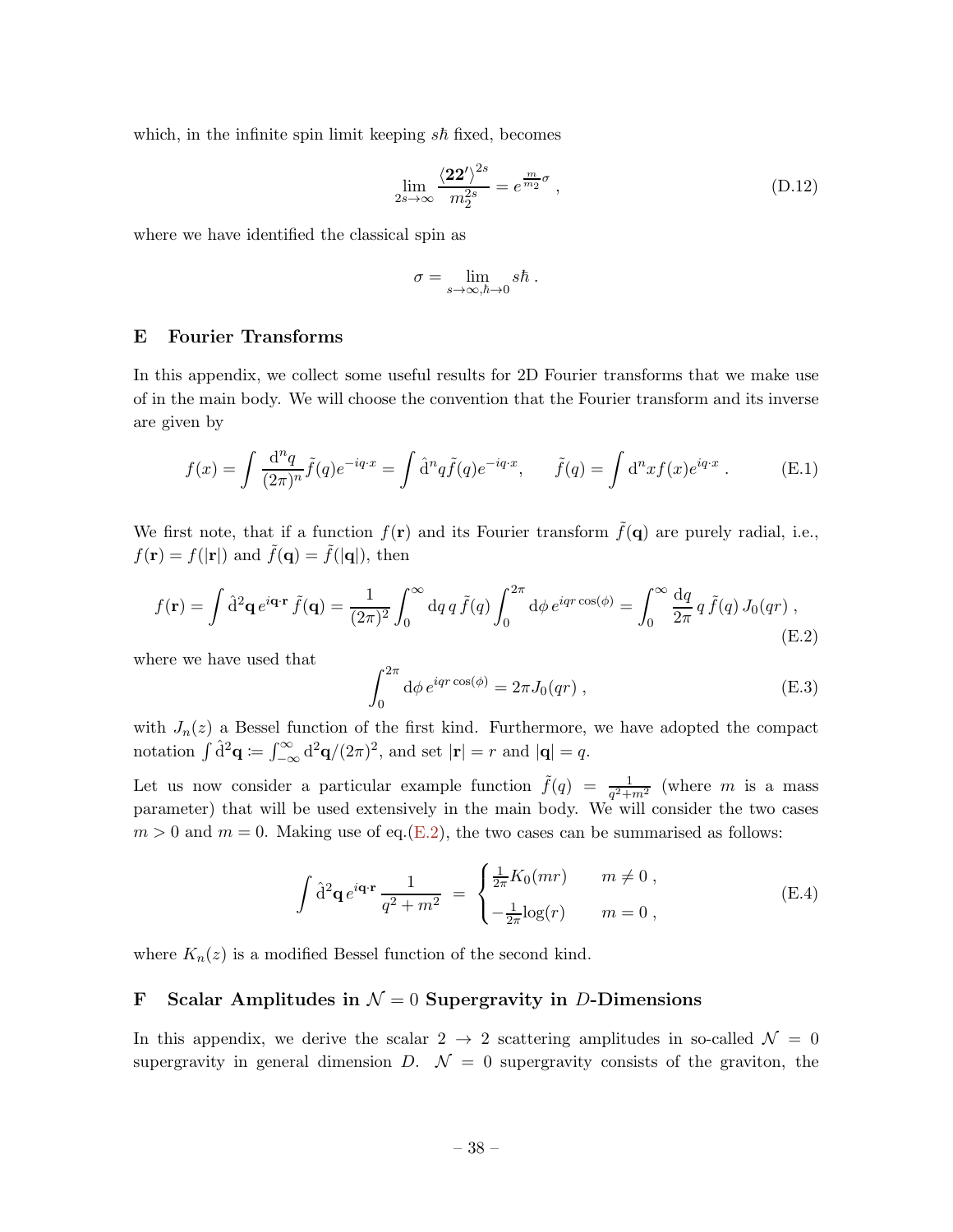dilaton and the Kalb-Ramond field (all fields massless) and, in the string frame, is governed by the action

$$
S_{string} = \frac{2}{\kappa_D^2} \int d^D x \sqrt{-\tilde{g}} e^{-2\varphi} \left[ R + 4\tilde{g}^{\mu\nu} \partial_\mu \varphi \partial_\nu \varphi - \frac{1}{12} H_{\mu\nu\rho} H^{\mu\nu\rho} \right] , \qquad (F.1)
$$

where  $\varphi$  is the dilaton and  $H_{\mu\nu\rho}$  the field strength for the antisymmetric Kalb-Ramond field  $B_{\mu\nu}$ . By performing a conformal transformation of the metric,  $\tilde{g}_{\mu\nu} \to \Omega^2 g_{\mu\nu}$ , we can rewrite this in the Einstein frame, including the de Donder gauge fixing term, as

<span id="page-39-0"></span>
$$
S = \int \mathrm{d}^D x \sqrt{-g} \left[ \frac{2}{\kappa_D^2} R - \frac{1}{2(D-2)} g^{\mu\nu} \partial_\mu \varphi \partial_\nu \varphi - \frac{1}{6} e^{-\sqrt{\frac{8}{D-2} \varphi}} H_{\mu\nu\rho} H^{\mu\nu\rho} + \partial_\mu \bar{h}^{\mu\nu} \partial^\rho h_{\rho\nu} \right]. \tag{F.2}
$$

We recognise each field as being either the symmetric, anti-symmetric or trace of some two-tensor field  $H_{\mu\nu}$ , i.e.

$$
h_{\mu\nu} = H_{(\mu\nu)} , \qquad B_{\mu\nu} = H_{[\mu\nu]} , \qquad \varphi = H^{\mu}_{\ \mu} . \tag{F.3}
$$

The polarization tensors for each of these fields are determined by

$$
\epsilon_{\mu\nu}^{(h)} = \epsilon_{\nu\mu}^{(h)},
$$
\n
$$
\epsilon_{\mu\nu}^{(B)} = -\epsilon_{\nu\mu}^{(B)},
$$
\n
$$
\epsilon_{\mu\nu}^{(B)} = -\epsilon_{\nu\mu}^{(B)},
$$
\n
$$
\epsilon_{\mu\nu}^{(B)} = \frac{1}{\sqrt{D-2}} (\eta_{\mu\nu} - q_{\mu}\eta_{\nu} - q_{\nu}\eta_{\mu}),
$$
\n
$$
\epsilon_{\mu\nu}^{(b)} = \frac{1}{\sqrt{D-2}} (\eta_{\mu\nu} - q_{\mu}\eta_{\nu} - q_{\nu}\eta_{\mu}),
$$
\n
$$
\epsilon_{\mu\nu}^{(b)} = 0,
$$
\n
$$
\epsilon_{\mu\nu}^{(b)} = 0,
$$
\n
$$
(F.4)
$$

where  $\eta_{\mu}$  is defined via  $\eta \cdot q = 1$ . At tree-level, coupling to a symmetric, conserved stress-energy tensor, then neither the B-field nor the  $q_{\mu} \eta_{\nu}$  contribute and will be ignored from now on. In the de Donder gauge, the graviton propagator is given by

$$
\mathcal{D}(q)_{\mu\nu\rho\sigma} = \frac{i}{2q^2} \left( \eta_{\mu\rho} \eta_{\nu\sigma} + \eta_{\mu\sigma} \eta_{\nu\rho} - \frac{2}{D-2} \eta_{\mu\nu} \eta_{\rho\sigma} \right) , \qquad (F.5)
$$

while the dilaton propagator by

$$
D(q) = \frac{i}{q^2} \frac{\alpha}{D - 2} \,,\tag{F.6}
$$

where for future convenience we introduce the parameter  $\alpha$  to keep track of dilaton contribution, with  $\alpha = 1$  corresponding to the action [\(F.2\)](#page-39-0).

The scalar-scalar-graviton vertex is given by

$$
V^{\mu\nu} = -i\frac{\kappa}{2} \left( p_1^{\mu} p_2^{\nu} + p_1^{\nu} p_2^{\mu} - \frac{1}{2} \eta^{\mu\nu} q^2 \right) , \qquad (F.7)
$$

which we can use to construct the  $2 \rightarrow 2$  scalar amplitude as mediated by either the graviton or dilaton.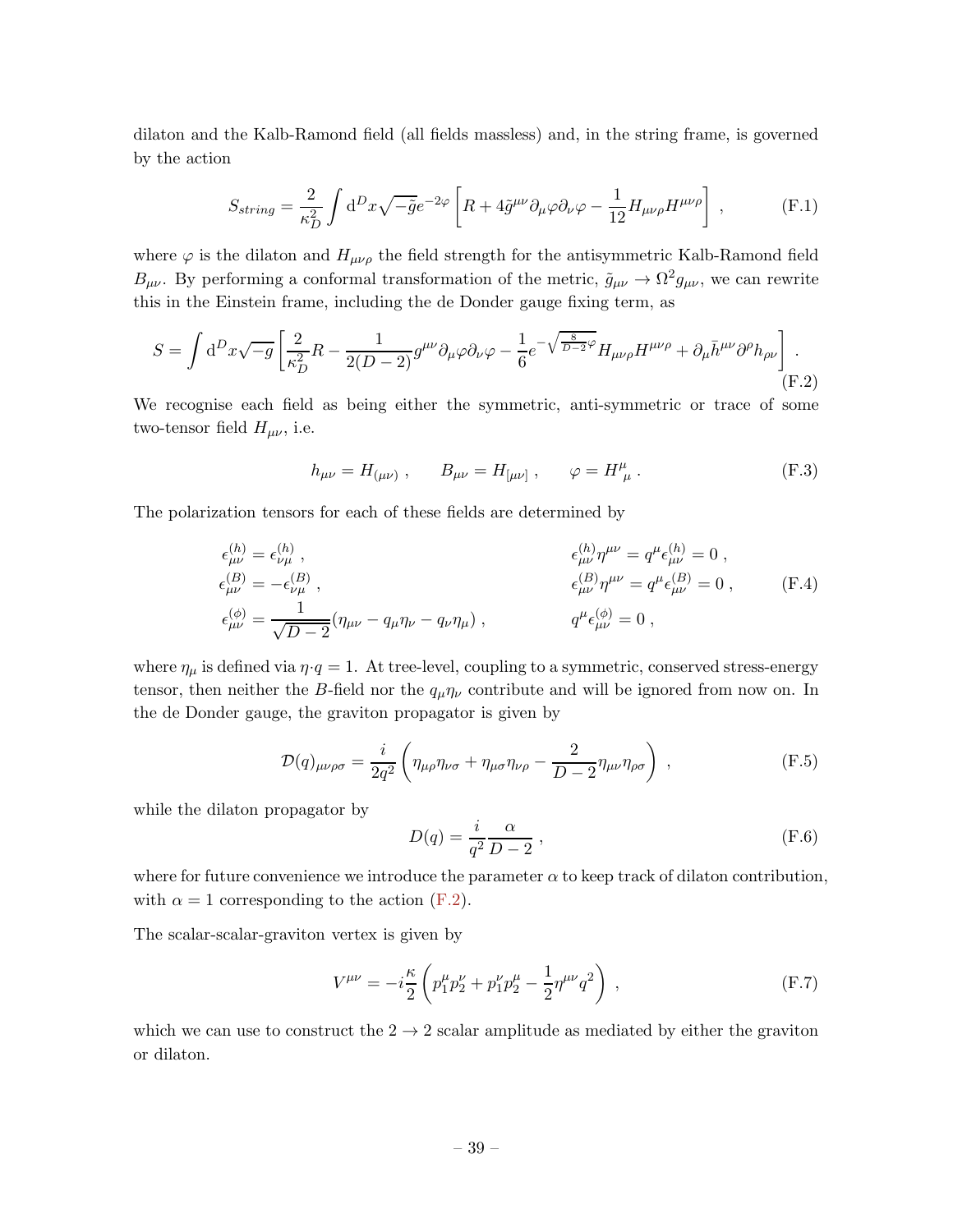

<span id="page-40-0"></span>Figure 4. Graviton & dilaton mediated interactions

We find that the two diagrams contribute (as in Fig. [4\)](#page-40-0) in the  $t \to 0$  limit

$$
\mathcal{M}_4[1, 2 \to 1', 2'] = V(p_1, p_1')^{\mu\nu} \mathcal{D}_{\mu\nu\rho\sigma}(q) V(p_2, p_2')^{\rho\sigma} + V(p_1, p_1')^{\mu}{}_{\mu} D(q) V(p_2, p_2')^{\rho}{}_{\rho}
$$
  
= 
$$
\frac{i\kappa^2 m_1^2 m_2^2}{(D-2)q^2} ((D-2) \sinh^2 w + D - 3 + \alpha) + \text{contact terms}. \tag{F.8}
$$

We can now compare various scenarios in different dimensions. In  $D = 4$ , the pure graviton contribution gives

$$
\mathcal{M}_4[1, 2 \to 1', 2']\bigg|_{\alpha=0, D \to 4} = \frac{i\kappa^2 m_1^2 m_2^2}{2q^2} \left(2\sinh^2 w + 1\right) = \frac{i\kappa^2 m_1^2 m_2^2}{2q^2} \cosh 2w \,,\tag{F.9}
$$

which we recognise as the double copy of the charged scalar amplitude when mediated by a photon.

In  $D = 3$  with  $\alpha = 0$ , we find a solution which vanishes in the NR limit — the conical singularity solution of pure Einstein gravity

<span id="page-40-1"></span>
$$
\mathcal{M}_4[1, 2 \to 1', 2']\bigg|_{\alpha=0, D \to 3} = \frac{i\kappa^2 m_1^2 m_2^2}{q^2} \sinh^2 w \,. \tag{F.10}
$$

Finally, we can include both the dilaton and the graviton to find a double copy that holds in any dimension since including the dilaton contribution entirely removes the D dependence of the amplitude

$$
\mathcal{M}_4[1, 2 \to 1', 2']\bigg|_{\alpha=1} = \frac{i\kappa^2 m_1^2 m_2^2}{q^2} \left(\sinh^2 w + 1\right) = \frac{i\kappa^2 m_1^2 m_2^2}{q^2} \cosh^2 w \,. \tag{F.11}
$$

In general D, the origin of this term is a combination of the graviton and the dilaton. This continues to be true in  $D = 3$ , however in this special case it combines the purely topological graviton (the conical singularity solution in Einstein gravity) and the dilaton.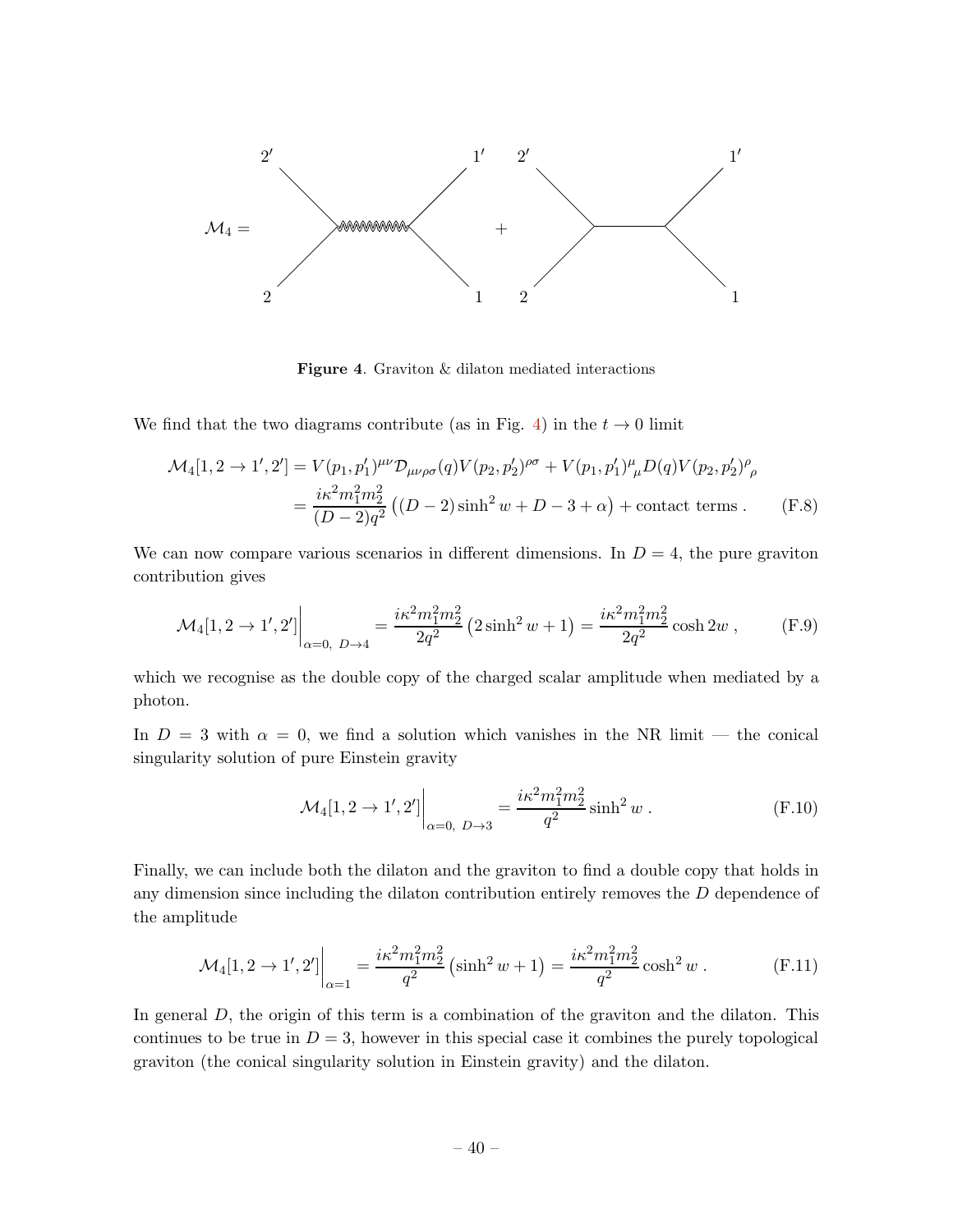The classical double copy in three dimensions has been studied in detail by Carrillo-González et al  $[27]$  (see also  $[62, 63]$  $[62, 63]$  $[62, 63]$ ), where they find that the double copy of a classical point charge gives rise to a gravitational solution with metric

$$
ds^{2} = -(1 + 2GM \log r)dt^{2} + (1 + 2GM \log r)^{-1}dr^{2} + r^{2}d\phi^{2}
$$
  
= -(1 + 2GM \log r)dt^{2} + (1 - 2GM \log r)dr^{2} + r^{2}d\phi^{2} + \mathcal{O}(G^{2}). \t(F.12)

Taking  $M = m_2$ , this corresponds to a perturbative metric of the form

$$
h_{\mu\nu}(r) = \text{diag}(-4Gm_2 \log r, -4Gm_2 \log r, 0) ,\qquad (F.13)
$$

or, in momentum space,

$$
h_{\mu\nu}(q) = -\frac{\kappa^2 m_2}{q^2} \text{diag}(1, 1, 0) \tag{F.14}
$$

Plugging this into the impulse, we find

$$
\Delta p_1^{\mu} = m_1 \int d^2 q \, \delta(u_1 \cdot q) \delta(u_2 \cdot q) e^{iq \cdot b} q^{[\mu} h_{\nu] \rho} u_1^{\nu} u_1^{\rho}
$$
  
=  $m_1 \int d^2 q \, \delta(u_1 \cdot q) \delta(u_2 \cdot q) e^{iq \cdot b} (q^{\mu} h_{\nu \rho} u_1^{\nu} u_1^{\rho} + q \cdot u_1 h^{\mu \nu} u_{1\nu})$   
=  $-\kappa^2 m_1 m_2 \cosh^2 w \int d^2 q \, \delta(u_1 \cdot q) \delta(u_2 \cdot q) e^{iq \cdot b} \frac{q^{\mu}}{q^2},$  (F.15)

where we have taken the incoming particle to be travelling along the y direction, e.g.  $u_1 =$  $(\cosh w, 0, \sinh w)$ . This confirms our earlier result, since it exactly matches the impulse derived from the amplitude in eq.  $(F.11)$  which, as we saw, corresponds to a combination of the conical singularity solution of Einstein gravity plus a dilaton.

# <span id="page-41-0"></span>G Ghost Contributions in 3D Massive Gravity

We saw that scattering amplitudes involving the exchange of a topologically massive graviton had a surprising non-zero *massless* limit, even though the massless graviton has no degrees of freedom in  $2+1$  dimensions. Furthermore, we found that the double copy of topologically massive gauge theory coupled ot matter was not quite topologically massive gravity coupled to matter, but has an extra massless mode in the spectrum. This can be traced to the fact that the spectrum of TMG contains a massless ghost, which can in fact contribute to the scattering amplitude, at least when coupled to matter particles with a non-zero mass  $[64]$ . To see this, we will consider a generic tree-amplitude built from the Feynman rules.

We will consider a propagator given by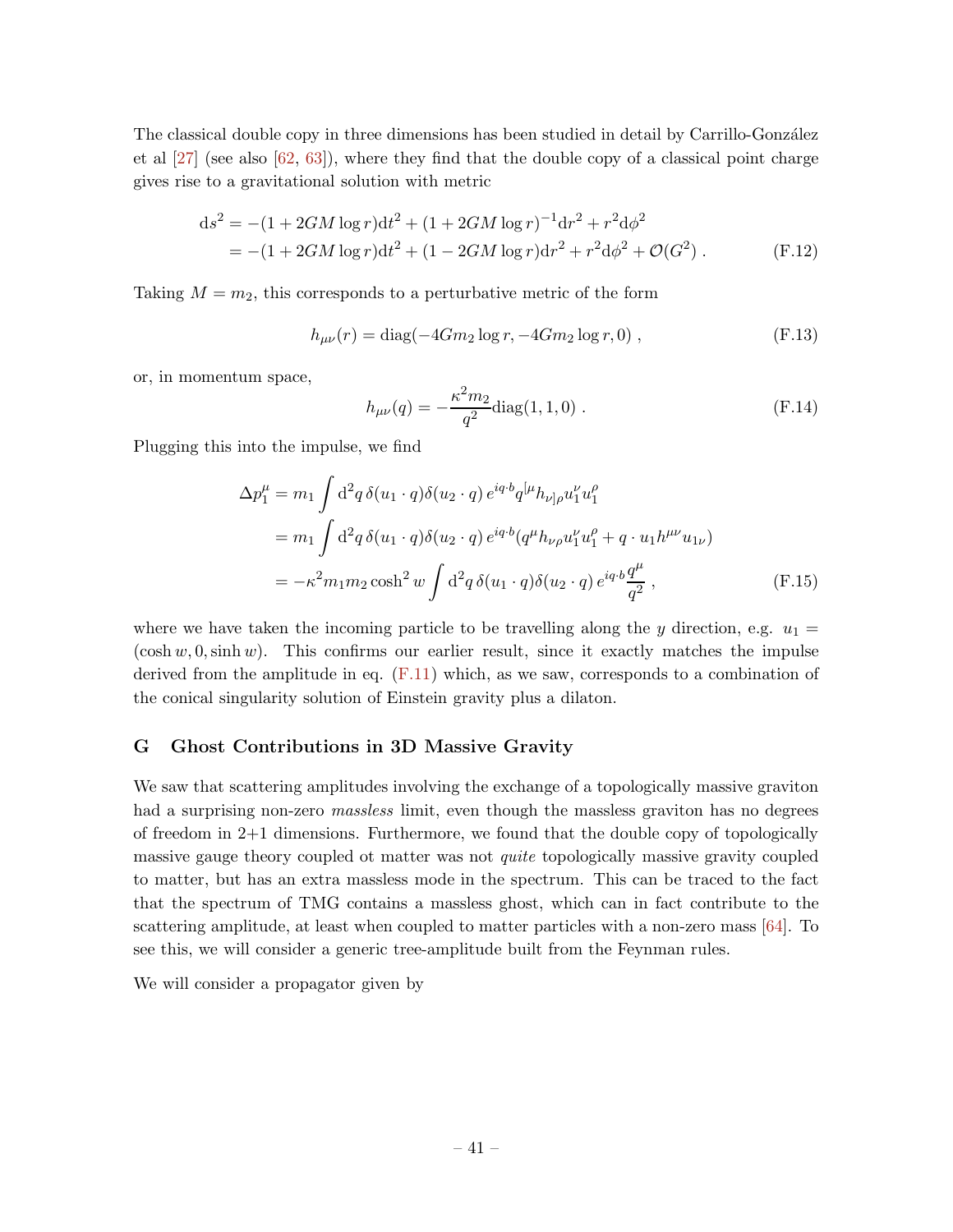$$
D_{\mu\nu,\alpha\beta} = \frac{-i\xi/2}{q^2} \left( \eta_{\mu\alpha}\eta_{\nu\beta} + \eta_{\nu\alpha}\eta_{\mu\beta} - 2\eta_{\mu\nu}\eta_{\alpha\beta} \right)
$$
  
+ 
$$
\frac{i/2}{q^2 + m^2} \left( \eta_{\mu\alpha}\eta_{\nu\beta} + \eta_{\nu\alpha}\eta_{\mu\beta} - \eta_{\mu\nu}\eta_{\alpha\beta} \right)
$$
  
+ 
$$
\frac{m/4}{q^2 + m^2} \frac{q^{\gamma}}{q^2} \left( \varepsilon_{\mu\alpha\gamma}\eta_{\nu\beta} + \varepsilon_{\nu\alpha\gamma}\eta_{\mu\beta} + \varepsilon_{\mu\beta\gamma}\eta_{\nu\alpha} + \varepsilon_{\nu\beta\gamma}\eta_{\mu\alpha} \right) ,
$$
 (G.1)

where  $\xi$  parametrises the contribution of the massless ghost mode, with  $\xi = 1$  recovering TMG and  $\xi = 1/2$  giving the double copied version.

A generic tree-level amplitude is given by

$$
i\mathcal{A} = -\frac{\xi}{q^2} \left( T^{\mu\nu} \tilde{T}_{\mu\nu} - T\tilde{T} \right) + \frac{1}{q^2 + m^2} \left( T^{\mu\nu} \tilde{T}_{\mu\nu} - \frac{1}{2} T \tilde{T} \right) + \frac{im}{q^2 (q^2 + m^2)} \left( T^{\mu}{}_{\beta} \varepsilon_{\mu\alpha}(q) \tilde{T}^{\alpha\beta} \right) . \tag{G.2}
$$

There are two possible sources of poles in this amplitude, one massless and one massive, suggesting that there are two propagating particles. Examining this amplitude further, we discover an important fact: the amplitude does not vanish in the massless limit. This can be seen by considering the propagator on its own, since we find that the massless limit gives

$$
D_{\mu\nu,\alpha\beta}\Big|_{m\to 0} = \frac{i/2}{q^2} \left[ (\xi - 1) \left( \eta_{\mu\alpha} \eta_{\nu\beta} + \eta_{\nu\alpha} \eta_{\mu\beta} \right) + (2\xi - 1) \eta_{\mu\nu} \eta_{\alpha\beta} \right] \,. \tag{G.3}
$$

For TMG with  $\xi = 1$ , then, we should expect a generic amplitude to have a non-zero massless limit provided it is sourced by a conserved stress-energy tensor with a non-zero trace, e.g.

$$
T^{\mu\nu} D_{\mu\nu,\alpha\beta} \tilde{T}^{\alpha\beta} \Big|_{m \to 0,\xi=1} = \frac{i}{2} \frac{T\tilde{T}}{q^2} . \tag{G.4}
$$

For the double copy with  $\xi = 1/2$ , we find that amplitudes in the massless limit can be of the form

$$
T^{\mu\nu}D_{\mu\nu,\alpha\beta}\tilde{T}^{\alpha\beta}\Big|_{m\to 0,\xi=1/2} = \frac{i}{2}T^{\mu\nu}\tilde{T}_{\mu\nu} \ . \tag{G.5}
$$

If we consider the stress energy tensor to be the scalar vertex considered in the previous section, then we find that first term is given by

$$
i\mathcal{A}_{\xi} = \frac{\kappa^2 \xi}{2} \frac{m_1 m_2 (q^2 \cosh w + 2m_1 m_2 \sinh^2 w)}{q^2} = \kappa^2 \xi \frac{m_1^2 m_2^2 \sinh^2 w}{q^2} + \text{contact} ,\qquad (G.6)
$$

which gives the amplitude associated with the conical singularity of pure Einstein gravity.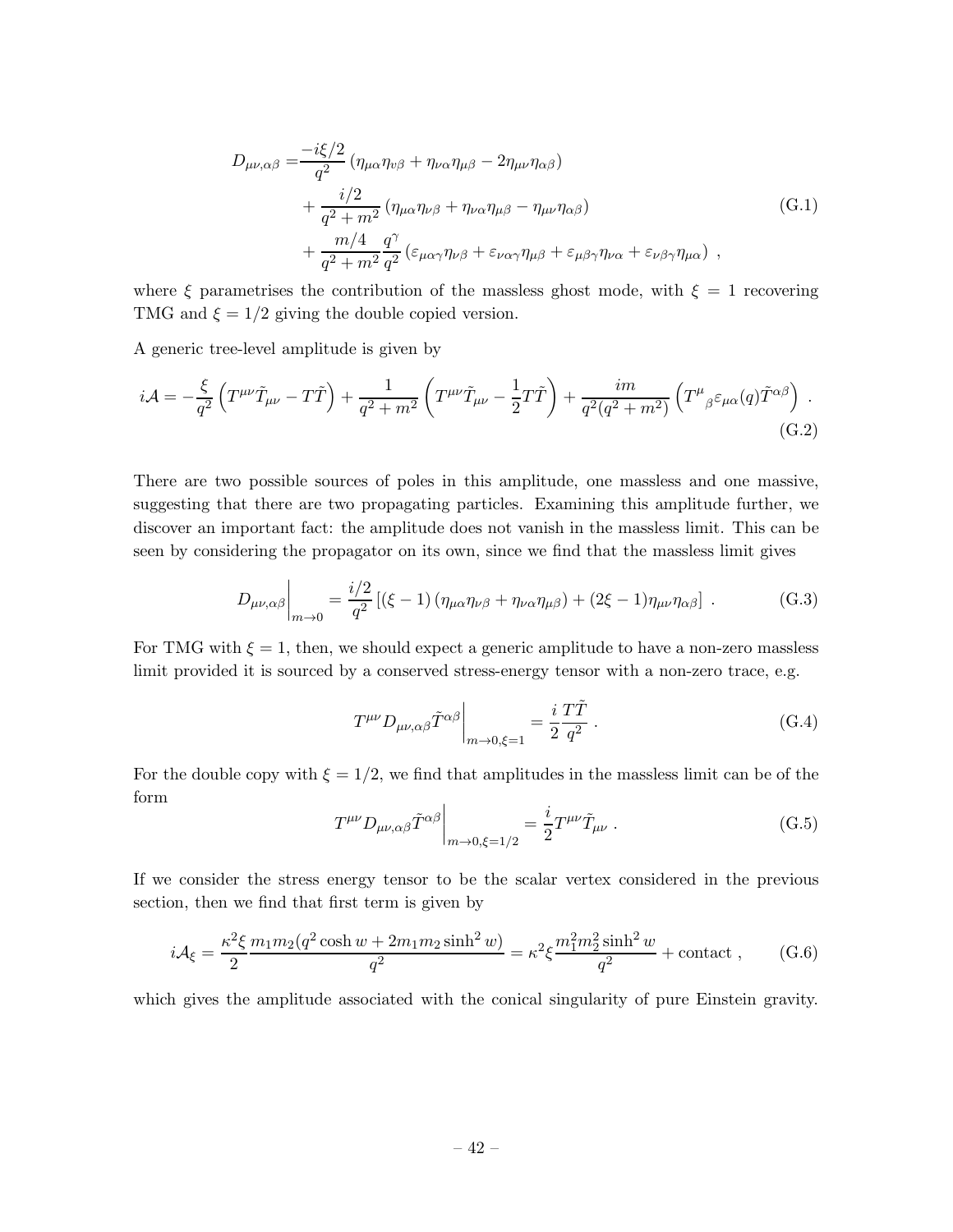The second term is given by

$$
i\mathcal{A}_{m^2\neq 0} = -\frac{\kappa^2}{32} \frac{4q^2(m_1^2 + m_2^2) + 16m_1^2m_2^2\cosh 2w + 16q^2m_1m_2\cosh w + q^4}{q^2 + m^2} \,. \tag{G.7}
$$

If we now consider the massless limit of the sum of these terms at lowest order in  $q^2$ , we find

$$
i\mathcal{A}_{m\to 0}\Big|_{q^2\to 0} = \frac{\kappa^2}{2} \frac{m_1^2 m_2^2 \left[ (\xi - 1) \cosh 2w - \xi \right]}{q^2} + \text{contact} \,. \tag{G.8}
$$

For  $\xi = 1$ , the value in TMG, we find that the amplitude is that of the dilaton exchange, e.g.

$$
i\mathcal{A}_{m\to 0}\Big|_{q^2\to 0,\xi=1} = -\frac{\kappa^2}{2} \frac{m_1^2 m_2^2}{q^2} ,\qquad (G.9)
$$

whereas for  $\xi = 1/2$ , the value we get from the double copy, we find that the solution mixes both the massless topological graviton and the dilaton, giving

$$
i\mathcal{A}_{m\to 0}\Big|_{q^2\to 0,\xi=1/2} = -\frac{\kappa^2}{2} \frac{m_1^2 m_2^2}{2q^2} \cosh^2 w \,,\tag{G.10}
$$

which is precisely what we found using the on-shell construction. The origin of these modes was also discussed in [\[26](#page-44-6)], where the different values of  $\xi$  can be understood as the coefficients of the residues of the two poles, either  $q^2 = 0$  or  $q^2 = -m^2$ .

#### References

- <span id="page-43-0"></span>[1] F. Wilczek, Magnetic Flux, Angular Momentum, and Statistics, Phys. Rev. Lett. 48 [\(1982\) 1144–1146.](http://dx.doi.org/10.1103/PhysRevLett.48.1144)
- <span id="page-43-1"></span>[2] B. I. Halperin, Statistics of quasiparticles and the hierarchy of fractional quantized Hall states, Phys. Rev. Lett. 52 [\(1984\) 1583–1586.](http://dx.doi.org/10.1103/PhysRevLett.52.1583)
- <span id="page-43-2"></span>[3] R. B. Laughlin, The Relationship between high temperature superconductivity and the fractional quantum Hall effect, Science 242 [\(1988\) 525–533.](http://dx.doi.org/10.1126/science.242.4878.525)
- <span id="page-43-3"></span>[4] Y. M. Cho and D. H. Park, Causally spinning anyonic cosmic string, Phys. Rev. D 46 [\(1992\) R1219–R1222.](http://dx.doi.org/10.1103/PhysRevD.46.R1219)
- <span id="page-43-4"></span>[5] W. T. Emond, Y.-t. Huang, U. Kol, N. Moynihan and D. O'Connell, Amplitudes from Coulomb to Kerr-Taub-NUT, [2010.07861](http://arxiv.org/abs/2010.07861).
- <span id="page-43-6"></span>[6] N. Moynihan and J. Murugan, On-Shell Electric-Magnetic Duality and the Dual Graviton, [2002.11085](http://arxiv.org/abs/2002.11085).
- <span id="page-43-5"></span>[7] Y.-T. Huang, U. Kol and D. O'Connell, The Double Copy of Electric-Magnetic Duality, [1911.06318](http://arxiv.org/abs/1911.06318).
- [8] J.-W. Kim and M. Shim, Gravitational Dyonic Amplitude at One-Loop and its Inconsistency with the Classical Impulse, [2010.14347](http://arxiv.org/abs/2010.14347).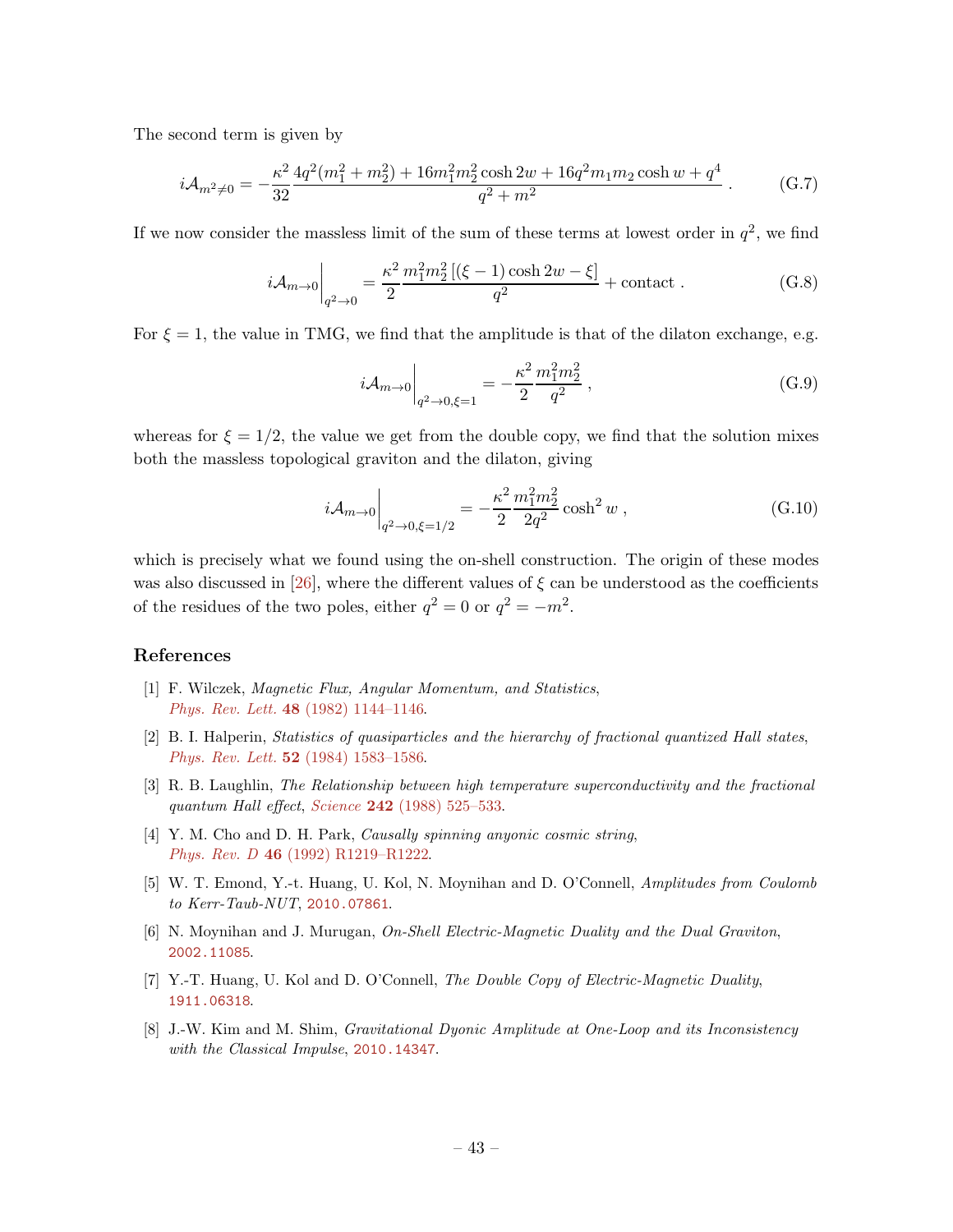- <span id="page-44-8"></span>[9] J. Terning and C. B. Verhaaren, Spurious Poles in the Scattering of Electric and Magnetic Charges, [2010.02232](http://arxiv.org/abs/2010.02232).
- <span id="page-44-0"></span>[10] C. Csaki, S. Hong, Y. Shirman, O. Telem, J. Terning and M. Waterbury, Scattering Amplitudes for Monopoles: Pairwise Little Group and Pairwise Helicity, [2009.14213](http://arxiv.org/abs/2009.14213).
- <span id="page-44-1"></span>[11] Z. Bern, C. Cheung, R. Roiban, C.-H. Shen, M. P. Solon and M. Zeng, Scattering Amplitudes and the Conservative Hamiltonian for Binary Systems at Third Post-Minkowskian Order, [Phys. Rev. Lett.](http://dx.doi.org/10.1103/PhysRevLett.122.201603) 122 (2019) 201603, [[1901.04424](http://arxiv.org/abs/1901.04424)].
- [12] Z. Bern, C. Cheung, R. Roiban, C.-H. Shen, M. P. Solon and M. Zeng, Black Hole Binary Dynamics from the Double Copy and Effective Theory, [1908.01493](http://arxiv.org/abs/1908.01493).
- [13] G. Kälin, Z. Liu and R. A. Porto, Conservative Dynamics of Binary Systems to Third Post-Minkowskian Order from the Effective Field Theory Approach, [Phys. Rev. Lett.](http://dx.doi.org/10.1103/PhysRevLett.125.261103) 125 (2020) 261103, [[2007.04977](http://arxiv.org/abs/2007.04977)].
- [14] G. Kälin, Z. Liu and R. A. Porto, Conservative Tidal Effects in Compact Binary Systems to Next-to-Leading Post-Minkowskian Order, Phys. Rev. D 102 [\(2020\) 124025,](http://dx.doi.org/10.1103/PhysRevD.102.124025) [[2008.06047](http://arxiv.org/abs/2008.06047)].
- [15] G. Kälin and R. A. Porto, Post-Minkowskian Effective Field Theory for Conservative Binary Dynamics, JHEP 11 [\(2020\) 106,](http://dx.doi.org/10.1007/JHEP11(2020)106) [[2006.01184](http://arxiv.org/abs/2006.01184)].
- [16] G. Kälin and R. A. Porto, From Boundary Data to Bound States, JHEP  $01$  [\(2020\) 072,](http://dx.doi.org/10.1007/JHEP01(2020)072) [[1910.03008](http://arxiv.org/abs/1910.03008)].
- [17] G. Kälin and R. A. Porto, From boundary data to bound states. Part II. Scattering angle to dynamical invariants (with twist), JHEP  $02$  [\(2020\) 120,](http://dx.doi.org/10.1007/JHEP02(2020)120) [[1911.09130](http://arxiv.org/abs/1911.09130)].
- [18] G. Mogull, J. Plefka and J. Steinhoff, Classical black hole scattering from a worldline quantum field theory, [2010.02865](http://arxiv.org/abs/2010.02865).
- [19] Z. Bern, J. Parra-Martinez, R. Roiban, M. S. Ruf, C.-H. Shen, M. P. Solon et al., Scattering Amplitudes and Conservative Binary Dynamics at  $\mathcal{O}(G^4)$ , [2101.07254](http://arxiv.org/abs/2101.07254).
- [20] Z. Bern, J. Parra-Martinez, R. Roiban, E. Sawyer and C.-H. Shen, Leading Nonlinear Tidal Effects and Scattering Amplitudes, [2010.08559](http://arxiv.org/abs/2010.08559).
- <span id="page-44-2"></span>[21] G. U. Jakobsen, G. Mogull, J. Plefka and J. Steinhoff, Classical Gravitational Bremsstrahlung from a Worldline Quantum Field Theory, [2101.12688](http://arxiv.org/abs/2101.12688).
- <span id="page-44-3"></span>[22] Z. Bern, J. J. M. Carrasco and H. Johansson, New Relations for Gauge-Theory Amplitudes, Phys. Rev. D78 [\(2008\) 085011,](http://dx.doi.org/10.1103/PhysRevD.78.085011) [[0805.3993](http://arxiv.org/abs/0805.3993)].
- <span id="page-44-4"></span>[23] L. A. Johnson, C. R. T. Jones and S. Paranjape, Constraints on a Massive Double-Copy and Applications to Massive Gravity, [2004.12948](http://arxiv.org/abs/2004.12948).
- [24] A. Momeni, J. Rumbutis and A. J. Tolley, Massive Gravity from Double Copy, [2004.07853](http://arxiv.org/abs/2004.07853).
- <span id="page-44-5"></span>[25] A. Momeni, J. Rumbutis and A. J. Tolley, Kaluza-Klein from Colour-Kinematics Duality for Massive Fields, [2012.09711](http://arxiv.org/abs/2012.09711).
- <span id="page-44-6"></span>[26] N. Moynihan, Scattering Amplitudes and the Double Copy in Topologically Massive Theories, [2006.15957](http://arxiv.org/abs/2006.15957).
- <span id="page-44-7"></span>[27] M. Carrillo González, B. Melcher, K. Ratliff, S. Watson and C. D. White, The classical double copy in three spacetime dimensions, JHEP  $07$  [\(2019\) 167,](http://dx.doi.org/10.1007/JHEP07(2019)167) [[1904.11001](http://arxiv.org/abs/1904.11001)].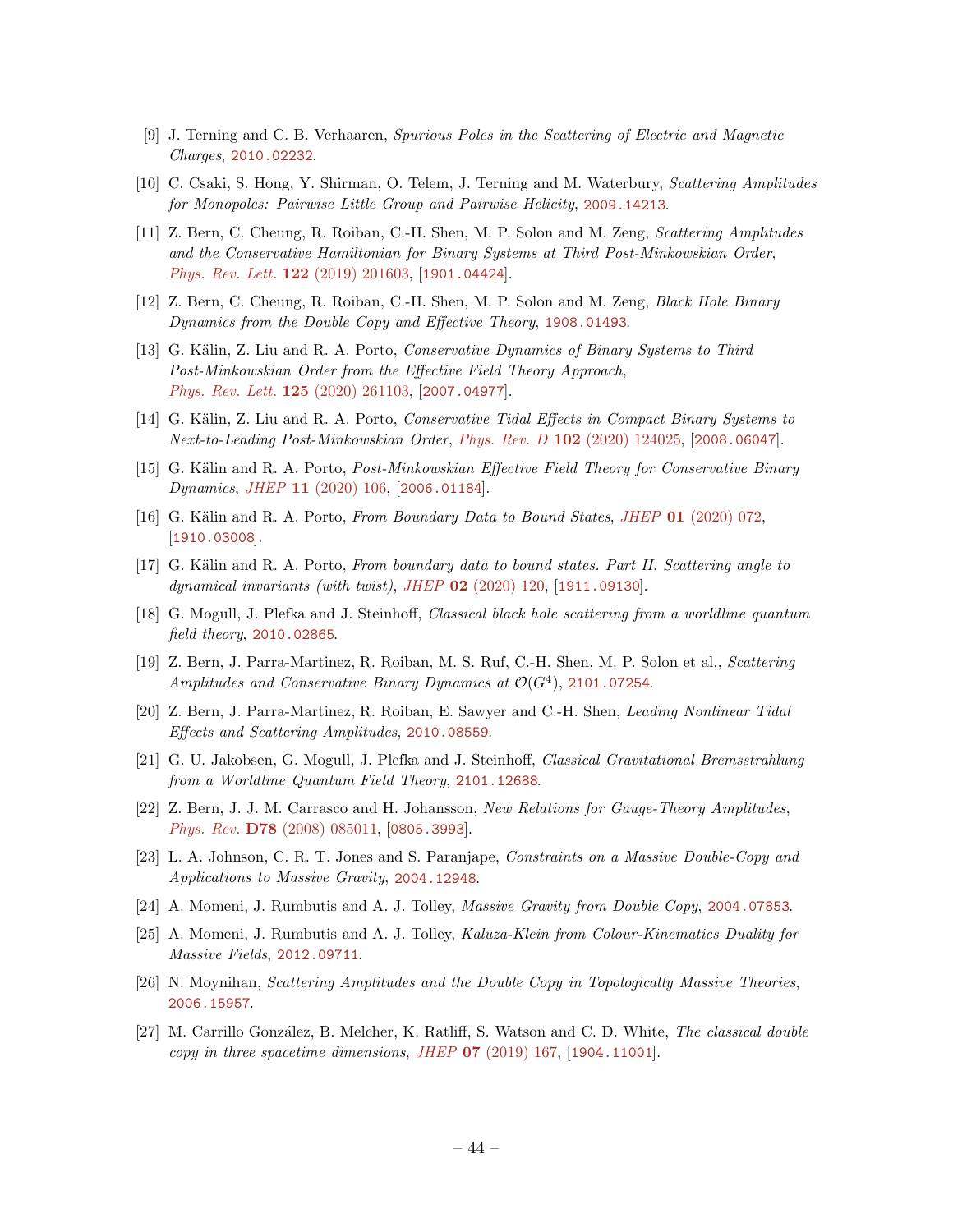- <span id="page-45-0"></span>[28] S. Deser, R. Jackiw and S. Templeton, Topologically Massive Gauge Theories, Annals Phys. 140 [\(1982\) 372–411.](http://dx.doi.org/10.1016/0003-4916(82)90164-6)
- <span id="page-45-1"></span>[29] A. Lerda, Anyons: Quantum mechanics of particles with fractional statistics, vol. 14. Springer Science & Business Media, 2008.
- <span id="page-45-2"></span>[30] D. Sen, An Introduction to anyons, 1993.
- <span id="page-45-3"></span>[31] S. Deser, *GRAVITATIONAL ANYONS*, *[Phys. Rev. Lett.](http://dx.doi.org/10.1103/PhysRevLett.64.611)* **64** (1990) 611.
- <span id="page-45-4"></span>[32] M. E. Ortiz, Gravitational anyons, Chern-Simons-Witten gravity and the gravitational Aharonov-Bohm effect, Nucl. Phys. B363 [\(1991\) 185–206.](http://dx.doi.org/10.1016/0550-3213(91)90240-X)
- <span id="page-45-5"></span>[33] S. Deser and J. G. McCarthy, Spin and Statistics of Gravitational Anyons, Nucl. Phys. B344 [\(1990\) 747–762.](http://dx.doi.org/10.1016/0550-3213(90)90677-6)
- <span id="page-45-6"></span>[34] P. de Sousa Gerbert and R. Jackiw, *Classical and Quantum Scattering on a Spinning Cone*, [Commun. Math. Phys.](http://dx.doi.org/10.1007/BF01219196) 124 (1989) 229.
- <span id="page-45-7"></span>[35] G. Clement, Stationary Solutions With Point Sources in Topologically Massive Gravity, [Class. Quant. Grav.](http://dx.doi.org/10.1088/0264-9381/7/9/002) 7 (1990) L193–L198.
- <span id="page-45-8"></span>[36] B. Maybee, D. O'Connell and J. Vines, Observables and amplitudes for spinning particles and black holes, [1906.09260](http://arxiv.org/abs/1906.09260).
- <span id="page-45-9"></span>[37] A. Guevara, B. Maybee, A. Ochirov, D. O'Connell and J. Vines, A worldsheet for Kerr, [2012.11570](http://arxiv.org/abs/2012.11570).
- <span id="page-45-10"></span>[38] S. Deser, R. Jackiw and G. 't Hooft, Three-Dimensional Einstein Gravity: Dynamics of Flat Space, [Annals Phys.](http://dx.doi.org/10.1016/0003-4916(84)90085-X) 152 (1984) 220.
- <span id="page-45-11"></span>[39] N. Marcus and J. H. Schwarz, Three-Dimensional Supergravity Theories, [Nucl. Phys. B](http://dx.doi.org/10.1016/0550-3213(83)90402-9) 228 (1983) 145.
- <span id="page-45-12"></span>[40] A. Guevara, Holomorphic Classical Limit for Spin Effects in Gravitational and Electromagnetic Scattering, JHEP 04 [\(2019\) 033,](http://dx.doi.org/10.1007/JHEP04(2019)033) [[1706.02314](http://arxiv.org/abs/1706.02314)].
- <span id="page-45-15"></span>[41] A. Guevara, A. Ochirov and J. Vines, Scattering of Spinning Black Holes from Exponentiated Soft Factors, [1812.06895](http://arxiv.org/abs/1812.06895).
- <span id="page-45-13"></span>[42] A. Guevara, A. Ochirov and J. Vines, Black-hole scattering with general spin directions from minimal-coupling amplitudes, [1906.10071](http://arxiv.org/abs/1906.10071).
- <span id="page-45-14"></span>[43] V. Bargmann, Irreducible unitary representations of the Lorentz group, Annals Math. 48 [\(1947\) 568–640.](http://dx.doi.org/10.2307/1969129)
- <span id="page-45-16"></span>[44] Y. F. Bautista and A. Guevara, From Scattering Amplitudes to Classical Physics: Universality, Double Copy and Soft Theorems, [1903.12419](http://arxiv.org/abs/1903.12419).
- [45] N. Arkani-Hamed, Y.-t. Huang and D. O'Connell, Kerr Black Holes as Elementary Particles, [1906.10100](http://arxiv.org/abs/1906.10100).
- [46] N. Moynihan, Kerr-Newman from Minimal Coupling, JHEP 01 [\(2020\) 014,](http://dx.doi.org/10.1007/JHEP01(2020)014) [[1909.05217](http://arxiv.org/abs/1909.05217)].
- <span id="page-45-17"></span>[47] D. J. Burger, W. T. Emond and N. Moynihan, Rotating Black Holes in Cubic Gravity, Phys. Rev. D 101 [\(2020\) 084009,](http://dx.doi.org/10.1103/PhysRevD.101.084009) [[1910.11618](http://arxiv.org/abs/1910.11618)].
- <span id="page-45-18"></span>[48] Y. Verbin, Lower dimensional gravity, Phys. Rev. D 50 [\(1994\) 7318–7322.](http://dx.doi.org/10.1103/PhysRevD.50.7318)